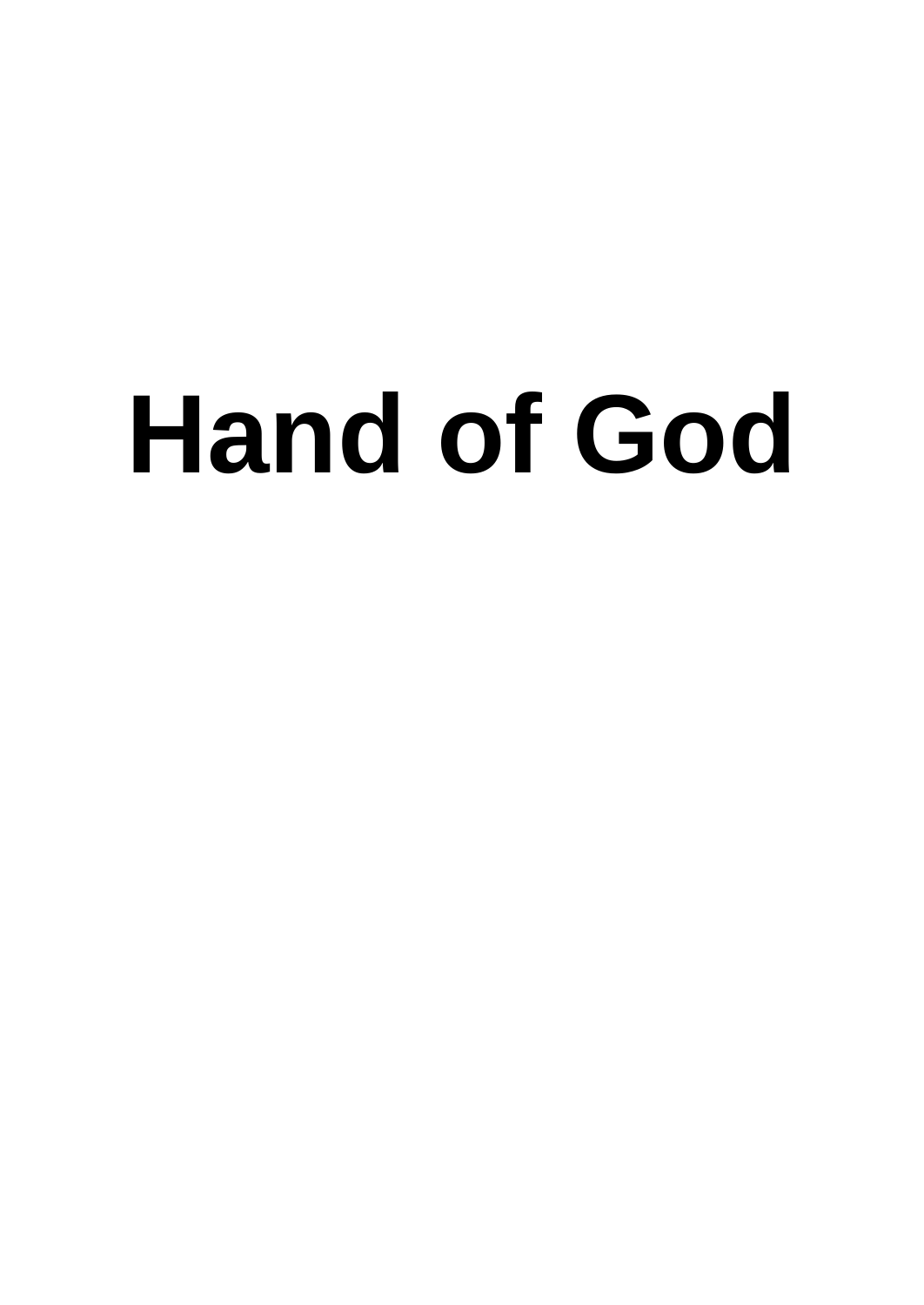# INDEX

| Day 1  | HAND OF GOD PROVIDES ALL WHAT WE NEED                        |
|--------|--------------------------------------------------------------|
| Day 2  | HAND OF GOD THAT PROVIDES FOR SABBATH                        |
| Day 3  | HAND OF GOD THAT BUILT THE TABERNACLE                        |
| Day 4  | THE LORD WILL FIGHT FOR YOU                                  |
| Day 5  | GOD'S MIGHTY HAND OF JUDGMENT                                |
| Day 6  | BE STILL AND SEE THE HAND OF GOD WORKING                     |
| Day 7  | HAND OF GOD PROVIDES THE BEST                                |
| Day 8  | HAND OF GOD BRINGS FEAR ON UNBELIEVERS                       |
| Day 9  | GRATITUDE TO THE BLESSINGS FROM THE HAND OF GOD              |
| Day 10 | NO WALLS ARE TOO STRONG FOR THE HAND OF GOD                  |
| Day 11 | HAND OF GOD THAT TURNS HEAVENLY BODIES                       |
| Day 12 | GOD WHO FULFILS HIS PROMISES                                 |
| Day 13 | CHOOSING THE WEAK TO REVEAL THE MIGHTY HAND OF GOD           |
| Day 14 | HAND OF GOD WORKS FOR THOSE WHO WANT TO GLORIFY GOD          |
| Day 15 | HAND OF GOD BRINGS GREAT REVIVAL                             |
| Day 16 | WINNING A WAR JUST BY SINGING PRAISES TO GOD                 |
| Day 17 | YOUR STORY - HAND OF GOD IN YOUR LIFE                        |
| Day 18 | HAND OF GOD PROVIDES FOR THOSE WHO SERVE HIM                 |
| Day 19 | HAND OF GOD WORKS POWERFULLY FOR THOSE WHO GIVE FIRST TO GOD |
| Day 20 | HAND OF GOD THAT TURNED THE NATION TO TRUE GOD               |
| Day 21 | OUR HARDEST THINGS ARE EASIEST THINGS FOR GOD                |
| Day 22 | WHEN THE HAND OF GOD WORKS ON THE LITTLE WE HAVE             |
| Day 23 | OPEN YOUR EYES AND SEE THE HAND OF GOD                       |
| Day 24 | HAND OF GOD WORKS FOR THOSE WHO HONOUR GOD                   |
| Day 25 | HAND OF GOD BRINGS DOWN THE MIGHTY TO THE KNEES              |
| Day 26 | HAND OF GOD THAT SAVES YOU FROM FIRE                         |
| Day 27 | HAND OF GOD THAT VINDICATES THE INNOCENT                     |
| Day 28 | HAND OF GOD THAT DISCIPLINES AND RESTORES                    |
| Day 29 | HAND OF GOD THAT BUILT THE WALL IN 52 DAYS 75                |
| Day 30 | ARM OF GOD - JESUS OUR SAVIOUR 78                            |
| Day 31 | HAND OF GOD THAT PLACES THE CROWN OF RIGHTEOUSNESS 80        |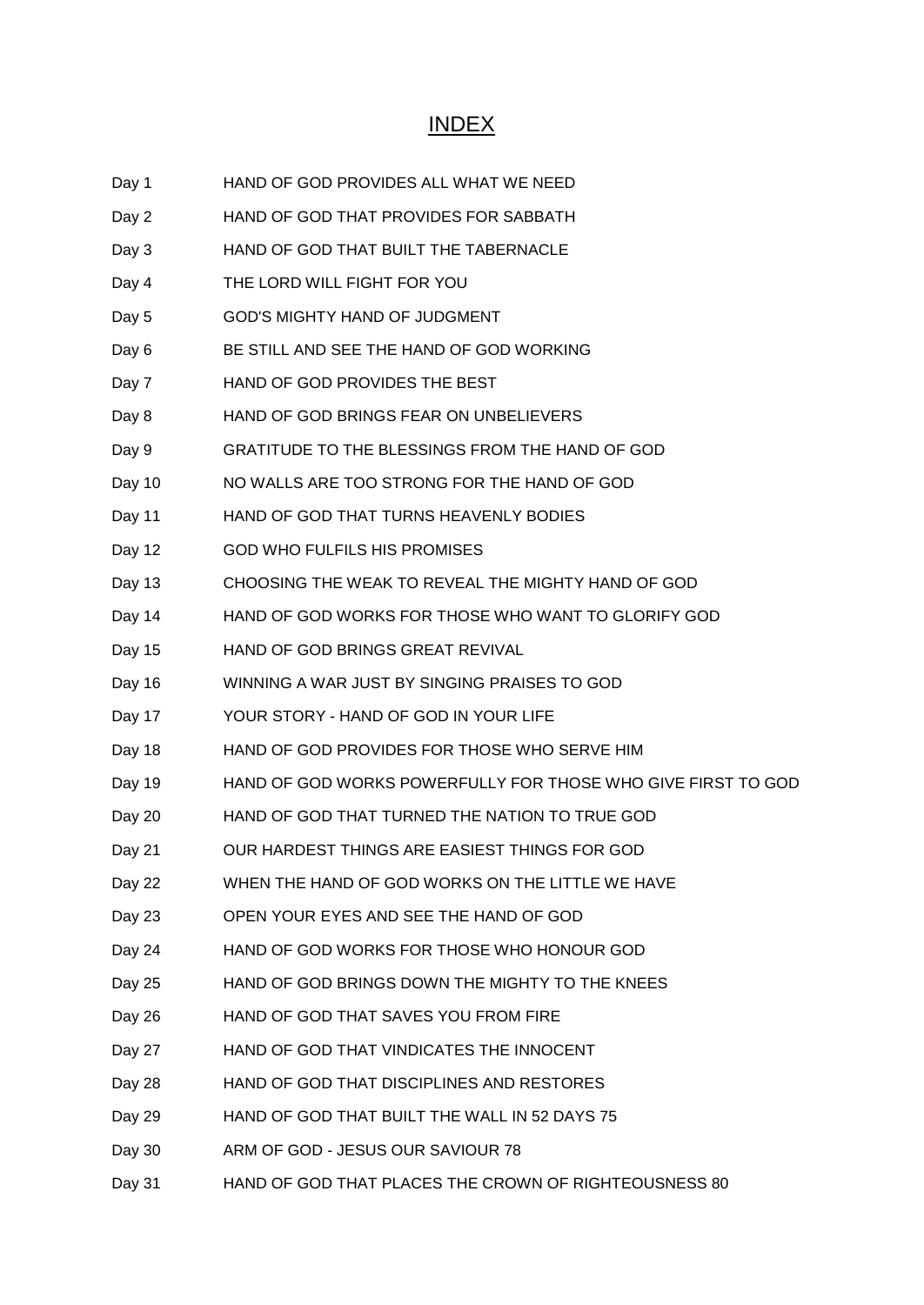**Psalm 8:1-4** LORD, our Lord, how majestic is your name in all the earth! You have set your glory in the heavens. 2 Through the praise of children and infants you have established a stronghold against your enemies, to silence the foe and the avenger. 3 When I consider your heavens, the work of your fingers, the moon and the stars, which you have set in place, 4 what is mankind that you are mindful of them, human beings that you care for them

God's glory is revealed in the heavens (sky) as well as on the earth. The most current estimates guess that there are 100 to 200 billion galaxies in the Universe, each of which has hundreds of billions of stars. A recent German supercomputer simulation put that number even higher: 500 billion (50,000 Crores). In other words, there could be a galaxy out there for every star in the Milky Way.

If we count each star per second in our own galaxy called Milky Way, it will take 2,500 years to count them. Then imagine the expanse of the universe?? Vs3 says 'When I consider your heavens, the work of your fingers, the moon and the stars, Which you have set in place'. It is wonderful to know that entire universe is the work of the fingers of our father in heaven. Then how big is His hand? How powerful is he?

God says to Israel in **Isaiah 41:10** so do not fear, for I am with you; do not be dismayed, for I am your God. I will strengthen you and help you; I will uphold you with my righteous right hand.

What if the almighty God whose fingers made and put the billions of stars in place, holds you in his hand! How wonderful it will be? Should you fear anything at all? We are going to have a series of Lessons on the 'Hand of God'. This is going to help us build faith and great trust in our wonderful almighty father in heaven.

**Exodus 6:6** "Therefore, say to the Israelites: 'I am the LORD, and I will bring you out from under the yoke of the Egyptians. I will free you from being slaves to them, and I will redeem you with an outstretched arm and with mighty acts of judgment.

People of Israel were slaves in Egypt for 100s of years. It was a mighty nation that oppressed them. People of Israel could have never got freedom by any of their own efforts. But God had mercy on them and out of his compassion he promised them deliverance.

God promised Israel that he will deliver them with an outstretched arm and with mighty acts of judgment. We know how his outstretched arm worked wonders and how through 10 plagues against Egypt and by parting the Red Sea he delivered them and established them as a nation in the Promised Land. Later on God reasons out with them to remind them that there is no other God:

**Deuteronomy 4:34** Has any god ever tried to take for himself one nation out of another nation, by testings''', by signs and wonders, by war, by a mighty hand and an outstretched arm, or by great and awesome deeds, like all the things the LORD your God did for you in Egypt before your very eyes?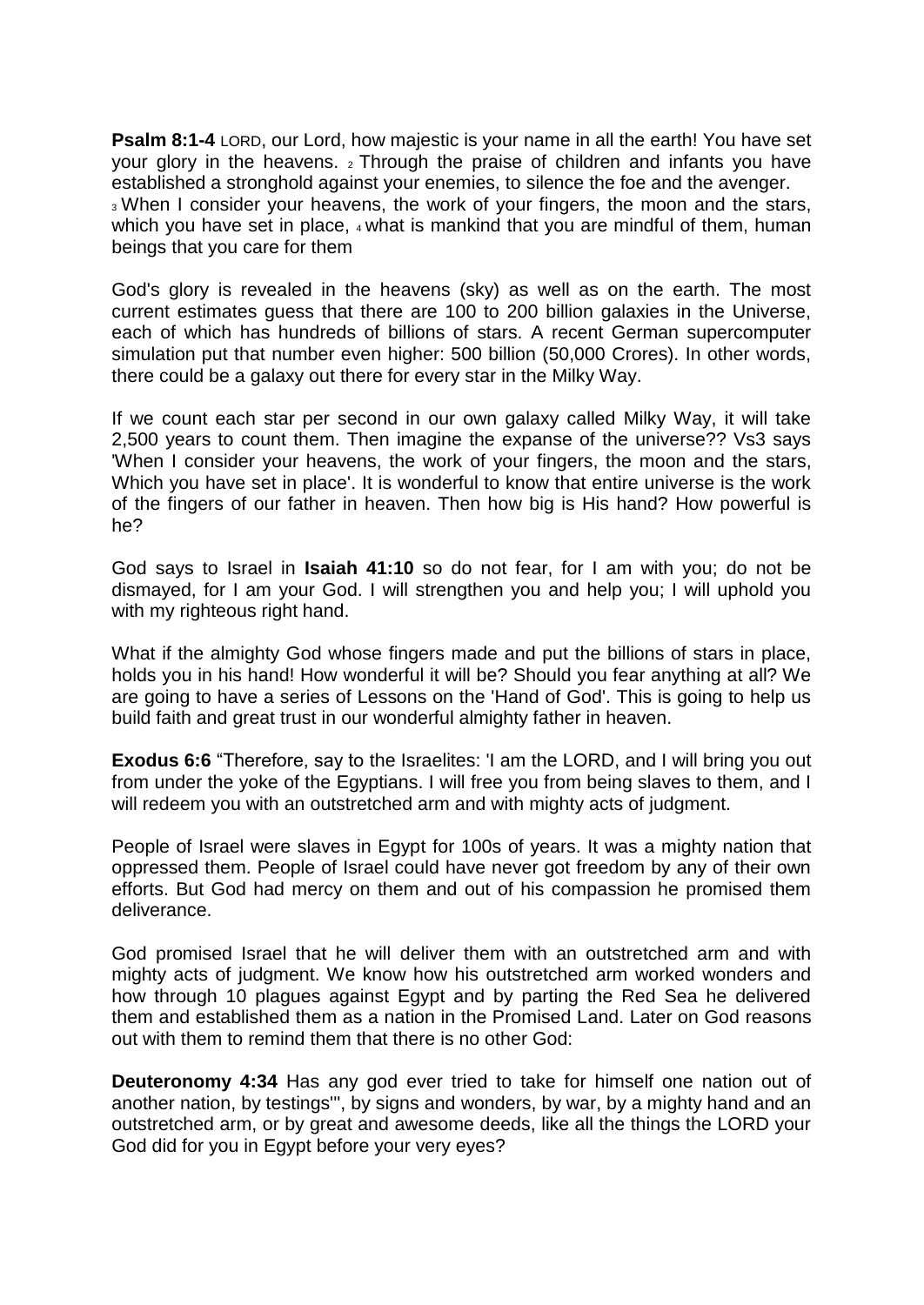**Deuteronomy 5:15** Remember that you were slaves in Egypt and that the LORD your God brought you out of there with a mighty hand and an outstretched arm.

What does that mean to all of us who are living on the same planet 1000s of years later?

**Deuteronomy 7:19** You saw with your own eyes the great trials, the signs and wonders, the mighty hand and outstretched arm, with which the LORD your God brought you out. The LORD your God will do the same to all the peoples you now fear.

What will He do for us? The LORD your God will do the same to all the peoples you now fear.

Do you believe that the Hand of God is upon you? Our God is the same and His love for us is the same. He will certainly do unbelievable things even in our life time. We just have to 'fear' Him (Revere and Love Him).

Think of what are the situations you fear in your life or people?

Submit those into God s hand and pray till you are sure that His hand will save you. In few lessons that follow, we are going to see how this promise was fulfilled in the lives of people who lived after the Exodus.

## **Day 1 : HAND OF GOD PROVIDES ALL WHAT WE NEED**

**Deuteronomy 11:1-4** Love the LORD your God and keep his requirements, his decrees, his laws and his commands always. <sup>2</sup> Remember today that your children were not the ones who saw and experienced the discipline of the LORD your God: his majesty, his mighty hand, his outstretched arm; 3 the signs he performed and the things he did in the heart of Egypt, both to Pharaoh king of Egypt and to his whole country;  $4$  what he did to the Egyptian army, to its horses and chariots, how he overwhelmed them with the waters of the Red Sea as they were pursuing you, and how the LORD brought lasting ruin on them.

Remember that the Lord did amazing miracles with his mighty hand, his outstretched arm, to reveal his love to the people of this world and to help them to love him in return.

We will see an incident that happened after the Israelites crossed the Red Sea and reached the wilderness. God has been providing them with Manna from heaven every day for them to eat. Yet they were unsatisfied and started grumbling.

**Numbers 11:4-6**The rabble with them began to crave other food, and again the Israelites started wailing and said, "If only we had meat to eat! 5 We remember the fish we ate in Egypt at no cost—also the cucumbers, melons, leeks, onions and garlic. 6 But now we have lost our appetite; we never see anything but this manna!"

God was angry about their ungrateful heart and grumbling. Moses was also really burdened to see the attitude of the people.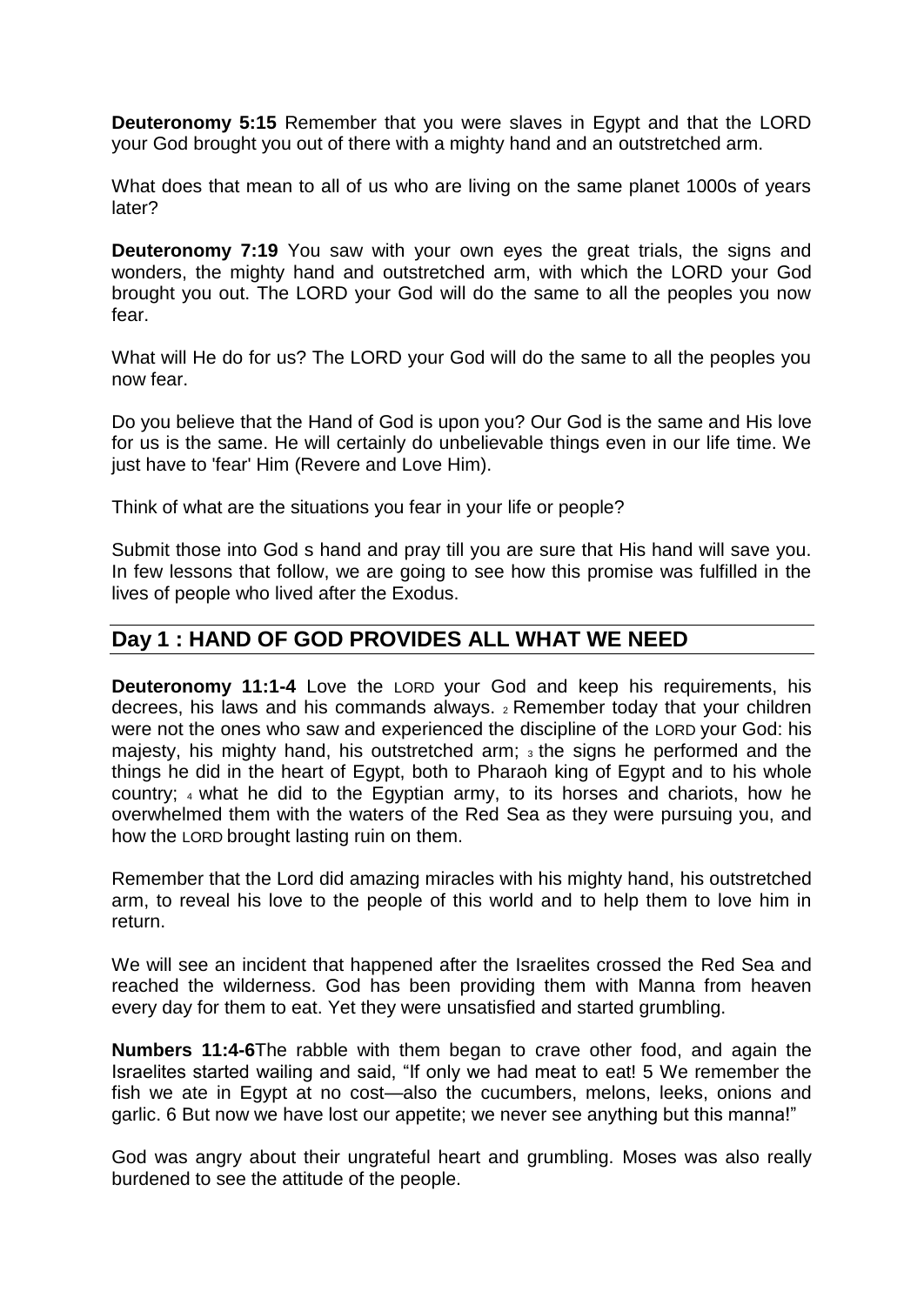#### **Numbers 11:11-15**

So God gave a solution:

#### **Numbers 11:18-23**

Even though God was angry about their attitude he promised them meat! hundred thousand men on foot, and you say, 'I will give them meat to eat for a whole month!' 22 Would they have enough if flocks and herds were slaughtered for them? Would they have enough if all the fish in the sea were caught for them?" 23 The Lord answered Moses, "Is the Lord's arm too short? Now you will see whether or not what I say will come true for you."

There were more than a million (10Lakh) people! Moses was wondering how in the world anyone can provide meat for more than a million people in the wilderness!

God was promising 'I will give them meat to eat for a whole month!'

God was willing to give them meat not for a day or two but for a whole month.

Moses felt it was impossible! He even expressed that plainly to God!

What was God's answer?

Vs.23 The Lord answered Moses, "Is the Lord's arm too short? Now you will see whether or not what I say will come true for you."

What are some things that you feel as your need but feel like it is impossible for anyone to meet that need?

Have you prayed for something and gave up praying because you think it is not possible?

Most horrible thing that we can do against God is to despise him.

Despise means 'to regard with contempt or scorn'.

How can we despise God? By believing or expressing in any way to others that something is impossible for God! That gives the impression that God is weak!!

We are created by God to 'glorify Him' not to despise Him.(Isaiah 43:5-7Do not be afraid, for I am with you; I will bring your children from the east and gather you from the west. 6 I will say to the north, 'Give them up!' And to the south, 'Do not hold them back.' Bring my sons from afar and my daughters from the ends of the earth—7 everyone who is called by my name, whom I created for my glory, whom I formed and made.")(NIV emphasis added)

So what happened to God's promise to give meat?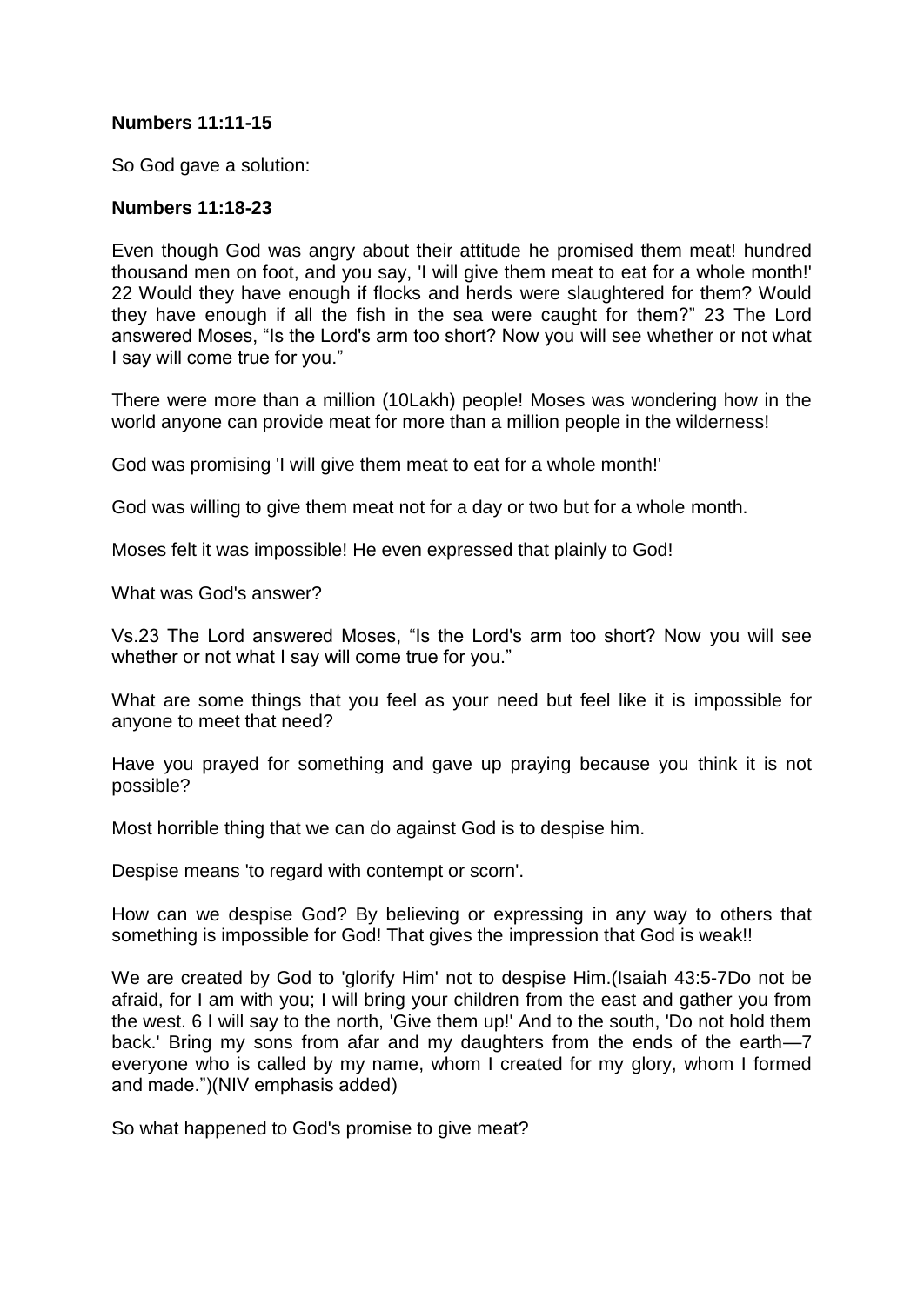#### **Numbers 11:31-34**

God sent a wind (Entire nature is under his power) and brought quail and scattered them in their camp. Quails piled up two cubits (3 feet) deep all around the camp, as far as a day's walk in any direction (vs 31). Can you imagine that sight?

{Cubit is the distance from the elbow to the fingertips - that is around 18-20inches. So 2 Cubits mean almost 3 ft. Imagine the amount of quail to cover the area a day's walk distance (approximately 46kms) multiplied by 3ft!}

{homer is approximately 4 liters - so each one collecting 10 homers of quail means 40 liters of quail}

No one would have been able to count or measure the amount of quail that God sent them.

It was much more than more than a million Israelites could eat!

So how powerful is the hand of God? With his outstretched arm he could feed the entire nation with meat!

But because they doubted the power of God to provide them with meat (or anything they needed), God struck them with a severe plague and many people perished.

**Sharing:** Many years ago Church in Bangalore used to hire a hall in Vishranthi Nilayam for Evening Services and meetings for small groups. One of the session Beena & I were taking care was Christian Training Program. We had booked the hall for 3 days a week for few weeks. Every time we go there the authorities used to give us a lot of trouble. Either they will say we haven't booked the place, or they will change the location to some other hall in the same campus etc.

As disciples were coming from different parts of the city after work to learn from the Bible, we decided to buy a flask and take coffee for them. When we reached the place, the authorities stopped us and said 'you can't bring any food or drinks from outside'! We felt so sad! From that time we started praying 'God help us to be able to buy our own place in a very convenient place for such meetings'! We remembered

**(Eph 3:20** Now to him who is able to do immeasurably more than all we ask or imagine, according to his power that is at work within us.. (NIV)) God is able to provide more than what we ask or imagine! Very next day I bought an advertisement weekly (Free Ads/Admag) and checked for advertisements for commercial buildings for sale and there it was: an advertisement for a portion of a building for sale right in the heart of the city –walk able distance from Sivaji Nagar Bus station near Commercial street!

The owner was kind enough to give it for a really low price. Usually people sell properties as and how it is. But this owner was willing to fix new doors, provide alterations as we specified with good quality materials, polished the floors and painted it well –all with his own money! It became ready to use! We had to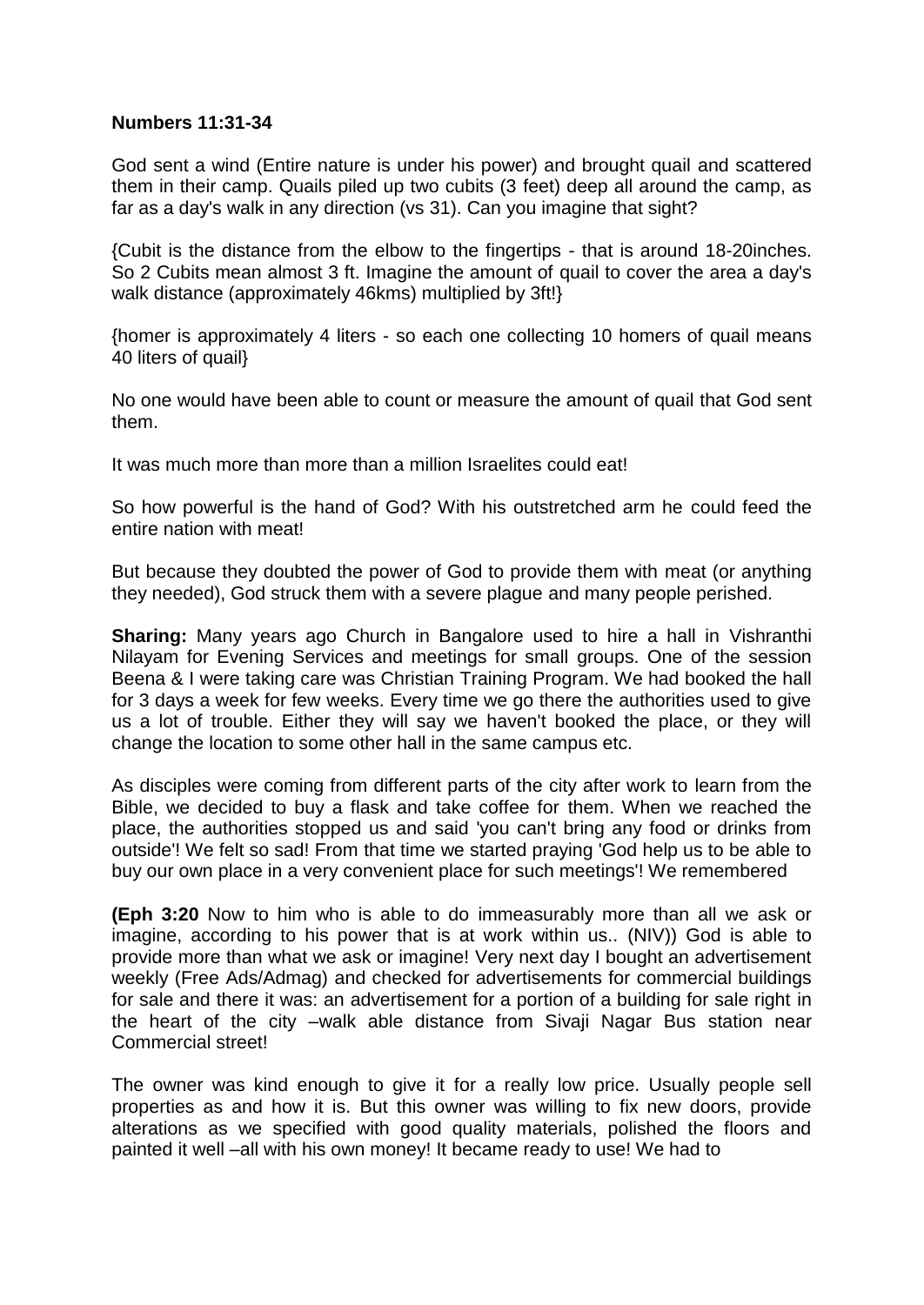just buy chairs, curtains and sound system! In no time we could buy the building and the Church started having Evening services and any program for around 100 people.

Being in a commercial location, no one is bothered about us singing, praying etc. Now no one can send us out! We have the freedom to make tea/coffee/food etc.

#### **Truly God provides with HIS OUTSTRETCHED ARM**

#### **Challenge:**

1. Make a list of all what God provided for you in your life. Thank him for all that. Share with others how wonderful is God.

2. Make another list of what you want God to provide for you (also for the Church).

## **Day 2 : HAND OF GOD THAT PROVIDES FOR SABBATH**

God established Sabbath - day of rest through the 10 commandments.

God wanted people to have rest at least once a week. When the Israelites received the Promised Land God wanted even the land to have Sabbath rest every 7th year.

Even when God commands us to rest, we can feel like I need to work one more day to earn more to meet the needs of us and our family!!

When God commands us to rest, he also knows how to provide for us when we rest. Do you trust that God will provide when we obey him and rest?

#### **Read Exodus 16 & Leviticus 25**

In the wilderness where Israel spent 40 years, God sent Manna every morning for 6 days and on the 6th day he gave them double portion so that they can collect for Sabbath day also and keep it cooked and ready to be eaten on the day of Sabbath so that they don't have to do any work on the day of Sabbath. God kept this promise and provided them Manna for 40 years without fail.

Even after giving all these promises and commands, see what some Israelites have done: Ex 16:27 Nevertheless, some of the people went out on the seventh day to gather it, but they found none. 28 Then the LORD said to Moses, "How long will you refuse to keep my commands and my instructions?

Do you take rest? Do you know that God expects you to take rest?

Scientists have found that sleep refreshes us and allows the brain to do clean up process - this helps us to rejuvenate.

(Read article on the web **[http://www.eurekalert.org/pub\\_releases/2013-](http://www.eurekalert.org/pub_releases/2013-10/uormtsp100913.php) [10/uormtsp100913.php\)](http://www.eurekalert.org/pub_releases/2013-10/uormtsp100913.php)**

In Lev 25 God commanded them to observe Sabbath year rest for the fields. Six years they were allowed to cultivate the land and on the seventh year they were commanded to give rest for the land that means no cultivation at all in 7th year.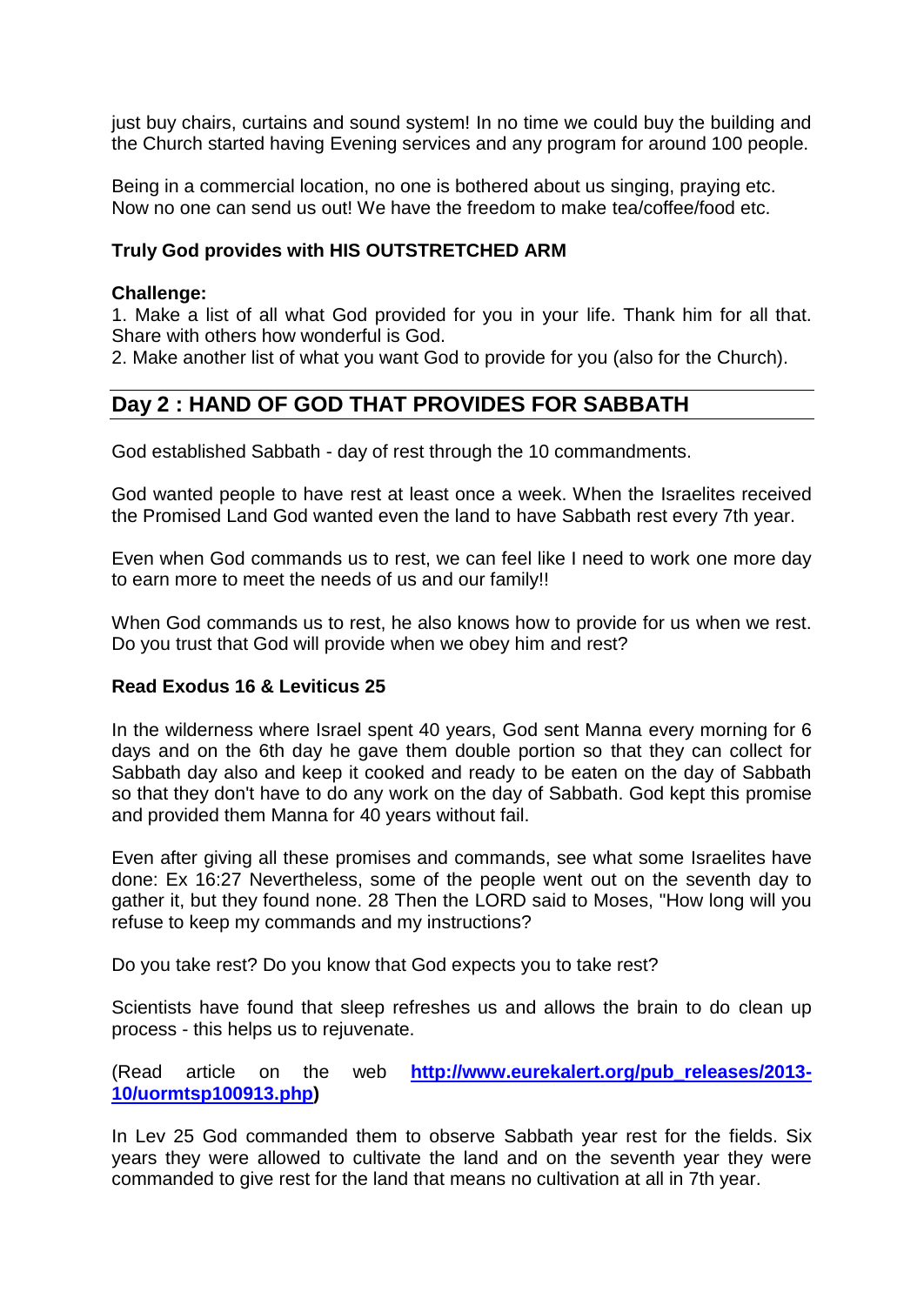Then the question will be - 'how will they survive in the 7th year?'.

Well God always makes great plans that are surely successful. See what God says in : **Lev 25:20-22** You may ask, "What will we eat in the seventh year if we do not plant or harvest our crops?" 21 I will send you such a blessing in the sixth year that the land will yield enough for three years. 22 While you plant during the eighth year, you will eat from the old crop and will continue to eat from it until the harvest of the ninth year comes in. Isn't God's plans wonderful?

Scientists have found that the land can't sustain growth of the same crop repeatedly without a period of rejuvenation. Nutrients and bacteria (specifically, nitrogen-fixing bacteria) that had been removed from the land as a result of the never-ending sowing-and reaping cycles needed time to be replaced. When the land is given an year of rest after 6 years of farming, the land is rejuvenated by having the nutrients and helpful bacteria are replaced in the land. Scientists came to be aware of these facts only in the last few decades! But God had given these commands 1000s of years ago!

Who knows best about cultivation? The God who created the land and crops! If we listen to him our land, crops and life are all safe and well provided.

Do you trust and obey God's commands? Or are you waiting for reasons to be provided for you to obey? Let us trust and obey because God is superior in wisdom and is trustworthy! Results and reasons will be revealed later!

Do you find any Scriptures not reasonable and so have disobeyed?

List them out and confess and surrender to God. (eg. Commands on tithe, Encourage one another daily, attending meetings, taking discipling, confession etc.)

## **Day 3 : HAND OF GOD THAT BUILT THE TABERNACLE**

#### **Read Exodus 35:4 - 36:7**

When the Israelites were in the desert on the way from Egypt to the Promised Land, God commanded Moses to build a Tabernacle and all the materials required to offer sacrifices in it. Moses gathered all the people together and told them to bring free will offerings for the construction of the Tabernacle. People responded quickly and brought more than what was needed.

Remember that these Israelites were slaves in Egypt - the slaves don't have much possessions especially valuable things gold and precious stones!

Yet God demanded them to build the Tabernacle with very expensive and best materials. How could this be possible? God is a master planner - he had planned about it much before they left Egypt. Let us see what happened there: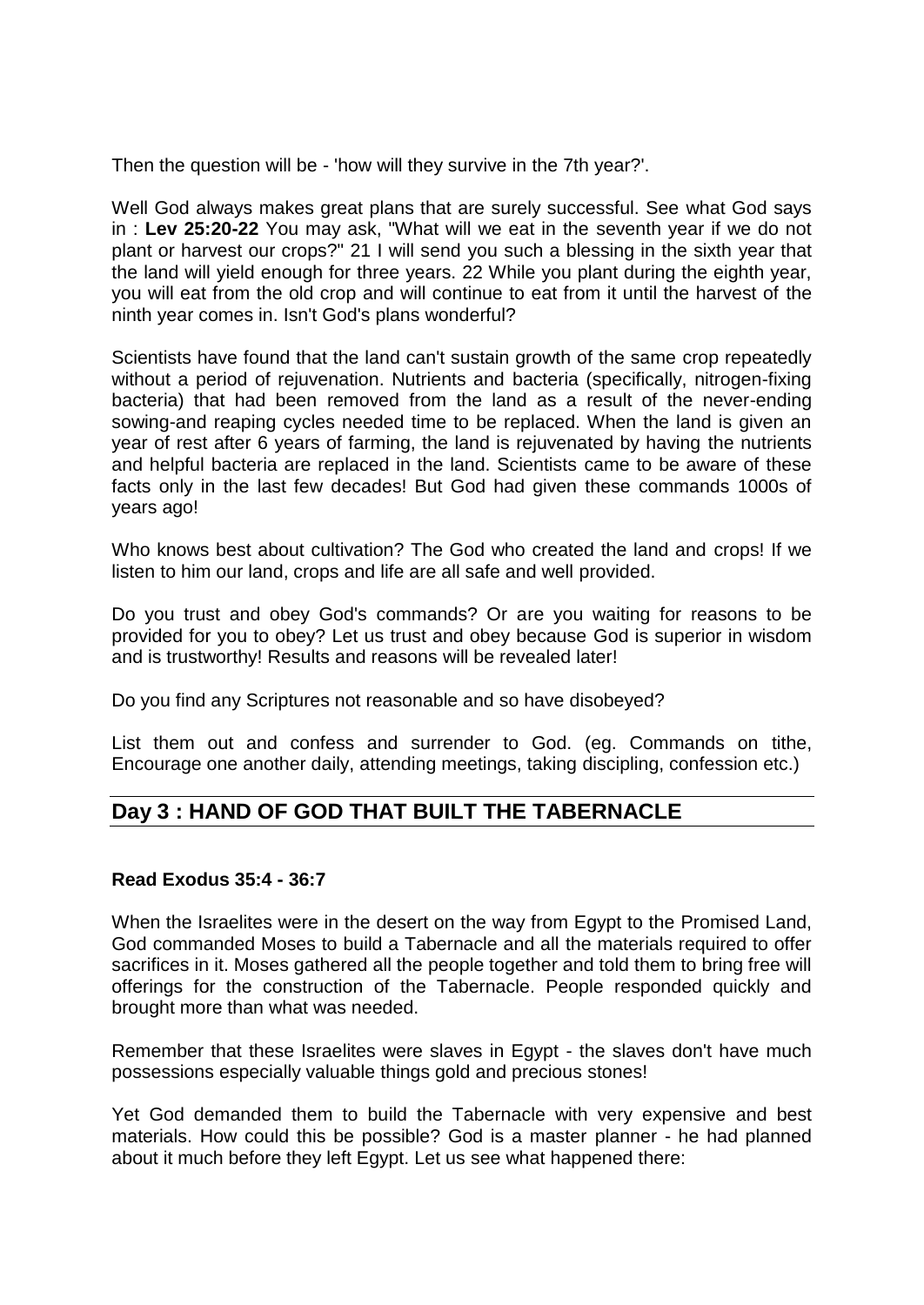**Exodus 12:35,36** The Israelites did as Moses instructed and asked the Egyptians for articles of silver and gold and for clothing. 36 The LORD had made the Egyptians favorably disposed toward the people, and they gave them what they asked for; so they plundered the Egyptians.

All the gold, silver, precious stones and all the materials needed were already provided by God through the Egyptians before the Israelites left Egypt. The reason why the Egyptians gave so generously to their slaves was that they saw 10 plagues sent by God and they feared the God of Israel and wanted the Israelites go in peace so that the Egyptians won't be cursed any further.

Now have a looks at the materials needed for building the Tabernacle - this required not only silver, gold and precious stones but also enormous amount of materials for the tent including acacia wood!

In advance God made sure that the hearts of Egyptians to be moved to give more that all that was needed for building the Tabernacle. Also God moved the hearts of Israelites to give more than what was needed for this purpose. They gave so much that Moses had to order them to stop bringing any more offerings.

Also Read **Ex 35:30-34**

God gave amazing abilities and skills to Bezalel and Oholiab to do all the artistic works and train others to help them in the extensive work. Hudson Taylor, great missionary to China said "God's work done in God's way never lacks God's supply".

- Do you know and acknowledge that all that you have belong to God?
- Do you give generously to God Finance more than 10% of your gross income, time and your gifts and talents?
- What ways can you give more?
- How are you involved in building God's kingdom?
- When was the last time you were involved in saving a soul?
- Are you serving in any leadership position? What does it take you for taking it higher? (If you are not a leader, to become a leader & if you are a leader how to serve more?)

# **Day 4 : THE LORD WILL FIGHT FOR YOU**

**Exodus 13:21** By day the LORD went ahead of them in a pillar of cloud to guide them on their way and by night in a pillar of fire to give them light, so that they could travel by day or night. 22 Neither the pillar of cloud by day nor the pillar of fire by night left its place in front of the people.

When God took Israel out of slavery in Egypt and brought them on the journey to the Promised Land, He went ahead of them in a pillar of cloud to guide them on their way and by night in a pillar of fire to give them light, so that they could travel by day or night.

Imagine what an amazing experience it was?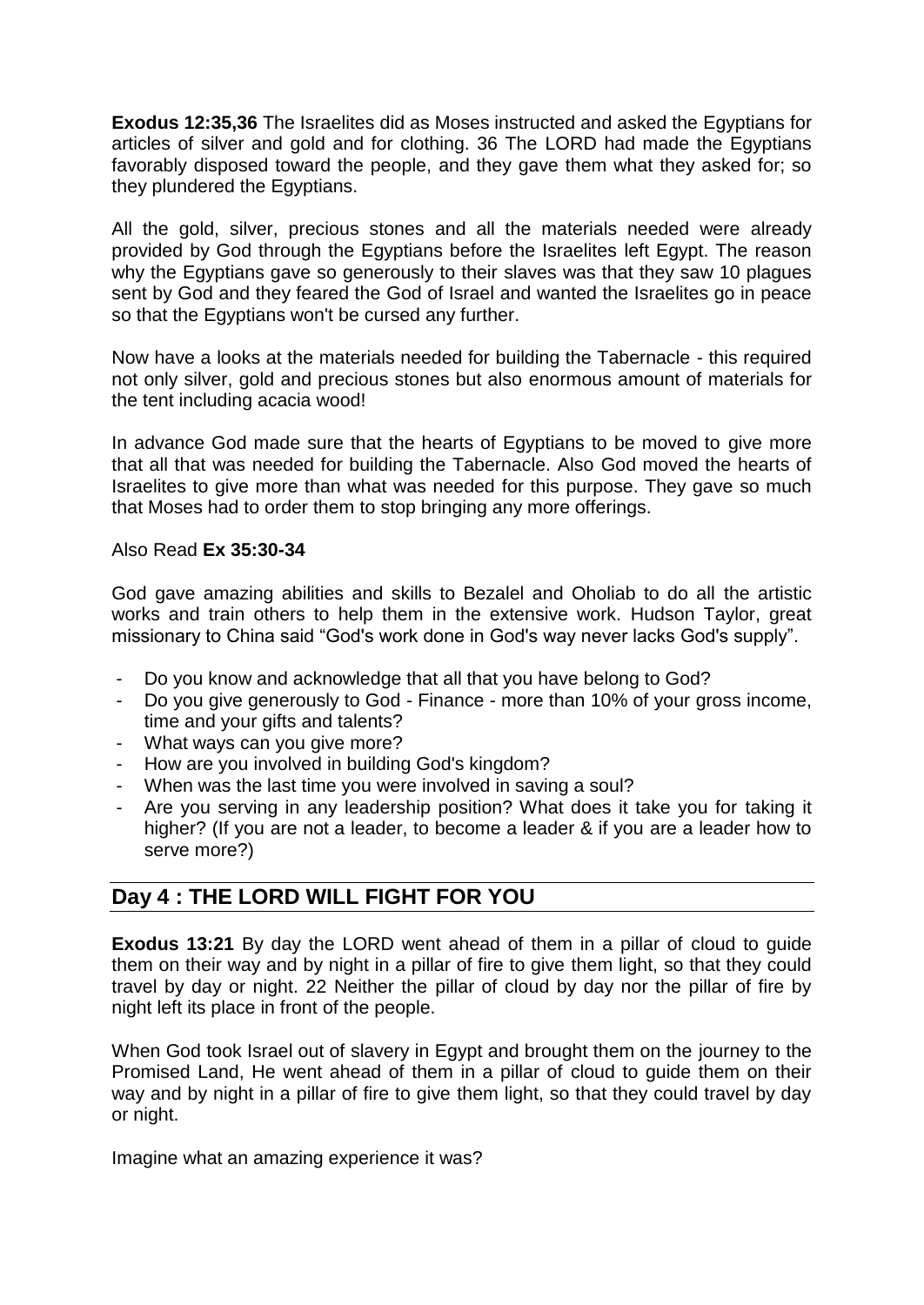The Almighty God is with you going ahead and preparing your way and protecting you day and night!

He was with them in a pillar of cloud in the day so that he could guide them as well as protect them from the scorching sun in the desert. By night he was with them in the pillar of cloud so that he could provide light and heat as the desert gets very cold at night.

We can't express in words how caring was God to his people. He met all their needs by being with them personally - not through some angels or agents - so that he proved to them he was their father!

What else was he doing when he was with them?

#### **Deuteronomy 1:26-36**

Even after being with them day and night and carrying them as a father, when God asked them to enter the promised land, they refused to go in as most of the spies brought bad news saying that the people of Canaan are giants and they will all perish if they fight against these giants. God was sad and angry because they did not appreciate all what he has done and they were ungrateful and were not able to trust that he will keep his promise of giving them the land irrespective of who lives there.

Only Caleb & Joshua had the faith and trust.

In response to their rebellion and faithlessness, God is speaking in this passage.

God is telling them clearly what was his plan: Vs. 29,30 Then I said to you, "Do not be terrified; do not be afraid of them. 30 The LORD your God, who is going before you, will fight for you, as he did for you in Egypt, before your very eyes, 31 and in the desert.

God's plan was not to send these people into the land of giants and get them defeated and killed by the giants. Rather his plan was that he himself will go ahead of them and fight the battles for them.

Now God is reminding them that this is not something new rather this is what God has been doing from the time he sent Moses to lead them out of Egypt. He was always going ahead of them and fighting for them in Egypt and all through the journey in the desert.

Read few more passages on this matter:

#### **Deuteronomy 20:1-4**

**Isaiah 45:2** I will go before you and will level the mountains; I will break down gates of bronze and cut through bars of iron.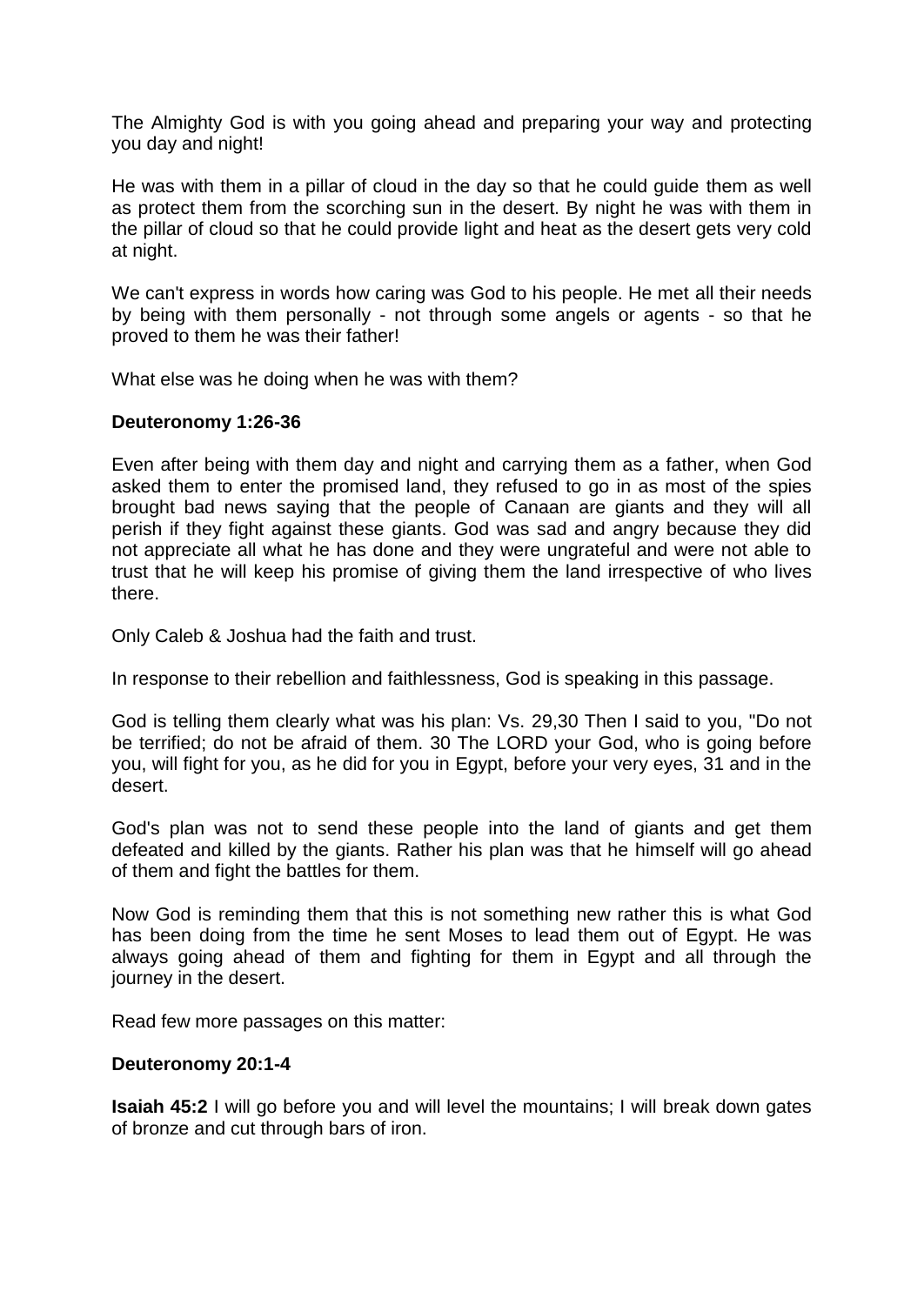**Isaiah 52:12** but you will not leave in haste or go in flight; for the LORD will go before you, the God of Israel will be your rear guard.

**Isaiah 58:8** Then your light will break forth like the dawn, and your healing will quickly appear; then your righteousness will go before you, and the glory of the LORD will be your rear guard.

How powerful is the Hand of God? If he goes before you and fights for you, is there anything that you need to fear or feel insecure about?

God is with us like a great father & mother going ahead and preparing the way for us so that we won't suffer from any danger ahead.

He is a great leader who goes ahead and searches out the right way for us to go and leads us gently & safely.

He is a mighty general who can fight alone all our battles ahead of us.

- Do you see him? Do you notice his presence?
- Write down how he has been fighting for you all these years?
- Write down your present fears and the battles ahead?
- Start believing that these are not your own problems or battles? These are God's battles because you belong to him and you don't have to worry about them rather trust that He goes before you and fights for you with his outstretched arm and mighty hand!

If God fights for you like this, will you be able to overcome temptations?

Write down the temptation that seems difficult for you to overcome and entrust him with all your battles and stand firm and see the deliverance.

## **Day 5 : GOD'S MIGHTY HAND OF JUDGMENT**

God's judgment is simple - Either Blessing or Curse

Deut 2:7 The LORD your God has blessed you in all the work of your hands. He has watched over your journey through this vast desert.

These forty years the LORD your God has been with you, and you have not lacked anything.

#### **Deut 2:14-23**

Jeremiah 17:5-7 lays it down clearly how God judges.

Vs.5 This is what the LORD says: "Cursed is the one who trusts in man, who depends on flesh for his strength and whose heart turns away from the LORD

Vs.7"But blessed is the man who trusts in the LORD, whose confidence is in him. God brings blessings or curses on us based on whom we trust.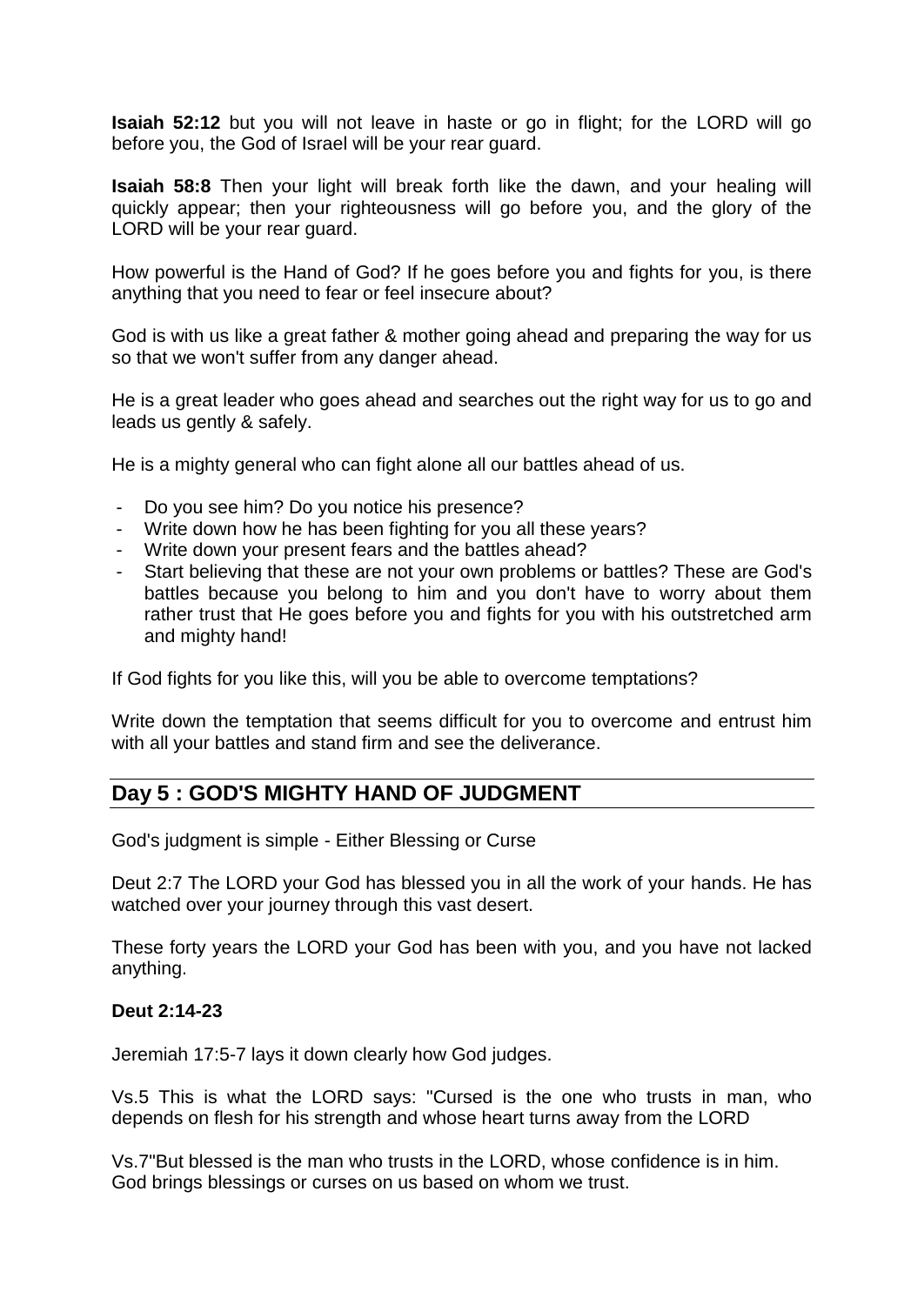This is what happened with people of Israel - Even after doing so many amazing miracles by the 'outstretched arm of God' and saving them from slavery of Egypt, they could not trust that the same God will stretch his hand and save them from the 'giants' they saw in the promised land.

As they did not trust God, they got cursed by God and all the adults had to perish in the desert and they had to wander in the wilderness for 40 years.

Vs.14b, 15bythen that entire generation of fighting men had perished from the camp, as the LORD had sworn to them. 15 **The LORD's hand was against them until he had completely eliminated them from the camp.**

After God eliminated all the adults who doubted him, he takes the next generation to the promised land tells them what he will do for them.

#### **Deu 7:16-26**

God says that he will send out hornets among the inhabitants of the Canaan to drive them out! Hornets make up the Vespa genus of insects, and are the largest type of wasp.



Apart from this Scripture, **Exodus 23:28** says: I will send the hornet ahead of you to drive the Hivites, Canaanites and Hittites out of your way.

Also after Joshua conquering most the Promised Land God says in **Joshua 24:11,12**" 'Then you crossed the Jordan and came to Jericho. The citizens of Jericho fought against you, as did also the Amorites, Perizzites, Canaanites, Hittites, Girgashites, Hivites and Jebusites, but I gave them into your hands. 12 I sent the hornet ahead of you, which drove them out before you--also the two Amorite kings. You did not do it with your own sword and bow.

When God says 'I sent the hornet ahead of you'it may mean sending literally sending hornets or as suggested in the following Scriptures, the angel whom God sent ahead of them. as vs 27 says "I will send my terror ahead of you and throw into confusion every nation you encounter." which caused enemies of God to run away or cause self destruction!

**Exodus 23:20**"See, I am sending an angel ahead of you to guard you along the way and to bring you to the place I have prepared.

Vs.23: My angel will go ahead of you and bring you into the land of the Amorites, Hittites, Perizzites, Canaanites, Hivites and Jebusites, and I will wipe them out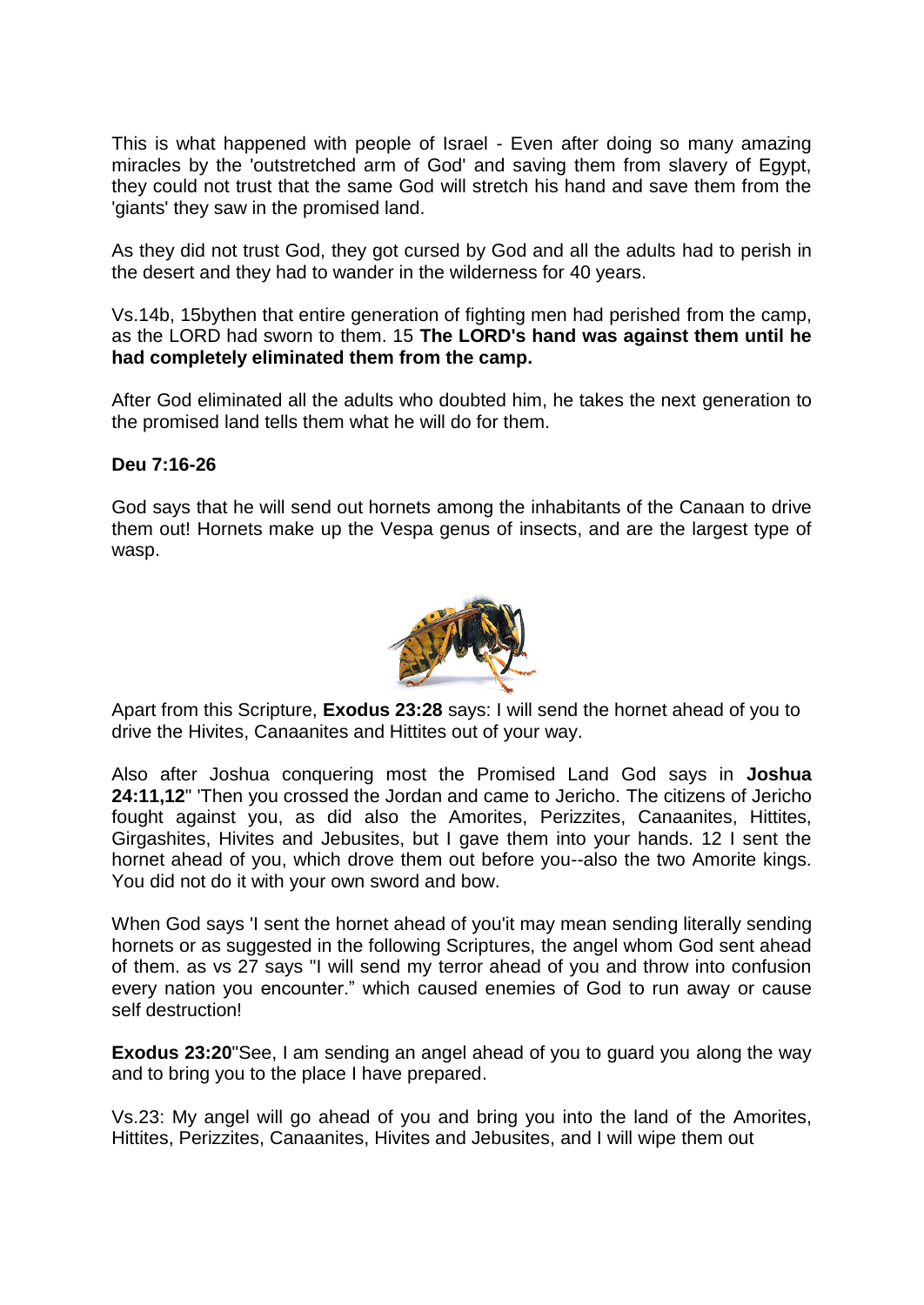Vs.27:"I will send my terror ahead of you and throw into confusion every nation you encounter. I will make all your enemies turn their backs and run.

Let us finish by reading the first Scripture: **Deut 2:20-23** (That too was considered a land of the Rephaites, who used to live there; but the Ammonites called them Zamzummites. 21 they were a people strong and numerous, and as tall as the Anakites. The LORD destroyed them from before the Ammonites, who drove them out and settled in their place. 22 The LORD had done the same for the descendants of Esau, who lived in Seir, when he destroyed the Horites from before them. They drove them out and have lived in their place to this day. 23 And as for the Avvites who lived in villages as far as Gaza, the Caphtorites coming out from Caphtor destroyed them and settled in their place.)

See how God's hand of judgment worked on other nations!

Land of Zamzummites who were like Anakites - gigantic people. But God brought Ammonites and got them destroyed and given the land to Ammonites.

Horites were destroyed and their land taken over by Edomites (descendants of Esau) Avvites were destroyed by Caphtorites and took over their land.

No one can escape from God's judgment.

In 1 Cor 10 Paul says that all these stories written in Old Testament are written as a warning for us.

**1 Cor 10:11**These things happened to them as examples and were written down as warnings for us, on whom the culmination of the ages has come. 12So, if you think you are standing firm, be careful that you don't fall!

Are we taking those warnings seriously in our lives? Are we really careful that we don't fall like them? God has showered so much of grace upon us and after showing so much grace through the very sacrifice of Jesus on the cross, God expects us to live carefully following his will. Carefully living to please God shows that we are truly grateful for His amazing grace.

Meditate on **Hebrews 10:26-31** and identify if there are any sins that you are deliberately doing. Confess & repent of them remembering vs. 31 'It is a dreadful thing to fall into the hands of the living God.'

## **Day 6 : BE STILL AND SEE THE HAND OF GOD WORKING**

#### **Exodus 14**

God purposely sandwiched Israel between marching mighty army of Egyptians and the Red Sea. He had a clear plan and he revealed that to Moses (read vs.1-4).

But when the Israelites saw the mighty army of Egyptians marching against them and seeing that they are trapped between the Red Sea and the Egyptian army, their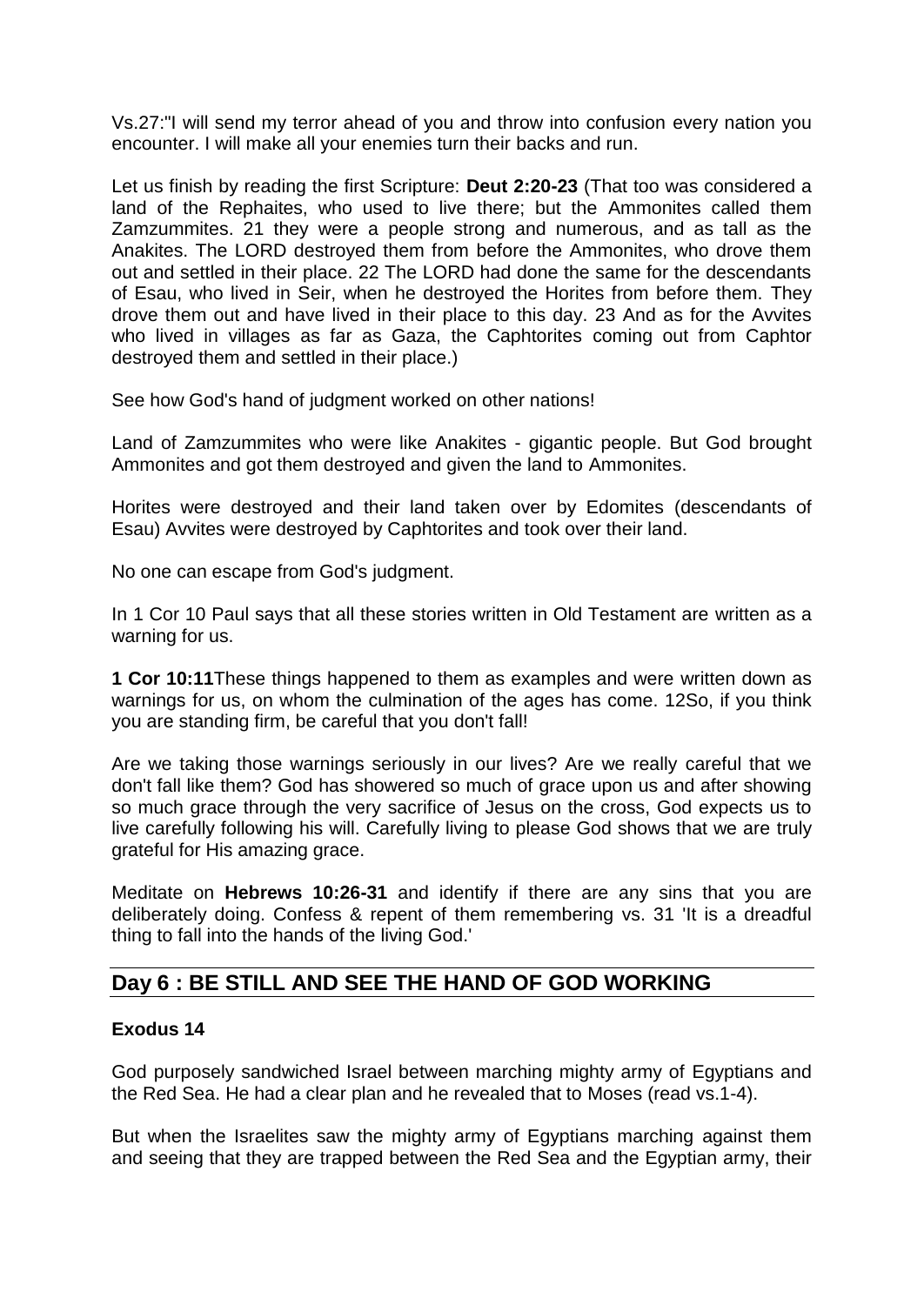true colors was revealed. They started grumbling and complaining against Moses and God.

Vs11-14 They said to Moses, "Was it because there were no graves in Egypt that you brought us to the desert to die? What have you done to us by bringing us out of Egypt? 12 Didn't we say to you in Egypt, 'Leave us alone; let us serve the Egyptians'? It would have been better for us to serve the Egyptians than to die in the desert!"13 Moses answered the people, "Do not be afraid. Stand firm and you will see the deliverance the LORD will bring you today. The Egyptians you see today you will never see again. 14 The LORD will fight for you; you need only to be still."

As we learnt before, God's expectation on people is to trust Him completely. But our temptation is always to doubt him.

When we question God's plan and doubt him and his plans, we are only looking at the present situation and not seeing that we are carried by the mighty hand of God and he is directing the whole plot and he is the true winner in the end.

These doubting Israelites are looking back and saying that it was better to serve the Egyptians than to be rescued by God!

Have you ever felt like the life you had before becoming a Christian was better? Well you had a lot of freedom - freedom to sin (do whatever you liked or brought pleasure for yourself)! Yes there are challenges in our journey as a Christian! But don't lose sight of our destination God has promised! He is a trustworthy God and will surely stretch out his hands and rescue us and bring us to the destination he has promised because he is a faithful God.

Consider the difference in attitude of Moses & the people who were complaining. Because Moses fully trusted God's plans and ability to rescue them from any upcoming challenges, however big they may be, he was not shaken by fear but others were trembling in fear!

Notice what Moses told them: 13 Moses answered the people, "Do not be afraid. Stand firm and you will see the deliverance the LORD will bring you today. The Egyptians you see today you will never see again. 14 The LORD will fight for you; you need only to be still."

Whenever we face challenges in life our question is 'what can I do'! What answer can you get from here?

The answer Moses gave them has profound meaning "Stand firm and you will see the deliverance the LORD will bring you today."

See different translations on vs.14

- The LORD will fight for you; you need only to be still."(NIV)
- The LORD himself will fight for you. Just stay calm."(NLT)
- The LORD will fight for you, and you have only to be silent."(ESV)
- "The LORD will fight for you while you keep silent."(NASB)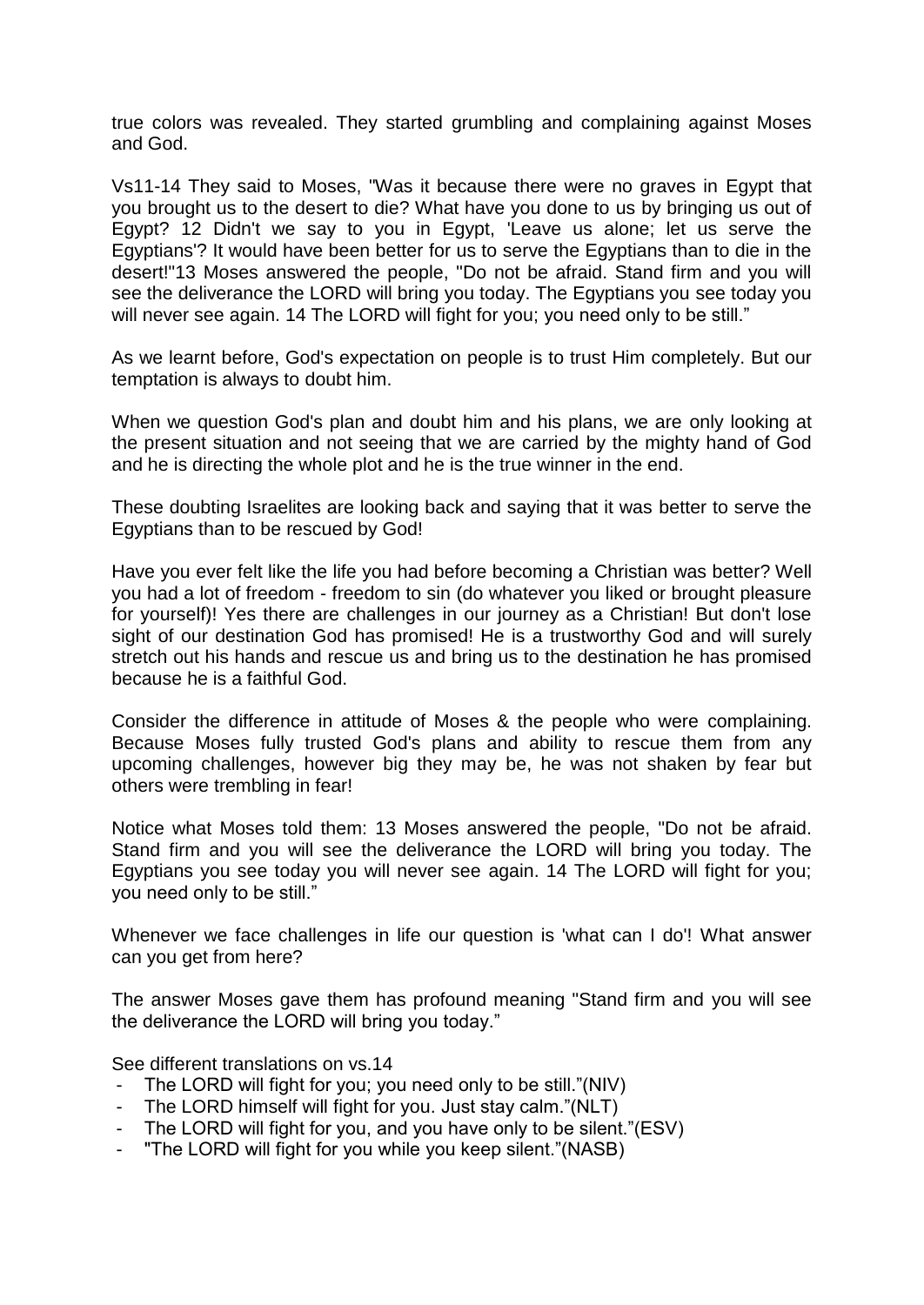What NIV states as 'be still' doesn't mean 'stand still like a statue' it means 'still your tongue'or 'be silent'.

What were they doing with their tongue?

Complain, grumble, expressing words that are revealing their doubts and dissatisfaction about Moses and God.

Jesus said "For out of the overflow of his heart his mouth speaks." (Luke 6:45). Words from their mouth revealed that they were not trusting God!

So what were Moses & God expecting from them? Keep quiet (by trusting God and believing that His hand is mighty enough to save them) and see the deliverance of God - wait for the deliverance that God will bring about.

What happened after this?

Amazing and dramatic things happened that is considered as some of the most amazing miracles done by God.

Ex 14:15,16 Then the LORD said to Moses, "Why are you crying out to me? Tell the Israelites to move on. 16 Raise your staff and stretch out your hand over the sea to divide the water so that the Israelites can go through the sea on dry ground.

God expected Moses also to be at peace and lead Israel to 'move on'.

Move forward even if you don't see the way ahead! That is walking by faith! When we walk by that kind of faith God opens the way that we don't see now! Wow that is amazing!

Vs. 20-22 then the angel of God, who had been traveling in front of Israel's army, withdrew and went behind them. The pillar of cloud also moved from in front and stood behind them, 20 coming between the armies of Egypt and Israel. Throughout the night the cloud brought darkness to the one side and light to the other side; so neither went near the other all night long. 21 Then Moses stretched out his hand over the sea, and all that night the LORD drove the sea back with a strong east wind and turned it into dry land. The waters were divided, 22 and the Israelites went through the sea on dry ground, with a wall of water on their right and on their left.

First he sent the angel that was in the front to behind them to protect Israel from being harmed by Egyptians. Also throughout the night the cloud brought darkness to the one side and light to the other side. Then God sent an east wind that divided the sea and the wind was strong that even the sea bed that is wet and slushy became dry ground so that Israel could walk across the sea.

- What do you learn from this passage?
- What are your responses when you face challenges?
- Write down what are the biggest challenges you have ever faced and how did God deliver you?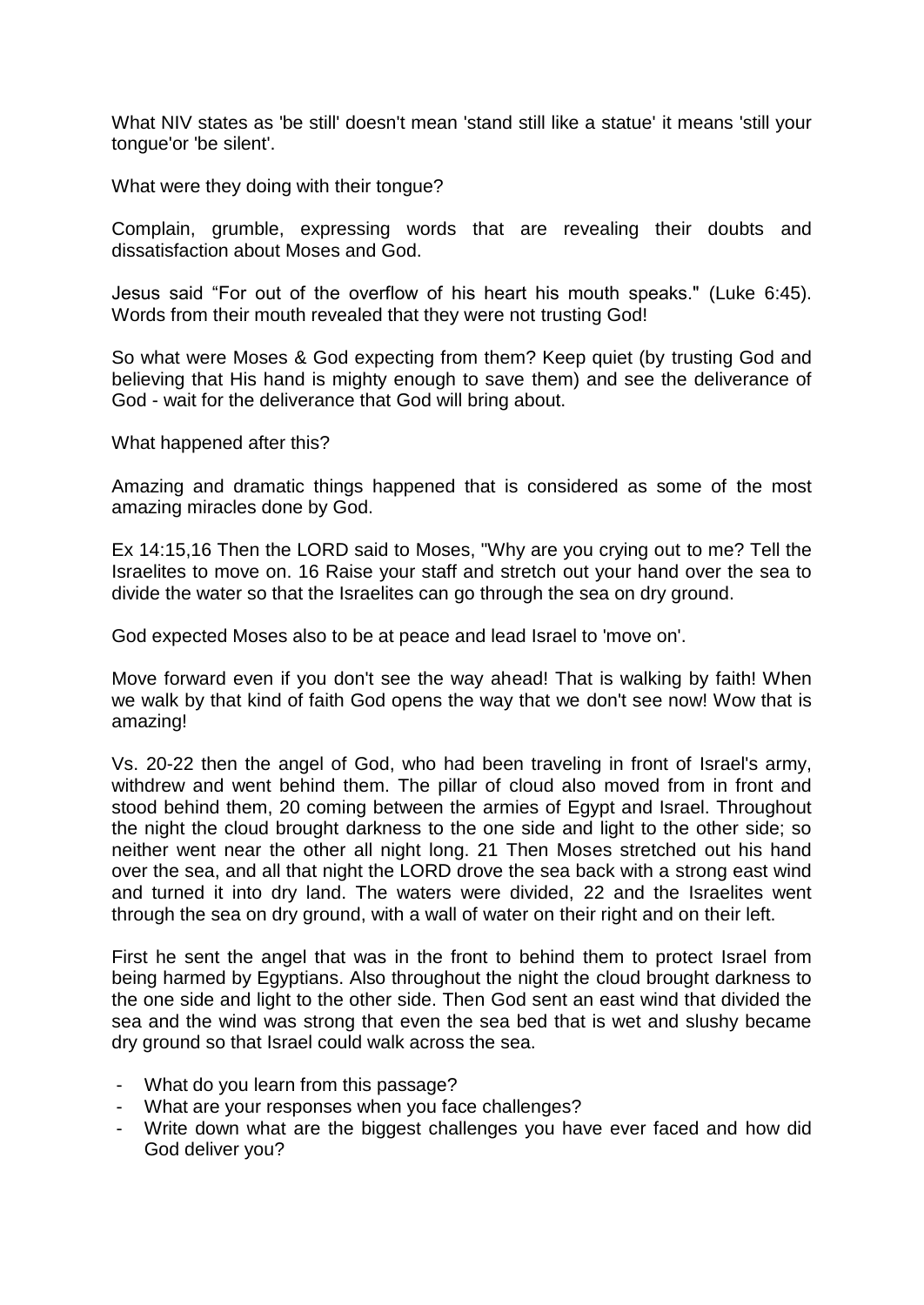- Write down how you have seen God delivering others from terrible situations. What can you learn from them?
- What do you do with your tongue when you face challenges?
- What have you learnt to do from now on?

## **Day 7 : HAND OF GOD PROVIDES THE BEST**

#### **Deut 11:10-21**

Remember how faithless Israelites were complaining near the Red Sea that it was better if they had stayed back in Egypt?

Probably this was because the best land they had ever seen was Egypt.

But God is telling that what I am offering and what I have prepared with my mighty hand is far better than even your imagination.

He compares both the lands - Vs.10-14 In Egypt "........you planted your seed and irrigated it by foot as in a vegetable garden. 11 But the land you are crossing the Jordan to take possession of is a land of mountains and valleys that drinks rain from heaven. 12 It is a land the LORD your God cares for; the eyes of the LORD your God are continually on it from the beginning of the year to its end."13 So if you faithfully obey the commands I am giving you today--to love the LORD your God and to serve him with all your heart and with all your soul-- 14 then I will send rain on your land in its season, both autumn and spring rains, so that you may gather in your grain, new wine and oil.

Only expectation that God has from his people is that they love the Lord their God and faithfully obey his commands. Then he will send rain on your land in its season, both autumn and spring rains, so that you may gather in your grain, new wine and oil.

That is a promise! And God kept that promise as long as they loved God!

Do you pay attention to God's promises?

Do you believe that His mighty hand will provide all what he promised? Or do you doubt?

When we trust we are confident and are joyful. When we don't trust in God's ability to fulfill his promises we are insecure and worried!

Even though Israel witnessed the fulfillment of this promise, experienced living in that amazingly best land, enjoyed the harvest, they rejected God very soon!

Then just as God promised he shut the heavens and the land became barren and those who failed to trust God faced severe famine. (1 Kings 18 explains one of such situations)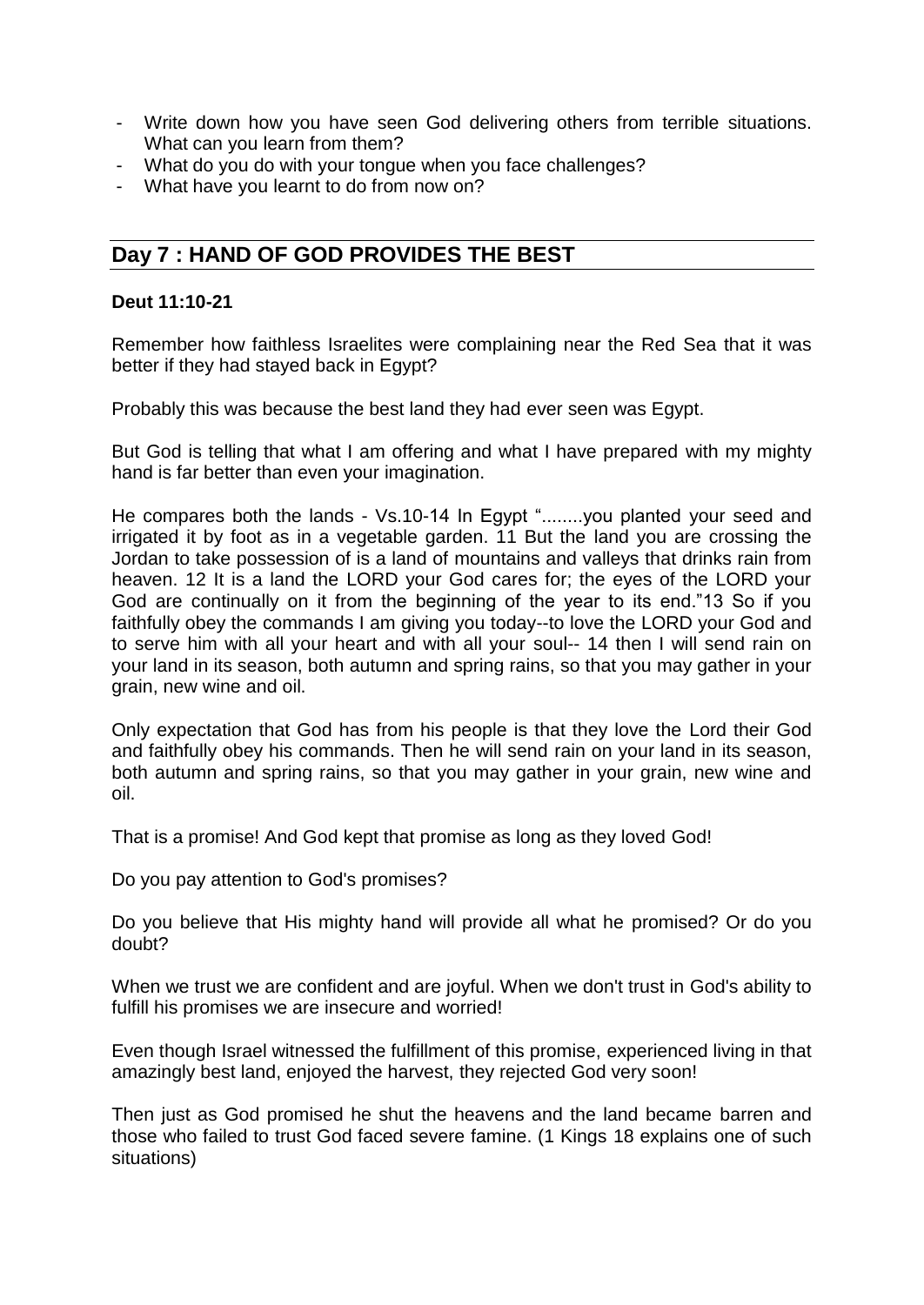What God is promising us today is not a piece of land but Eternal home in heaven. Do you believe that God will keep his promise? Are your eyes set on heaven?

Even while we live on earth, he will meet our needs as long as we love him and trust him.

Expectation God had from his people was that they don't get enticed by foreign gods and worship them!

That is the challenge for us also.

Who do you worship? God of heaven or this world and the pleasures and splendor of this world?

If our priority is on making money than serving God we have already fallen into idol worship even though we are claiming 'we are still in the Church'.

**James 4:4** You adulterous people, don't you know that friendship with the world is hatred toward God? Anyone who chooses to be a friend of the world becomes an enemy of God.

God is calling those who were claiming to be Christians 'You adulterous people'! Why? Jesus is our bridegroom and we are his bride! He is so committed and faithful in his love for us. But if we flirt with someone else it is adultery! How are we flirting and being unfaithful and adulterous? Friendship with the world!

Jesus said the world is ruled by the Devil! In what ways are you attracted to the world? (John 12:31; 14:30; 16:11)

**2 Cor 4:4** The god of this age has blinded the minds of unbelievers, so that they cannot see the light of the gospel that displays the glory of Christ, who is the image of God.

Idolatry was always considered and addressed as adultery in the Old Testament that is consistent in the New Testament also. Admiring; desiring; building friendship with the world is hatred towards God. In what ways are you tempted to be attracted to the world? How does God feel about it? How are you going to overcome such attractions?

## **Day 8 : HAND OF GOD BRINGS FEAR ON UNBELIEVERS**

#### **Deut 11:25**

No one will be able to stand against you. The LORD your God, as he promised you, will put the terror and fear of you on the whole land, wherever you go.

#### **Deut 28:6-10**

Even though God says all the enemies of Israel will fear them, it is actually that they feared the mighty God who was with Israel. These promises in Deuteronomy were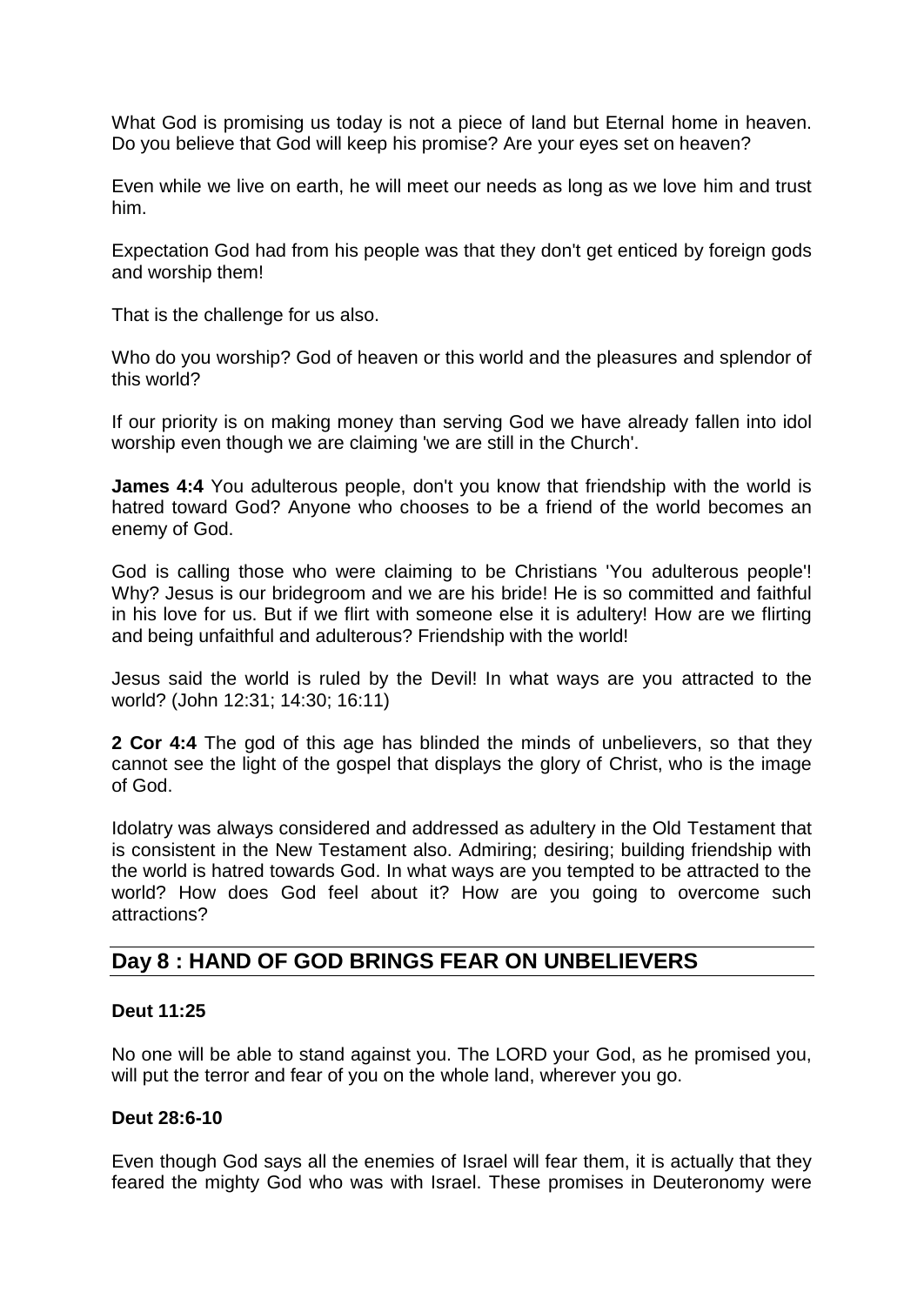made by God when Israel was still in the wilderness before they even faced any enemies and God fulfilled all those promises.

An instance is at the time the spies went to Jericho: Rahab tells them how the people of Jericho felt when they heard the news of what God was doing for Israel!

#### **Joshua 2:8-11**

Another instance is at the time when the LORD helped them to cross the river Jordan.

#### **Joshua 4:23,24**

For the LORD your God dried up the Jordan before you until you had crossed over. The LORD your God did to the Jordan just what he had done to the Red Sea when he dried it up before us until we had crossed over. 24 He did this so that all the peoples of the earth might know that the hand of the LORD is powerful and so that you might always fear the LORD your God."

The Scripture says the purpose of God drying up Jordan and helping the Israel to cross over was to let all other people of the earth know "that the hand of the LORD is powerful and so that you might always fear the LORD your God." Vs.24

Also remember when we fear God fear of men vanishes!

Another instance is at the time of Gideon. Israel was very weak and huge armies came to attack them. God chose one ordinary man Gideon to lead Israel against those enemies and rescue Israel. God also expected him not to take a huge army but only 300 people!

Imagine the fear and insecurity Gideon had! Finally Gideon went down to the camp of the enemies and heard what those soldiers were speaking to each other and he gained his trust in God because he realized already the hand of God is at work in filling them with fear.

#### **Judges 7:12-15**

See the response of Gideon after he overheard the conversation of enemy soldiers! Seeing how the Lord has filled them with fear, he gained courage and worshipped God and led his people on attack very courageously.

#### **Romans 8:31b-39**

Paul is asking a very important question to get us think - If God is for us, who can be against us?

Today we are not fighting battles like Israel did! But we are on a spiritual battle - this is a daily battle for whole life. Devil is trying to make us fall into temptations so that he can win our souls! But remember Jesus has fought the battle for us and won! So we are more than conquerors through Jesus who loved us!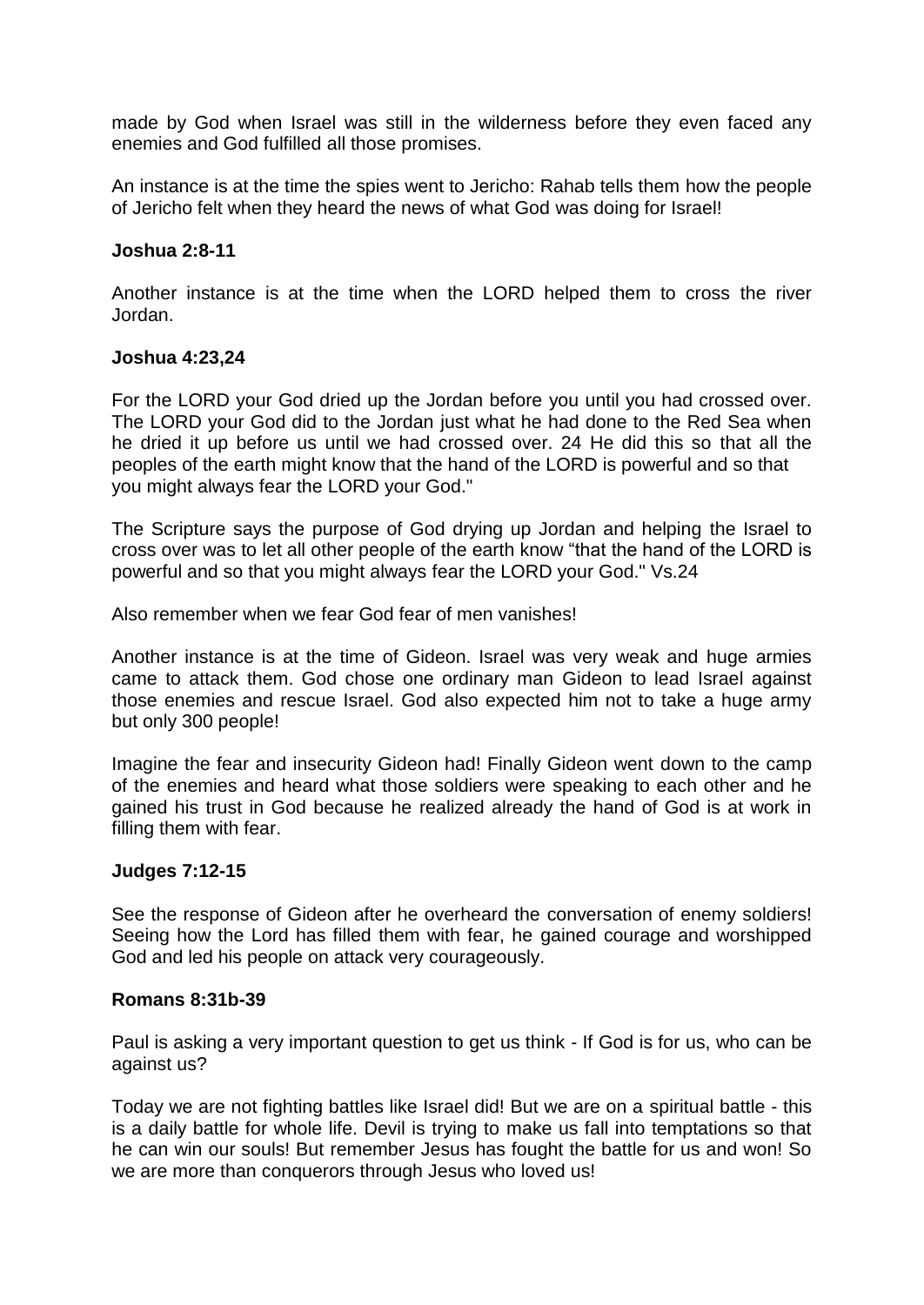When you face temptations do you fear? Do you have confidence that we can overcome them or you easily give into them? Remember Christ fought the battle and laid down his precious life not for us to surrender to the Devil but to gain courage and fight every temptation and win and be like Christ!

If all those invading armies feared Israel knowing that the LORD is with them, how much more the Devil is afraid of us when the same LORD is with us?

What are the temptations you have been facing recently? How was your attitude? Fear and surrender or Courage and overcoming?

#### **James 4:7**

Submit yourselves, then, to God. Resist the devil, and he will flee from you.

What are the temptations you have been facing recently? How was your attitude towards those temptations? Fear and surrender or courage and overcoming?

Experience the Hand of God by resisting the temptations and 'turning your weaknesses into your strength'.

# **Day 9 : GRATITUDE TO THE BLESSINGS FROM THE HAND OF GOD**

#### **Deuteronomy 26:1-15**

This is another command given to the Israelites just before they took over the Promised Land. God is commanding them about how to show their gratitude to the mighty God who gives them the land where milk and honey is flowing.

They were commanded to bring their first fruits to the Tabernacle and express their gratitude verbally also:

Let us focus on **Vs.3-11**

See the three parts in their expression of gratitude: 1. Remembering their past condition and suffering. (Slavery)

2. How the LORD brought them out of Egypt with a mighty hand and an outstretched arm, with great terror and with signs and wonders. (Deliverance from Slavery)

3. How God brought them to this place and gave them this land, a land flowing with milk and honey. (Glorious present and future)

They were expected to show their gratitude by giving the first fruits to God as offering and verbally expressing their gratitude.

Isn't it the same thing God expects from us now?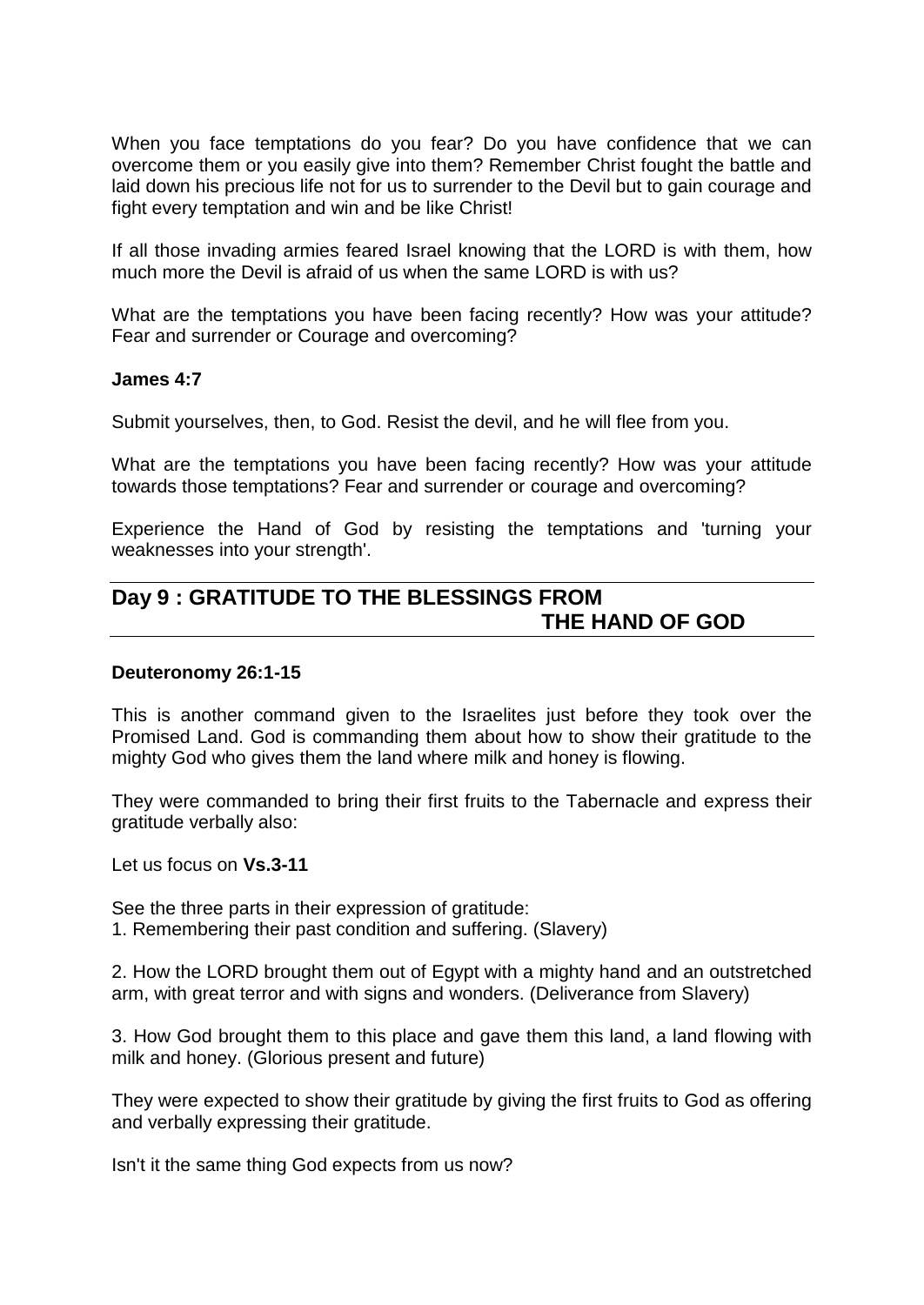Do you remember where you came from - your past? How you were slaves of sin! How hopeless was that life? You couldn't save yourself!

God stretched out his mighty hand and saved you through the sacrifice of his only son!

He brought you into His Kingdom and made you part of his family as a child of God!

Now you have the glorious life in His Kingdom and after this life on earth you will be in the real Promised Land - heaven for eternity!

Are you grateful for all this? Do you show gratitude to God? Do you give your first fruits and tithe and more to God? Or are you selfish and ungrateful keeping everything for yourself?

Do you verbally thank him remembering your past, present and the promised future?

Let us learn to be grateful for the blessings brought by the hand of God.

What will happen if we are ungrateful? Hand of God that saves us will be against us and crush us till we repent!

Read Duet 31:14-23 and see what God was predicting about the plight of ungrateful Israel! He even gave them a song to be taught to all Israel to remind them of their ungratefulness and to help them repent.

Meditate on that song in Duet 32

Write down your story - what was your past and how God delivered you and the blessings that God has given you so far and what you are surely going to receive from him in the future!

Once in a while (you set the frequency) read it and thank God.

As an expression of gratitude continue to give more and more to God in offering and to the poor and widows.

Decide to do something today to express your gratitude to God

## **Day 10 - NO WALLS ARE TOO STRONG FOR THE HAND OF GOD**

#### **Joshua 6 - Fall of Jericho**

Do you remember how Israelites grumbled against God and Moses?

**Duet 1:27,28** "The LORD hates us; so he brought us out of Egypt to deliver us into the hands of the Amorites to destroy us. 28Where can we go? Our brothers have made our hearts melt in fear. They say, 'The people are stronger and taller than we are; the cities are large, with walls up to the sky. We even saw the Anakites there.'"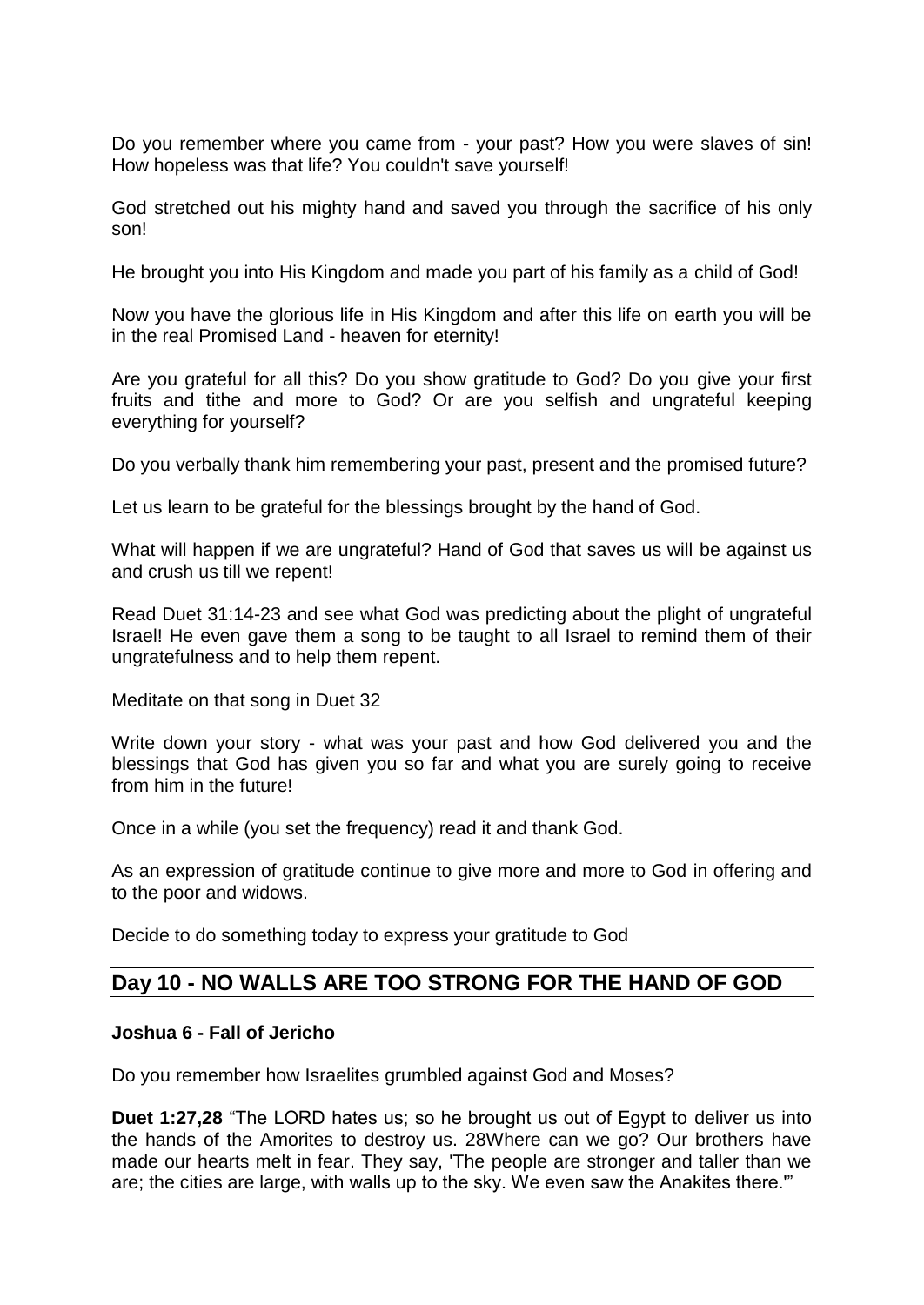Even at that time God had reminded them gently and patiently –

**Duet 1:29-31**Then I said to you, "Do not be terrified; do not be afraid of them. 30The LORD your God, who is going before you, will fight for you, as he did for you in Egypt, before your very eyes, 31and in the wilderness. There you saw how the LORD your God carried you, as a father carries his son, all the way you went until you reached this place."

How many powerful deeds of the Hand of God they had already witnessed? 10 plagues against Egypt, parting the Red Sea, destruction of mighty army of Egypt, receiving manna from heaven every morning, getting water from the rock…. the list goes on! Yet they got terrified knowing that the Promised Land has cities with very high walls.

Now God is bringing them to the first such city that they were afraid of!

Here God wanted to show them it is he who fights for them and they have to do only very little to capture such places.

Just by marching around the walls for 7 days and raising their voices on the 7th day, God brought down the mighty walls they described as that are up to the sky! What brought down the walls?

Is it their marching? Is it their shouting? Or is it the invisible mighty hand of God?

Is there any walls that are too strong for God to bring down?

Centuries after this incident, the walls of Nineveh, capital of 150 feet high walls that had the width on top of it good enough for 3 chariots to run abreast with 1200 towers was brought down when God brought the flooded river against it!

What are the walls that you are afraid of? Which areas of your city do you feel like Gospel cannot enter?

Which are the groups of people in your city that you feel like impenetrable?

Do you reject some people thinking that their hearts are too hard and will not let the Gospel enter?

By this you are not just misjudging people but also God! You are saying that God is so weak that he can't break those walls!

Are you not despising God with such thoughts? This is the worst thing we can do against God! On the other hand, when we completely trust Him and believe there are no walls too strong for God to breach, God is glorified and honored and he will accomplish what you believe.

Write down such things that you want to witness and pray to God.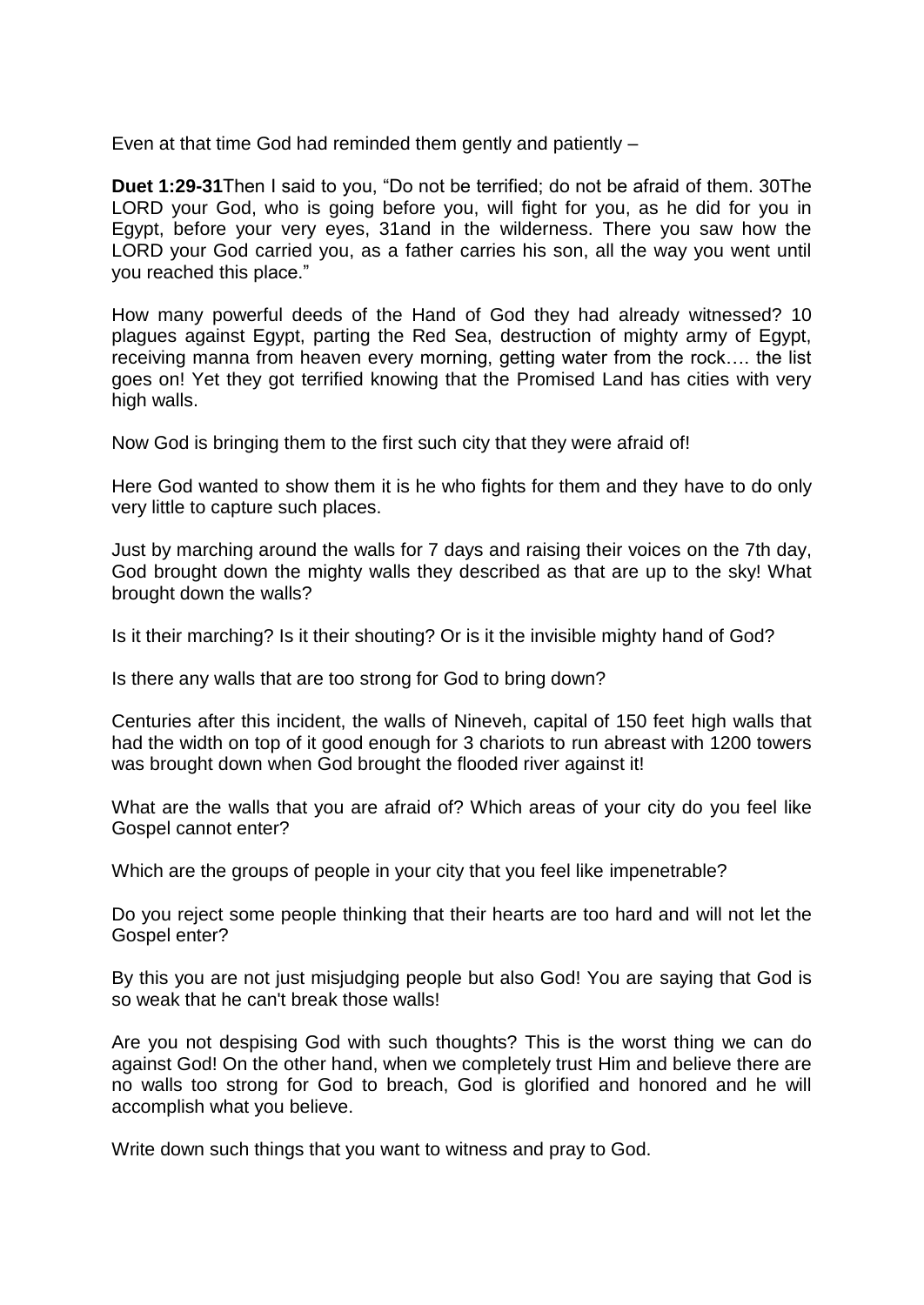When God breaks those walls, write down and let the generations hear about it and gain the same faith!

Some of us have experienced the hand of God working powerfully by turning the whole family to Christ by breaking down the walls of traditions, false beliefs, bitterness etc.

Here is such a great story of Saji Alex's family: Saji grew up in a traditional Christian family in Kerala. He and his family faced very intense challenges when he was growing up. When he finished schooling he was not sure what direction he has to take for his future.

He went along with a friend who wanted to join Catholic Seminary and he too joined the seminary. After few years of seminary life he realized that is not what he should continue and so he quit. After much struggle he got a job in Bangalore and while working there he was invited to the Church. The Bible studies helped him to clearly understand God's plan for his life and he became a disciple. But he faced a lot of opposition from his family.

As he was the eldest in the family, he was expected to earn and take care of the family. His mother was afraid that he will not take care of the family anymore. From the time he became a disciple he was desiring and praying that everyone in his family will also be saved. His brother Sojan came and stayed with him and took up a job and he too became a disciple. Saji joined the mission team to Cochin in 1992. Soon his sister Sheji became a disciple in Cochin. Saji got married to Sheeba in Cochin.

Then his brother Binu became a disciple. Saji kept praying for the rest of the family and his brother Biju and his wife Cinija came to Cochin to help Saji & Sojan to construct their house and they stayed back and became disciples. By this time their mother Leelamma became very interested in following Jesus but there was no Church in Kannur where she was residing with her husband. So the whole family prayed and soon in 2012 the Church was started in Kannur.

Saji's mother was so eager to follow Christ that she started attending the Church services in Kannur travelling a long distance from her village by spending 6 hours by bus (up and down). The biggest challenge was about his dad. He was an alcoholic. He had no interest in following Jesus all these years. But in 2013 he became very sick and was in the ICU for several days. During this time disciples from Kannur Church sincerely reached out to him by visiting, praying and serving him. With much prayer and perseverance Saji's dad Alexander repented and got baptized.

By this all his family members are saved. New chapter of the second generation coming to Christ began with Sojan's daughter getting baptized in 2014.

## **Day 11 : HAND OF GOD THAT TURNS HEAVENLY BODIES**

**Joshua 10:1-14**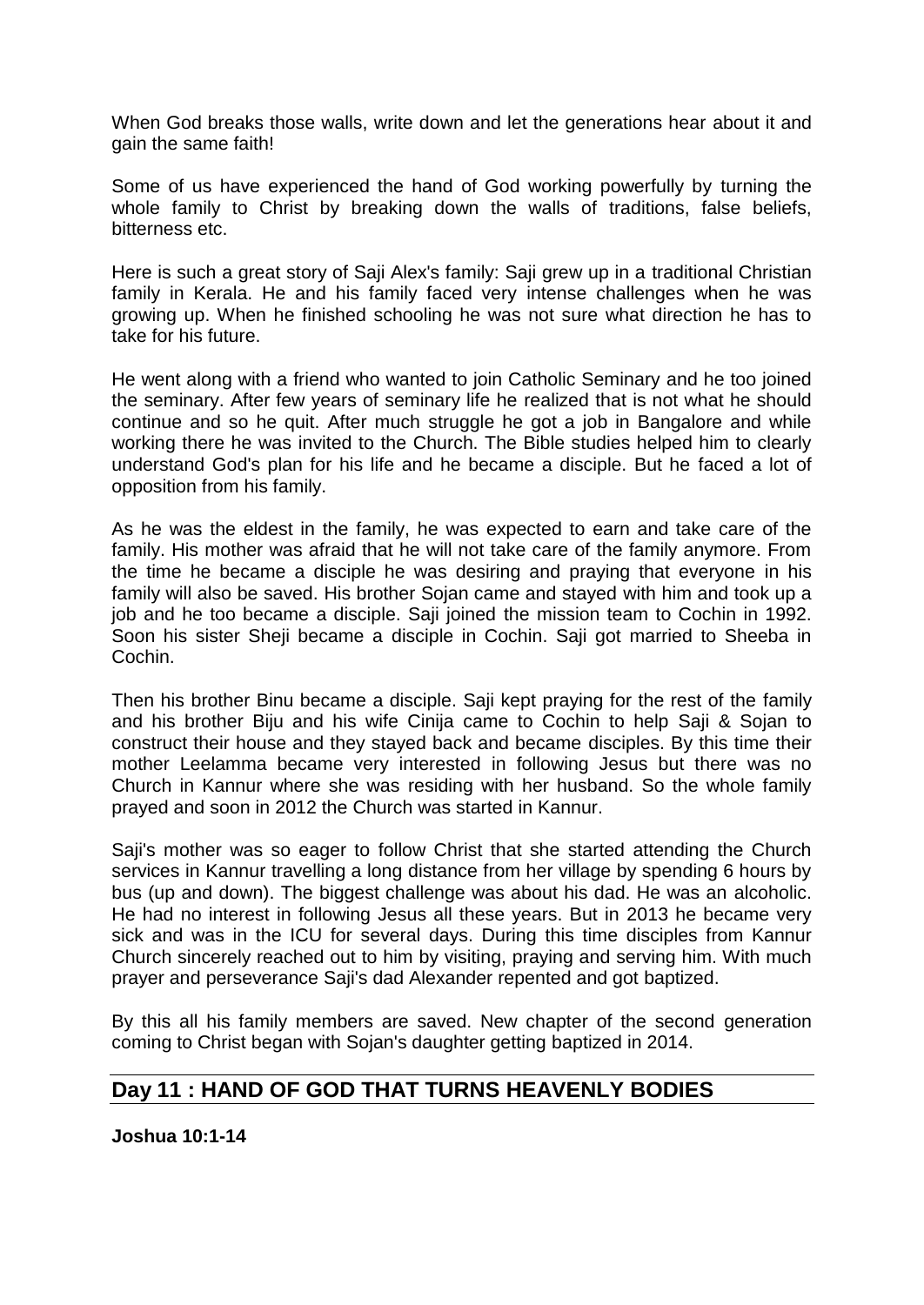Five kings of Amorites gathered their armies together to fight against Israel. Fear of the LORD and how He helps Israel to take over cities spread among all nations living in the 'Promised Land'. They might have thought if they gather together and fight they may win.

Gibeonites who lived in that region were wise enough to surrender to Israel even though their city was important and larger than many other cities and that all their men were good fighters.

(Joshua 10:2 He and his people were very much alarmed at this, because Gibeon was an important city, like one of the royal cities; it was larger than Ai, and all its men were good fighters.)

Five kings of Amorites set out to attack Gibeon and they in turn requested help of Joshua.

Joshua responded and got his army march against the enemies. Immediately the LORD spoke to Joshua "Do not be afraid of them; I have given them into your hand. Not one of them will be able to withstand you."

Whenever we set out to do God's will, however hard the task is, God is on our side and he will help us with his mighty hand to provide us success.

How can Israel - a small nation with few soldiers - win against armies of five nations? Well nothing is impossible when God is fighting for us!

It is not the strength of Joshua or his army that fought the battle and won but the hand of God did it.

First God threw them into confusion and many enemy soldiers ran for their lives. Vs. 11 "As they fled before Israel on the road down from Beth Horon to Azekah, the LORD hurled large hailstones down on them from the sky, and more of them died from the hailstones than were killed by the swords of the Israelites."

Who fought against the enemies of Israel? This is not the only time God fought against his enemies using natural forces. Study about how God used natural forces that are under his control to fight against the wicked nations and how he destroyed them. Praise God for His amazing ways. Gain faith and trust in God's saving hand.

The story is not over. Read vs.12-15

12 On the day the LORD gave the Amorites over to Israel, Joshua said to the LORD in the presence of Israel: "O sun, stand still over Gibeon, O moon, over the Valley of Aijalon."13 So the sun stood still, and the moon stopped, till the nation avenged itself on its enemies, as it is written in the Book of Jashar. The sun stopped in the middle of the sky and delayed going down about a full day. 14 There has never been a day like it before or since, a day when the LORD listened to a man. Surely the LORD was fighting for Israel! 15 Then Joshua returned with all Israel to the camp at Gilgal.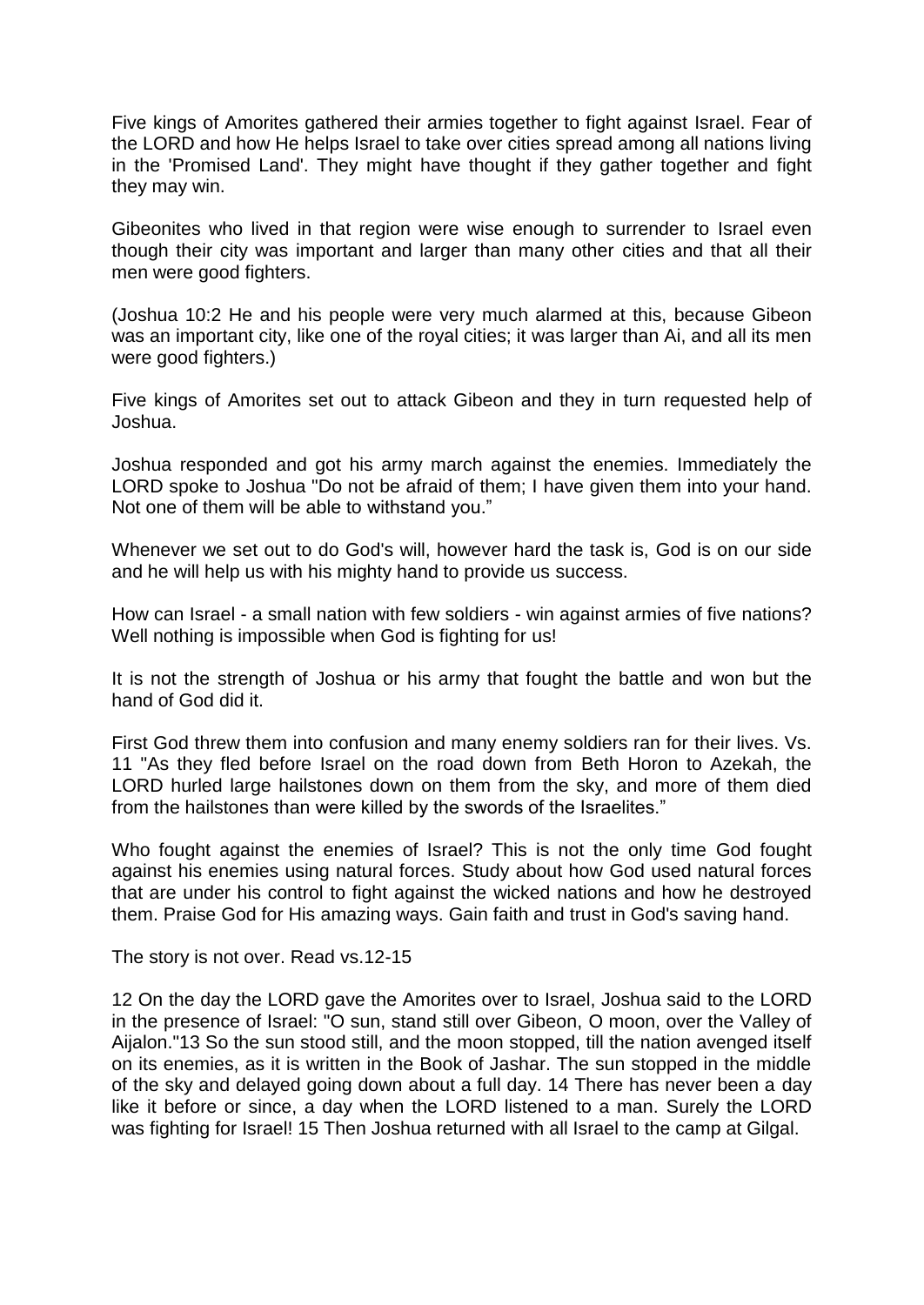This is one of the most amazing ways God worked - As the battle against Amorites goes on Joshua realized that he needs more time to finish the attack on his enemies. He asks more time for sun to go down (sunset)! This is something no one will ever dare to imagine. But Joshua knew so well that it is God who controls the whole universe.

Let us look at his prayer and learn from it - Joshua said to the LORD in the presence of Israel: "O sun, stand still over Gibeon, O moon, over the Valley of Aijalon."He is not asking, God if possible please stop the sun! See the confidence he had on the power of God.

God was so pleased with Joshua's faith and zeal that he extended the day by probably another 12 hours!

How did God do it? We don't know how to explain that but one thing is sure - this miracle did happen! More important matter is to believe that we are worshipping a God who controls the entire universe! Trust him and dare to ask (like Joshua) confidently for God to work beyond our logics and reasons.

Write down your miracle prayers:

Believe that you have already received them (Mark 11:24)

Write down answered prayers and share with others giving glory to God.

## **Day 12 : GOD WHO FULFILS HIS PROMISES**

In the last few devotionals we read many of God's promises. Those promises seemed to be too big for us. Such great promises can even make us doubt - "will God do that much?"

Those who trust God will see the promises of God being fulfilled in their own life.

Joshua was one of those rare faithful ones. When all others around him failed to trust God, he stood up and went against the crowd and trusted God and challenged the faithless. God rewarded him to see the fulfillment of those promises he trusted.

God brought them out of Egypt promising them to be settled in the Promised Land of Canaan. When they were in the wilderness very close to the land of Canaan God had asked Moses to send out 12 spies to survey the land. They saw the land was indeed flowing with milk and honey but 10 of them had no faith that God will help them to capture the land.

Only Joshua and Caleb had the faith in God's ability to fulfill his promises. Those 10 of them caused the minds of the rest of Israel to be troubled to the point they all believed that they will perish in the hands of the 'giant Anakites' who lived in Canaan. So they rebelled against God and Moses.

#### **Numbers 14;6-9**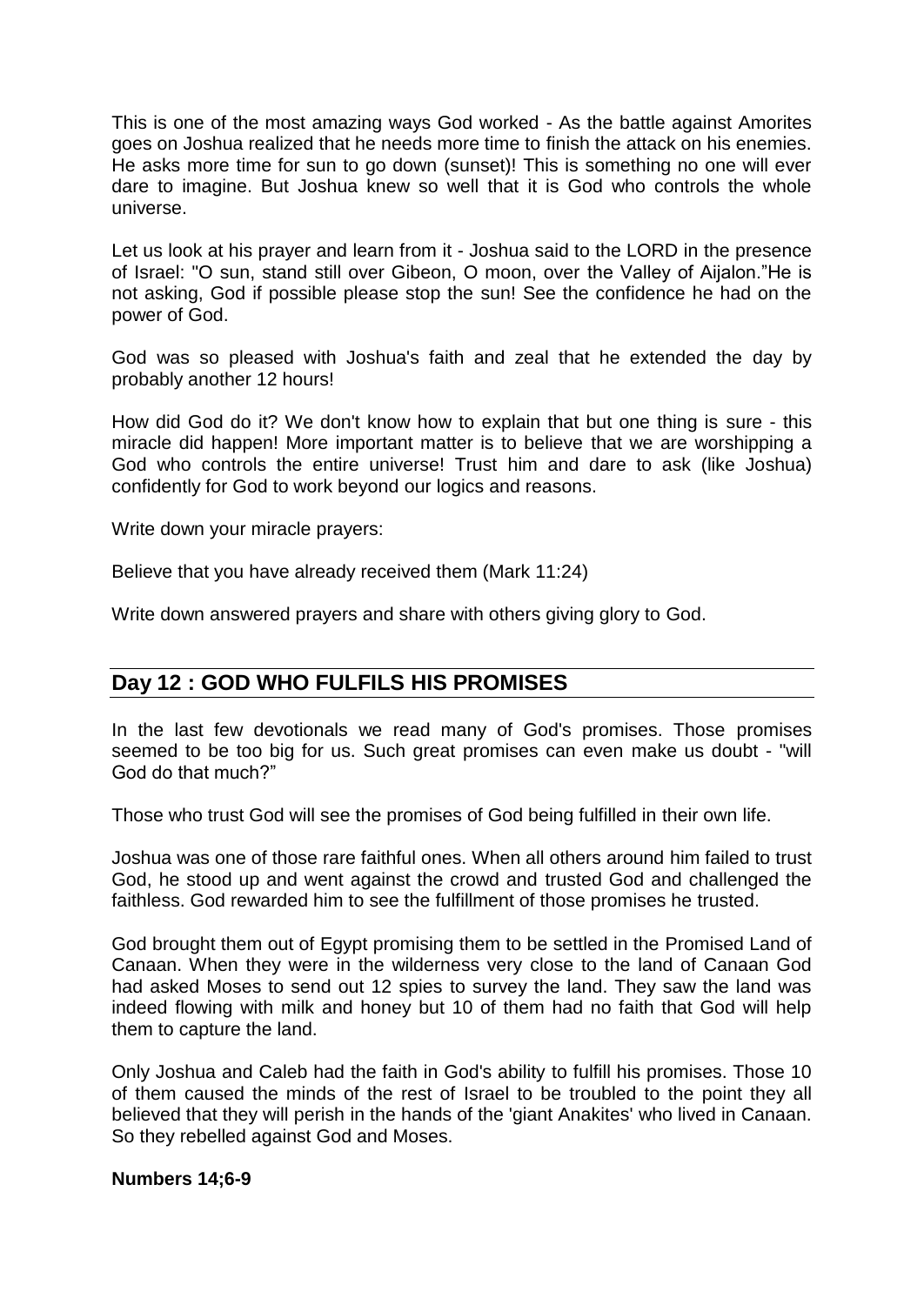Joshua son of Nun and Caleb son of Jephunneh, who were among those who had explored the land, tore their clothes 7 and said to the entire Israelite assembly, "The land we passed through and explored is exceedingly good. 8 If the LORD is pleased with us, he will lead us into that land, a land flowing with milk and honey, and will give it to us. 9 Only do not rebel against the LORD. And do not be afraid of the people of the land, because we will devour them. Their protection is gone, but the LORD is with us. Do not be afraid of them."

Joshua and Caleb had so much of trust in God that they stood up before a million grumbling faithless Israelites and proclaimed their faith in God's power to fulfill God's promises.

God was pleased with Joshua and Caleb but was angry with the faithless. So he cursed the faithless and made sure they wander in the desert for 40 days and perish. Only Joshua and Caleb who trusted God got a chance to step into the 'Promised Land'.

Then God made this promise to Joshua:

#### **Joshua 1:3-6**

**I** will give you every place where you set your foot, as I promised Moses. 4 Your territory will extend from the desert to Lebanon, and from the great river, the Euphrates—all the Hittite country—to the Mediterranean Sea in the west. 5 No one will be able to stand against you all the days of your life. As I was with Moses, so I will be with you; I will never leave you nor forsake you. 6 Be strong and courageous, because you will lead these people to inherit the land I swore to their ancestors to give them.

See the fulfillment of this promise:

#### **Joshua 11:16-23**

What happened to the Anakite giants that people feared {Numbers 13:32b,33 All the people we saw there are of great size. .We saw the Nephilim there (the descendants of Anak come from the Nephilim).

We seemed like grasshoppers in our own eyes, and we looked the same to them."}

Not only Joshua but Caleb was also blessed to see the fulfillment of the promises he trusted:

#### **Joshua 14:12-15**

Now give me this hill country that the LORD promised me that day. You yourself heard then that the Anakites were there and their cities were large and fortified, but, the LORD helping me, I will drive them out just as he said." 13 Then Joshua blessed Caleb son of Jephunneh and gave him Hebron as his inheritance. 14 So Hebron has belonged to Caleb son of Jephunneh the Kenizzite ever since, because he followed the LORD, the God of Israel, wholeheartedly. 15 (Hebron used to be called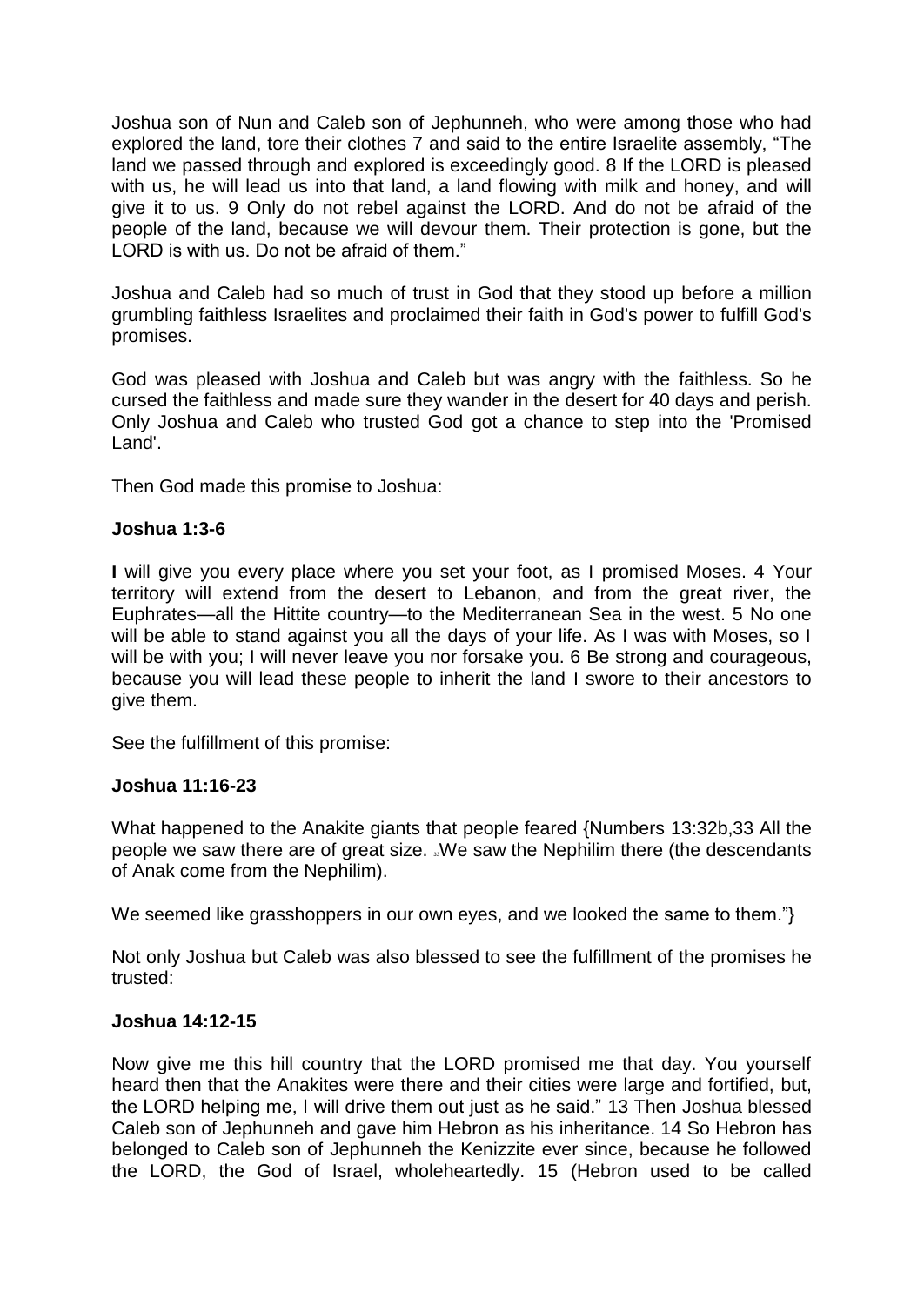KiriathArba after Arba, who was the greatest man among the Anakites.) Then the land had rest from war.

Did God fulfill his promises? Let us hear Joshua's own testimony on this:

#### **Joshua 21:43-45**

So the LORD gave Israel all the land he had sworn to give their ancestors, and they took possession of it and settled there. 44 The LORD gave them rest on every side, just as he had sworn to their ancestors. Not one of their enemies with- stood them: the LORD gave all their enemies into their hands. 45 Not one of all the LORD's good promises to the house of Israel failed; everyone was fulfilled.

Do you trust in God's faithfulness and power to fulfill His promises?

Do you even remember His promises?

One of the goals of all the people in this world is to be happy! Best way to be joyful (that is the word found more in the Bible than happiness) in this life is to remember the promises of God and trust those promises and wait in expectation to see their fulfillment.

Study the promises of God in the Bible.

Make a list of them. Choose those are relevant to you and pray to God to fulfill them.

Trust and wait to see those fulfillments. Enjoy and praise God and share those amazing stories to others around you. This will not only make you joyful but will Glorify God - that is the ultimate purpose.

## **Day : 13 CHOOSING THE WEAK TO REVEAL THE MIGHTY HAND OF GOD**

It is noticeable in the Bible that God always chooses the weak and ordinary men and make them do mighty deeds by the power of God so that He will gain glory.

Young boy David was used by God to kill giant Goliath and win the battle against Philistines.

Young boy Samuel was used by God to prophesy about Eli & family and lead Israel.

Most of the prophets were very ordinary people but brought extraordinary prophesies and some did extraordinary miracles.

Moses had a stammering tongue but God used his tongue to bring the mighty kingdom of Egypt to its knees.

List goes on…(Read Hebr 11 to know more)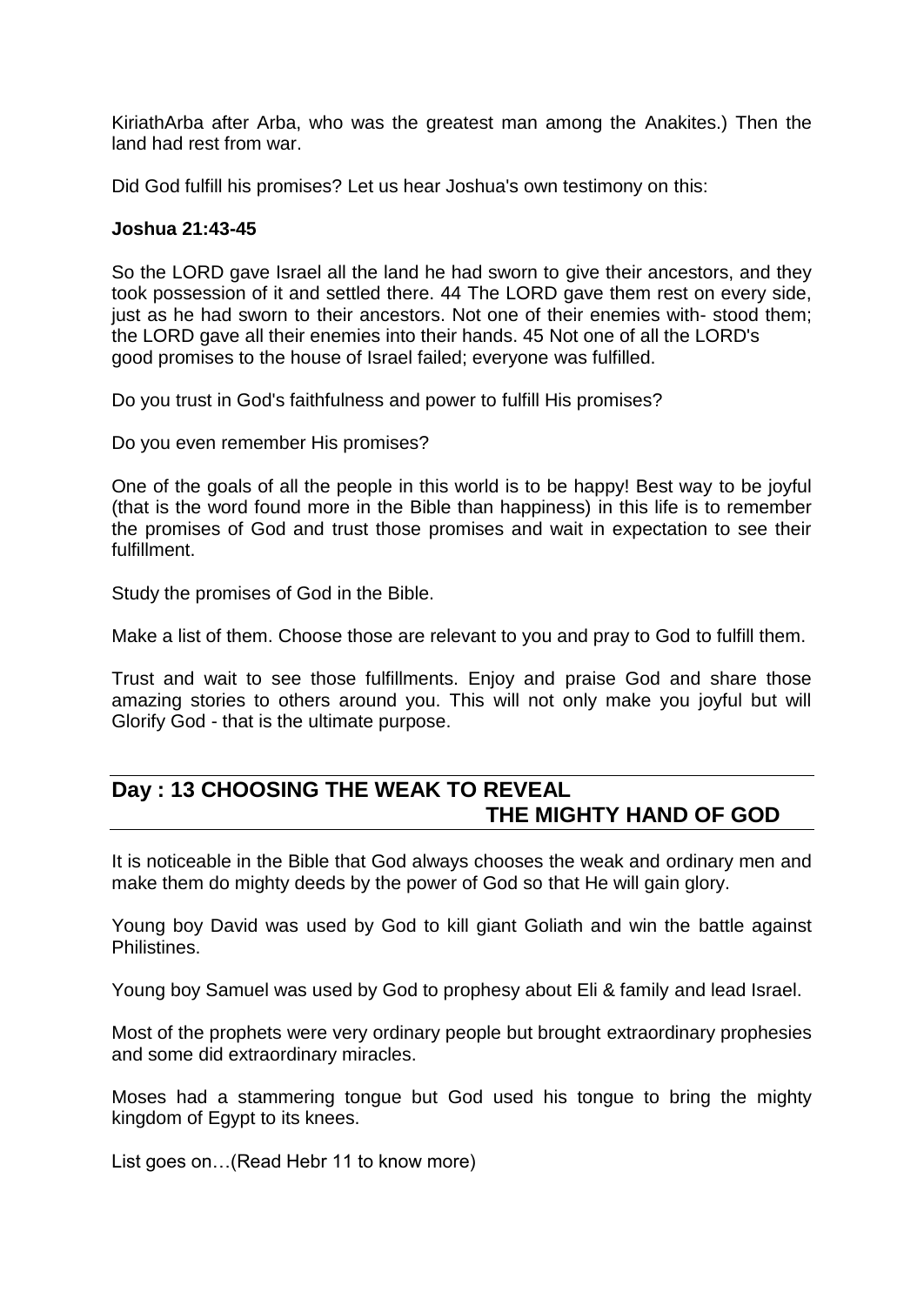#### **Judges 6:1-6**

Because of the sins of Israelites, God handed them over to the Midianites. Vs2.because the power of Midian was so oppressive, the Israelites prepared shelters for themselves in mountain clefts, caves and strongholds.

See how the Israelites had to suffer under the oppression of Midianites?

When they were crushed so hard they cried out to God and God sent a deliverer - Gideon.

#### **Read Judges 7**

See how God works - when thousands of Israelites gathered to fight the Midianites God wanted most of them to go back and have only 300 of them to accompany Gideon to fight innumerable Midianite soldiers. Why did God send most of them back? If a huge army fights Midianites and win the war people may give the credit of victory to the army and not to God who really fights for them and gives them victory! God wants to gain glory and so he did this.

Who will ever imagine a small group of 300 can win the victory over such a huge army of Midianites? By worldly point of view it is impossible to even imagine that it is possible for a victory by just 300 ordinary famished men!

But remember the promise God had made with them -

**Deut 1: 29** Then I said to you, "Do not be terrified; do not be afraid of them. 30 The LORD your God, who is going before you, will fight for you, as he did for you in Egypt, before your very eyes,….

Also here we see how God understands our weaknesses and how he strengthens us.

Read again **Judges 7:9-16** 

God knew that Gideon was fearful! See vs.10 10If you are afraid to attack, go down to the camp with your servant Purah $11$ and listen to what they are saying. Afterward, you will be encouraged to attack the camp." So he and Purah his servant went down to the outposts of the camp.

So Gideon went down to the camp of Midianites and as God himself promised he got strengthened!

**Vs.13-15** Gideon arrived just as a man was telling a friend his dream. "I had a dream,"he was saying. "A round loaf of barley bread came tumbling into the Midianite camp. It struck the tent with such force that the tent overturned and collapsed." 14 His friend responded, "This can be nothing other than the sword of Gideon son of Joash, the Israelite. God has given the Midianites and the whole camp into his hands." 15 When Gideon heard the dream and its interpretation, he bowed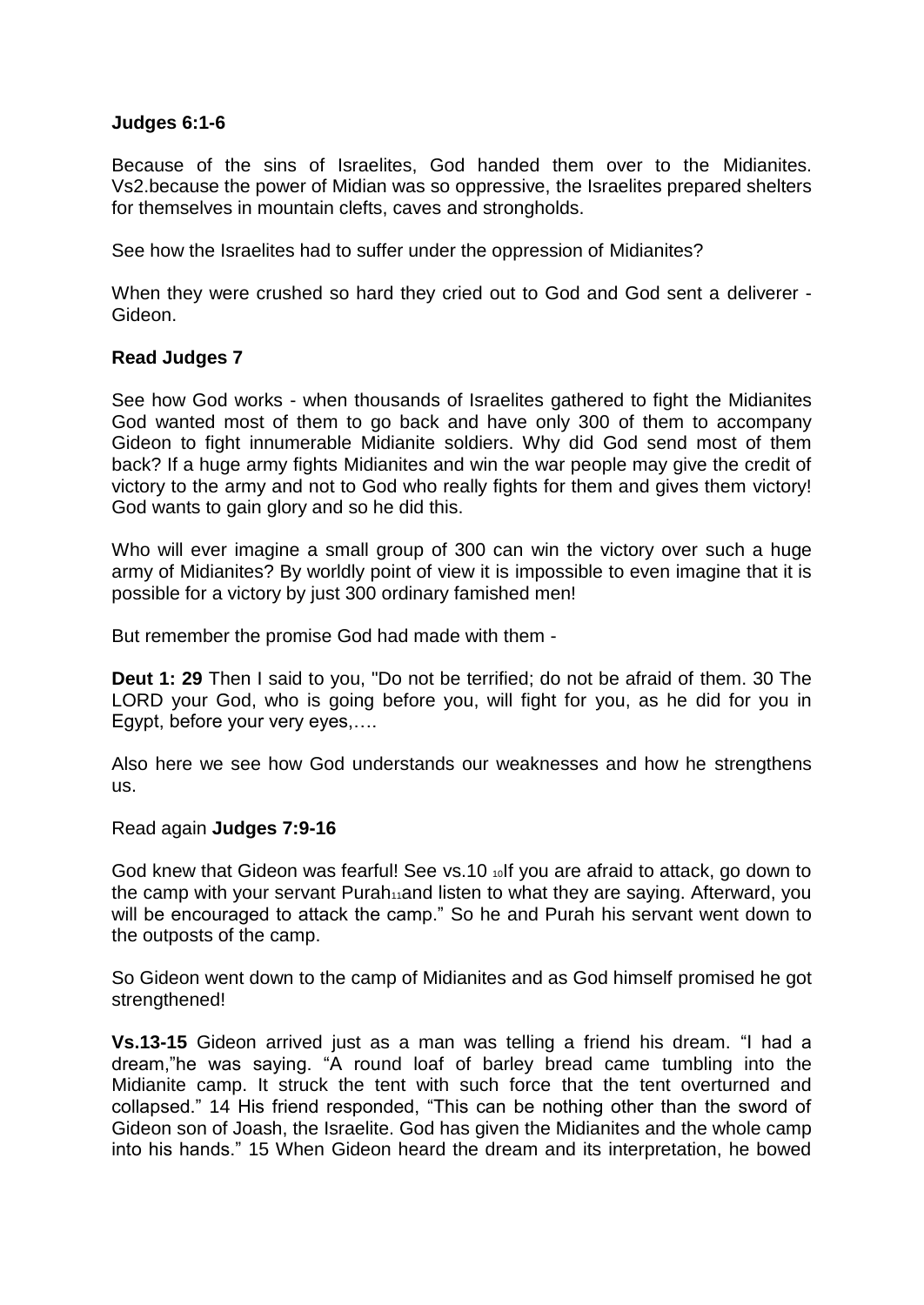down and worshiped. He returned to the camp of Israel and called out, "Get up! The LORD has given the Midianite camp into your hands."

See how God works - God put dreams in the minds of his enemies and made them to live in fear! When Gideon overheard the dream of one of those Midianite soldiers and its interpretation, he was so convinced that God is working so powerfully to give Israel a great victory and so he worshipped God then and there! Also he took courage and led the 300 soldiers with him and led them to great victory over such a huge army!

Vs.22When the three hundred trumpets sounded, the LORD caused the men throughout the camp to turn on each other with their swords.

The army fled to Beth Shittah toward Zererah as far as the border of Abel Meholah near Tabbath.

See how the hand of God worked? When the 300 men with Gideon sounded the trumpet in faith, God caused confusion and fear among the enemies and they killed each other with their swords and the rest of them fled in fear.

What ways are you being like Gideon and his people? Do you consider yourself weak? Well then understand from these Scriptures that God has great plans for those who are weak but are willing to trust the 'strong and powerful' God.

Think and write down few things you considered impossible for you as you felt you were weak.

It could be like the following:

- I am afraid & I don't know how to share my faith with my friends, colleagues or boss.
- I wish I could start a Bible Talk in my college, work place or neighborhood but I don't have the knowledge and courage.
- I am so weak in fellowship that I don't have many friends in the Church.
- I am so weak in my knowledge of Scriptures that I can't teach the Bible to any non-Christians.

While I am writing these lines I am reminded of how God helped me - I had no Bible knowledge before becoming a disciple. I was amazed and touched by the way the brothers who taught me were so well versed in the Scriptures. They were able to give me answers for any questions from the Scriptures!

After getting baptized as I got joined them for studying the Bible with new comers, I was even more amazed to see how fast people are overcoming addictions and sins they were enslaved for years just by the Bible studies. I was wondering that if I can also equipped to study the Bible with people like this, so many more people could be saved. But I did not have the confidence that I can ever do it. One reason was that as I suffered some sickness few years before that I had lost my ability to memorize.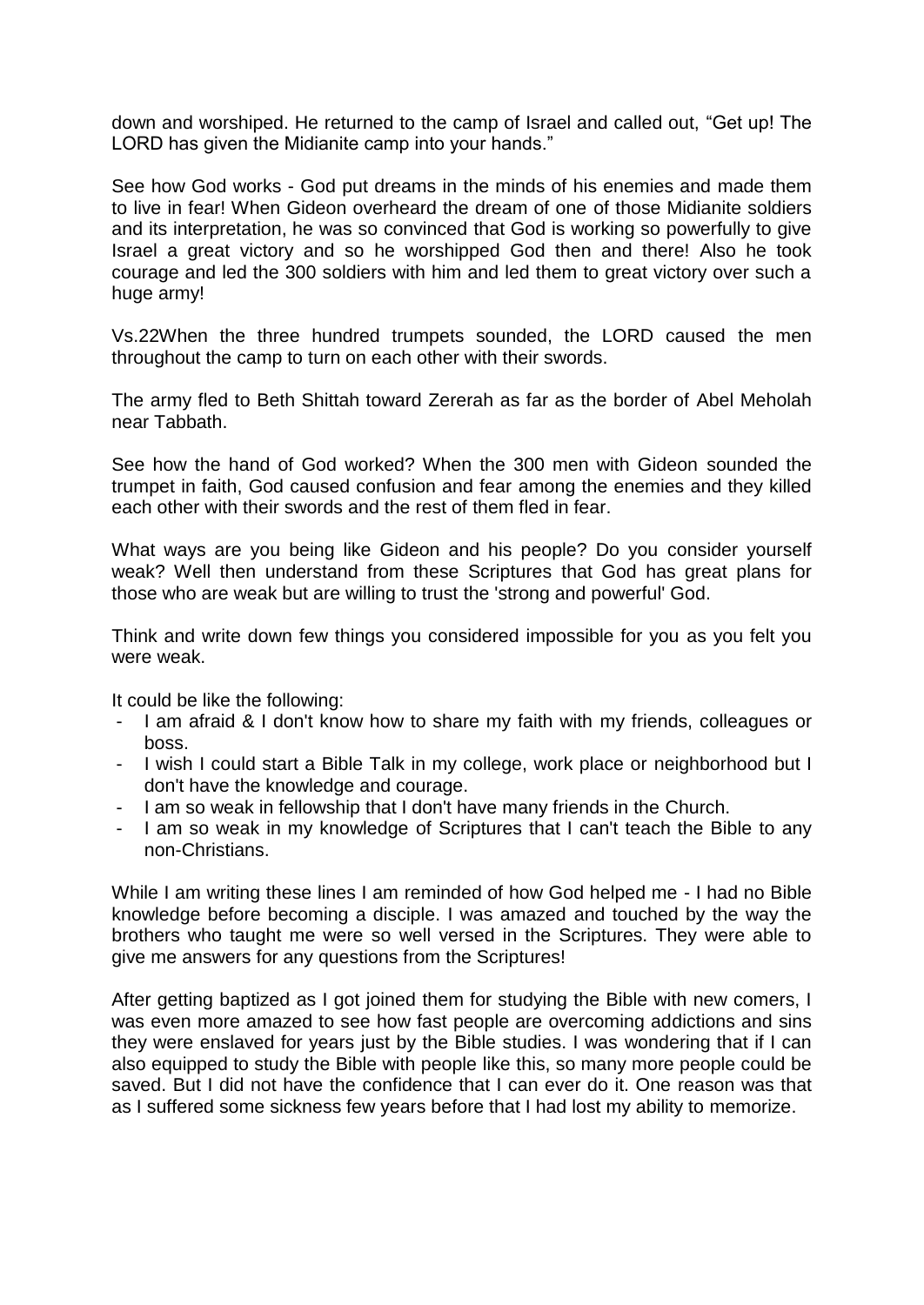This had seriously affected my education and work. Then it dawned on me that if God has changed me so much and as I witnessed, God is chaining so many others around me, then why can't I pray for God to help me regain my ability to memorize?

Also I remembered that after baptism I am not alone but I have received the gift of Holy Spirit. I started praying and started making efforts to memorize Scriptures and Guard the Gospel studies. Amazingly soon God helped my brain to start functioning much better than ever before. With the help of Holy Spirit and other brothers I learnt to do Guard the Gospel studies and memorized 100 Scriptures in two months!

So many of them with whom I started studying the Bible even got baptized. I know it so well that I am still very weak but it is not my ability or power but it is truly the power God that works through weak people like me!

Gain faith from the example of Gideon and pray that God will strengthen you and use you powerfully in the areas you are afraid you are weak and helpless.

## **Day 14 HAND OF GOD WORKS FOR THOSE WHO WANT TO GLORIFY GOD**

Hezekiah was the king of Judah. {Remember Israel was divided into two nations : Judah(Southern nation with Jerusalem as capital) and Israel (Northern nation with Samaria as capital).}

In the early years of Hezekiah's reign nation of Assyria attacked and destroyed Israel and took many people into Assyria as captives (Exile of Israel) This is mentioned in the first part of 2 Kings 18.

Assyrians were very powerful and very wicked - they were known for their cruelty. Bent on conquest, they now attacked Judah assuming that it must be much more easy to capture this smaller nation. But they did not understand that this small nation is worshipping the great God!

#### **Read 2 Kings 18:17-19:37**

See what Hezekiah did when he read the letter from the Assyrians! He was scared but took refuge in God the almighty. Read his prayer:

#### **2 Kings 19:14-19**

Assyrians were boasting that none of the gods of other nations could save those nations from the mighty hand of their king! So they were threatening the people of Judah not to trust Hezekiah when he says 'the LORD will deliver them.

But King Hezekiah had clear understanding that those so called gods were only wood and stone! Read vs.18They have thrown their gods into the fire and destroyed them, for they were not gods but only wood and stone, fashioned by men's hands.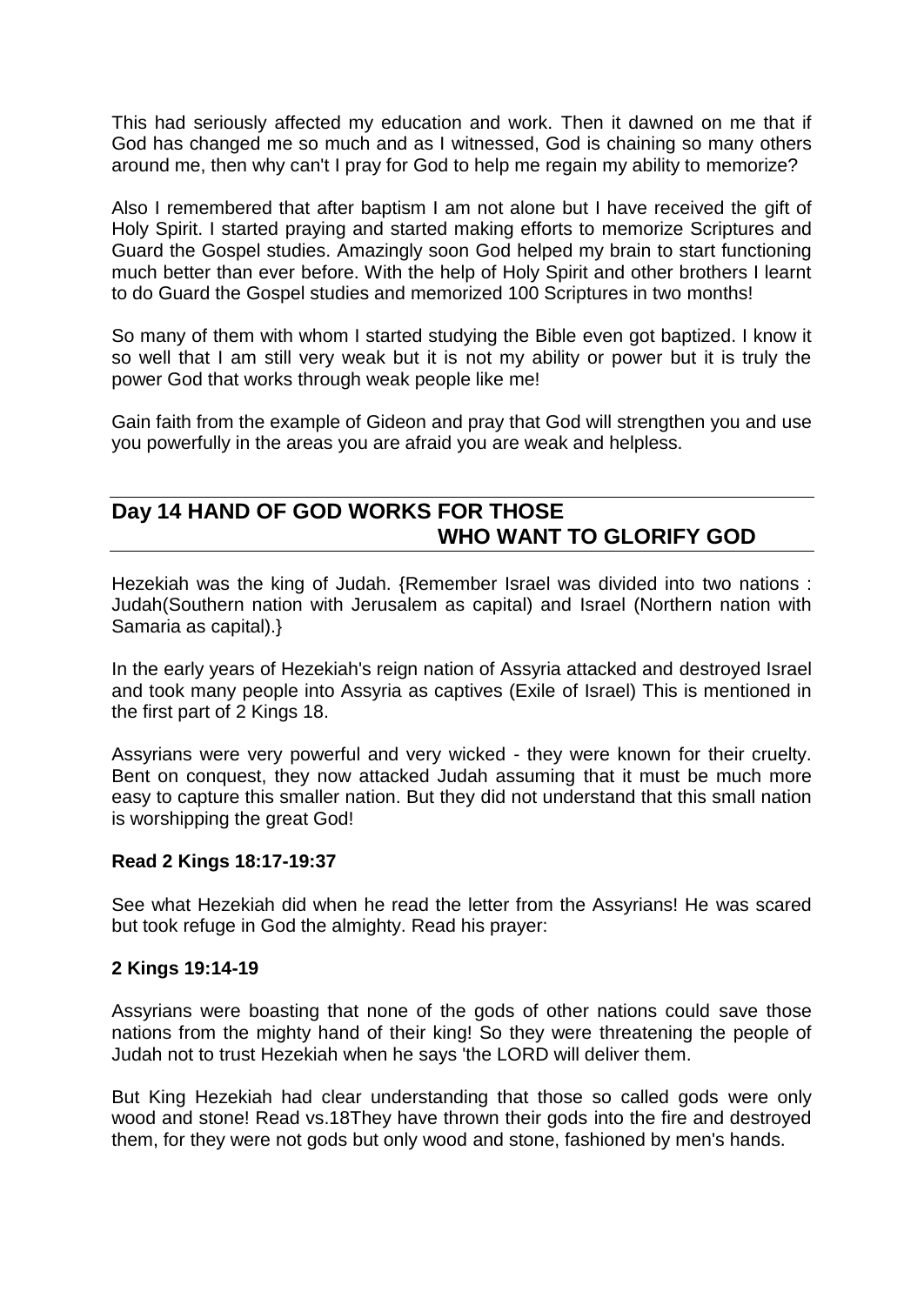Notice Hezekiah's request to the almighty God whom he worshipped: Vs.19 Now, O LORD our God, deliver us from his hand, so that all kingdoms on earth may know that you alone, O LORD, are God."

Hezekiah's prayer was not that God will save his nation for his benefit or for his people's benefit but the glory of God!

Notice what he prayed: "deliver us from his hand, so that all kingdoms on earth may know that you alone, O LORD, are God."

He wanted God to act on the threat of the Assyrians and deliver Judah so that all the kingdoms on earth may know that the LORD (YHWH) alone is God!

Isn't it the same desire David had when he attacked the giant Goliath whom the whole nation of Israel feared?

Whenever anyone desires God's name to be glorified, God is pleased with that desire and if anyone prays to Him with that desire he will surely answer that prayer so that His name will be glorified.

How do you pray? Praying for your benefit, comfort and glory? Or are your prayers purely for the glory of God?

Remember: the very reason God created all men is for His glory - (Isa 43:7).

When we seek God's glory we are fulfilling the very purpose of our creation.

As soon as Hezekiah prayed this prayer of faith - God sent message to Isaiah the prophet and this is one most important part of that message:

**2 Kings 19:22,23** "Who is it you have insulted and blasphemed? Against who have you raised your voice and lifted your eyes in pride? Against the Holy One of Israel! 23 By your messengers you have heaped insults on the Lord."

God says that Assyrians that it is not Hezekiah or the nation of Judah that they have insulted with their threats but they have insulted God of heaven and he calls it 'blasphemy'! God cannot bear with anyone blaspheming him.

Blasphemy is opposite to glorifying God. God destroys those who blaspheme his name and protects and lifts up those who are trying to glorify him.

Now he raised his hand against the blasphemer - Assyria. See what the mighty hand of God has done:

#### Read again **2 Kings 19:32-37**

"Therefore this is what the LORD says concerning the king of Assyria: "He will not enter this city or shoot an arrow here. He will not come before it with shield or build a siege ramp against it. 33 By the way that he came he will return; he will not enter this city, declares the LORD. 34 I will defend this city and save it, for my sake and for the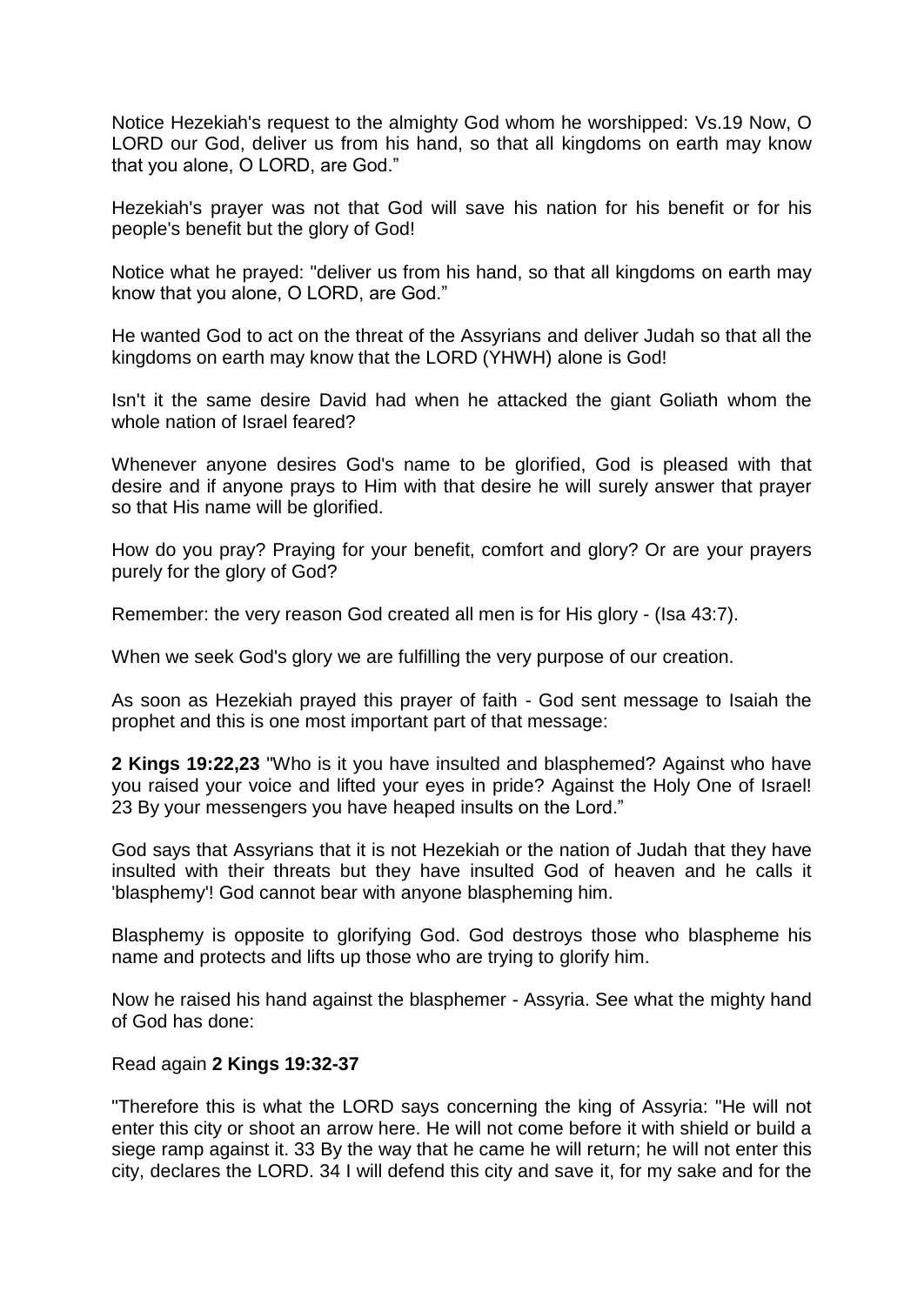sake of David my servant."35 That night the angel of the LORD went out and put to death a hundred and eighty five thousand men in the Assyrian camp. When the people got up the next morning--there were all the dead bodies! 36 So Sennacherib king of Assyria broke camp and withdrew. He returned to Nineveh and stayed there. 37 One day, while he was worshiping in the temple of his god Nisroch, his sons Adrammelech and Sharezer cut him down with the sword, and they escaped to the land of Ararat. And Esarhaddon his son succeeded him as king.

God promised deliverance of Judah from the hand of Assyrians and he did it on the same night! One angel of the LORD destroyed 1, 85,000 mighty soldiers who had conquered many mighty nations!

Hezekiah or his army had to do nothing to protect them - they did not have to raise their swords against this mighty nation!

It was done by the MIGHTY HAND OF GOD! Story did not end there - even the king Sennacherib himself was put to death by his own sons - see how God chose the venue for it: he was cut down with sword when he was worshipping his god in the temple of Nisroch!

His so called god could not give him victory over probably the smallest nation he ever attacked and himself from his sons though he faithfully worshipped his god!

- Do you have complete trust in the LORD our God?
- Do you fear anything else other than God?
- Are you living with the primary purpose of glorifying God?
- Are your prayers focused on Glorifying God?

Start praying like Hezekiah and see how God works!

## **Day 15 : HAND OF GOD BRINGS GREAT REVIVAL**

#### **2 Chronicles 30**

Remember the Nation of Israel was divided into two nations - Israel & Judah. Israel was steeped in idol worship from their first king Jeroboam. Judah was ruled by the kings who were descendants of David. Ahaz was one of the most wicked kings of Judah. He led the whole nation into idol worship and detestable practices associated with it. But his son Hezekiah was completely different. He loved God wholeheartedly and spearheaded a great revival in Judah. He was so excited about the way God blessed his efforts and how the hearts of people were being drawn to God.

In the 6th year of Hezekiah's reign, Israel was destroyed by Assyrians and many Israelites were killed, some were taken into exile and some were left behind. (2 Kings 18:10 says "So Samaria was captured in Hezekiah's sixth year,"). This happened because Israel rejected God and worshipped idols(2 Kings 17).

For generations the Passover feast was not being observed even in Judah. Hezekiah decided to celebrate the Passover. He sent messengers all over Judah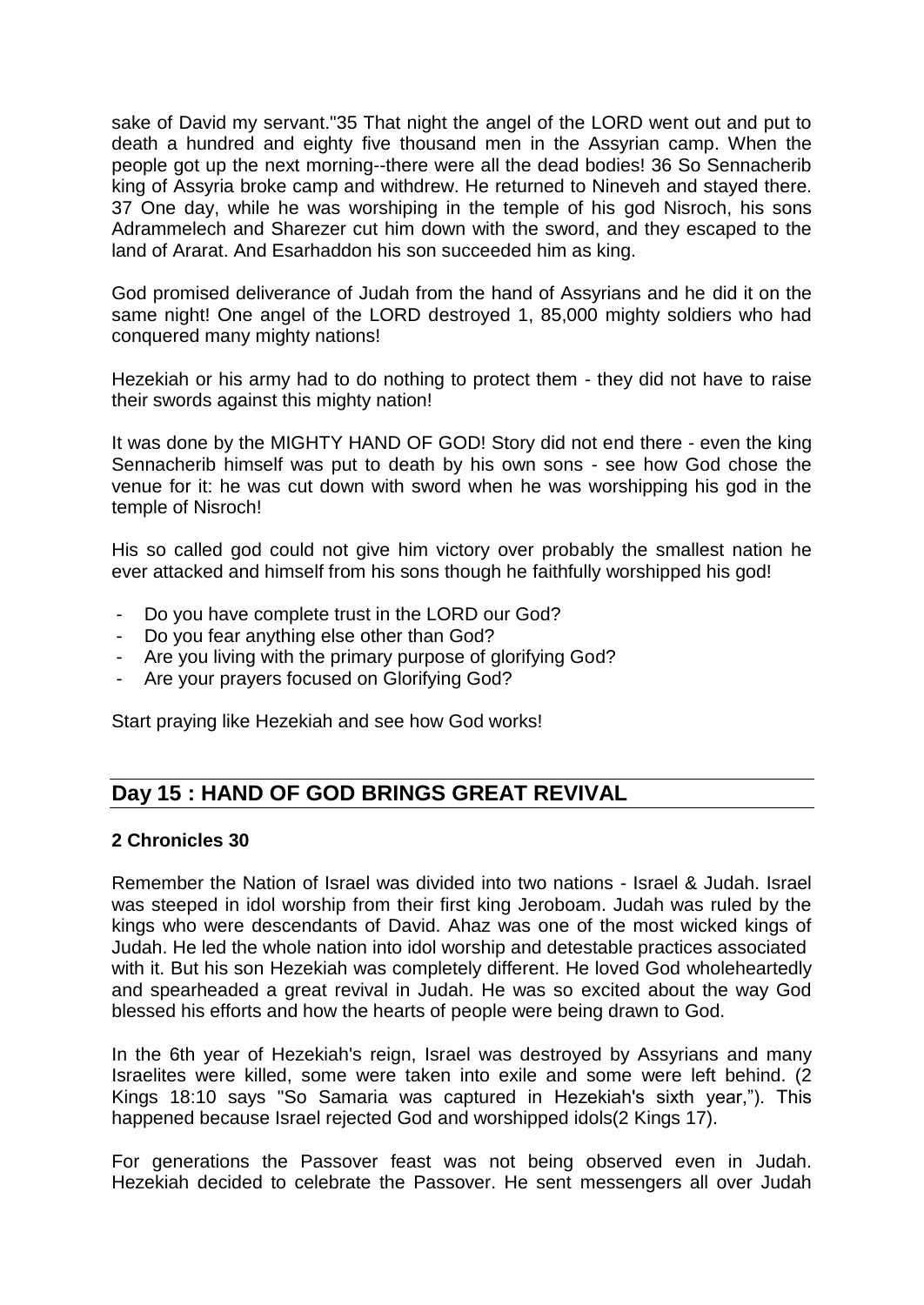and even to the left over people in the neighbouring nation of Israel. His desire was to help not only the people of Judah but also the people of Israel to return to God.

#### See how people responded: **2 Chronicles 30:10-14**

The couriers went from town to town in Ephraim and Manasseh, as far as Zebulun, but people scorned and ridiculed them. 11 Nevertheless, some from Asher, Manasseh and Zebulun humbled themselves and went to Jerusalem. 12 Also in Judah the hand of God was on the people to give them unity of mind to carry out what the king and his officials had ordered, following the word of the LORD. 13 A very large crowd of people assembled in Jerusalem to celebrate the Festival of Unleavened Bread in the second month. 14 They removed the altars in Jerusalem and cleared away the incense altars and threw them into the Kidron Valley.

Some people in Israel ridiculed the messengers of Hezekiah. But some Israelites humbled themselves and went to Jerusalem to celebrate Passover. Vs. 12 says "Also in Judah the hand of God was on the people to give them unity of mind to carry out what the king and his officials had ordered, following the word of the LORD."

Hezekiah set his heart on spiritually reviving both the nations of Judah & Israel. God was so pleased with that effort so 'the hand of God' was on the people to give them unity of mind to carry out the plans of Hezekiah.

All those whose hearts were moved by the hand of God came to Jerusalem and took part in the celebration as well as destroyed the idol worship in Judah(Vs. 14). They enjoyed the freedom from idolatry and enjoyed the pure wholehearted worship of the living God. (21The Israelites who were present in Jerusalem celebrated the Festival of Unleavened Bread for seven days with great rejoicing, while the Levites and priests praised the LORD every day with resounding instruments dedicated to the LORD).

They even extended the period of celebration. (vs.23 The whole assembly then agreed to celebrate the festival seven more days; so for another seven days they celebrated joyfully.)

How much time do you spend in worshipping God? Do you enjoy your Bible studies and prayer times? Do you enjoy the meetings of the Church? Or do you feel it is burdening and complain it is too long? For these people, whose hearts were turned to God, walking several miles and coming to Jerusalem and meeting for one week seemed to be too less and they wanted to spend another week in worship and fellowship!

What kind of spiritual revival is required in your life, in your family, in your Family group and the Church? It could be destroying the idol worship of greed, worldly pleasures, impurity, selfishness, pride etc.

It can also be a great revival of Evangelism to save souls. Are you willing to spearhead the revival? Do you want to experience the 'Hand of God' working powerfully in your efforts for that amazing revival?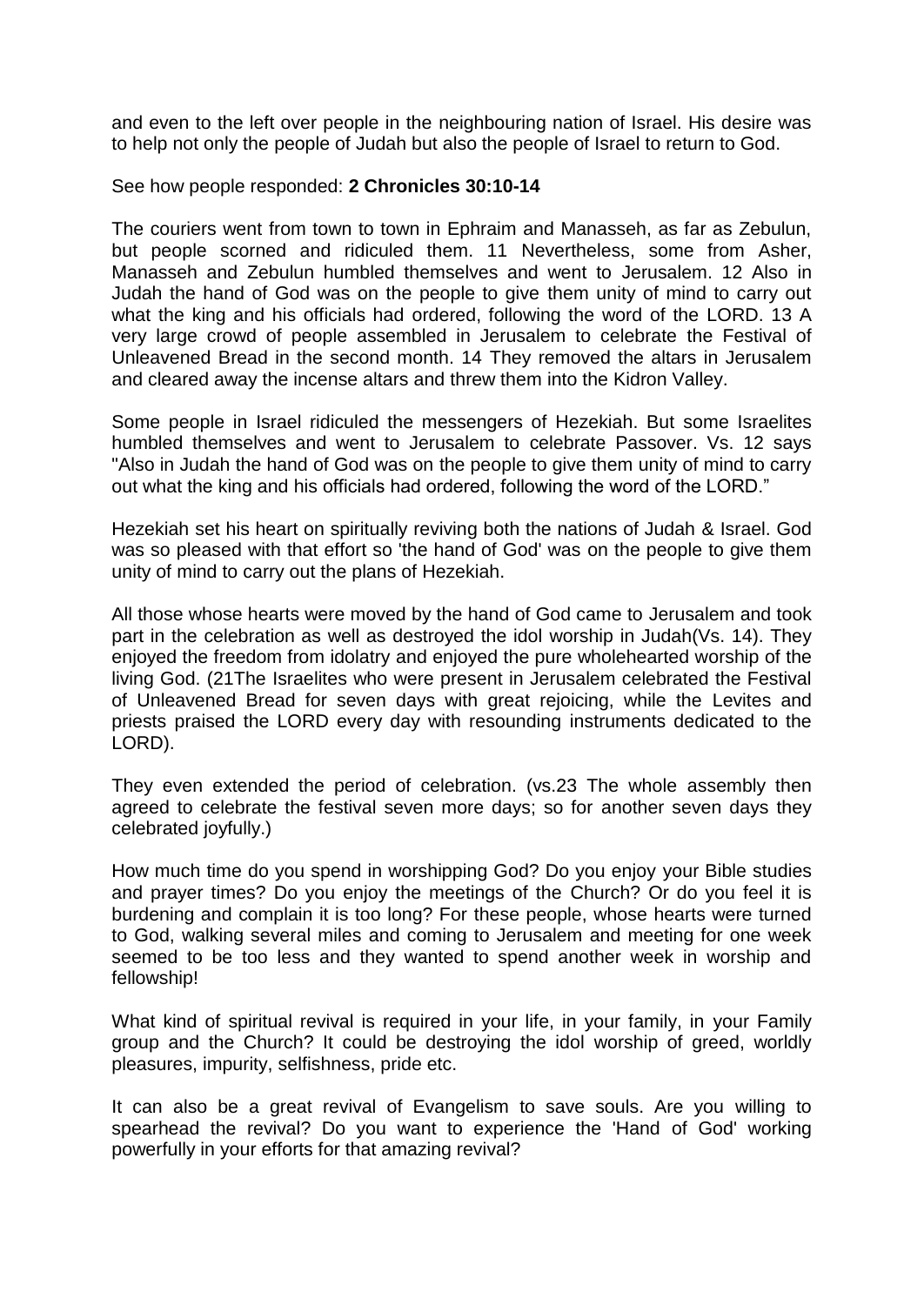You don't have to be a king or a great leader starts a great revival. We have the greatest example in Jesus - he had no position given by the people in the world for him to start the revival. His heart was moved by seeing the spiritual condition of the people around him.

#### **Matt 9:35-38**

Jesus went through all the towns and villages, teaching in their synagogues, proclaiming the good news of the kingdom and healing every disease and sickness. 36 When he saw the crowds, he had compassion on them, because they were harassed and helpless, like sheep without a shepherd. 37 Then he said to his disciples, "The harvest is plentiful but the workers are few. 38. Ask the Lord of the harvest, therefore, to send out workers into his harvest field."

Jesus 'SAW' the needs of people and that aroused his compassion for the lost. Pray to God to open your eyes and ears to see and hear the needs of people (both lost and saved - including you and your family) around you. Write them down and with prayer and dependence on God & with advice from other matured disciples around you and start a revival to meet those needs for the glory of God.

## **Day 16 : WINNING A WAR JUST BY SINGING PRAISES TO GOD**

#### **Read: 2 Chronicles 20:1-30**

Three nations got together to attack Judah - Moabites, Ammonites and some of the Meunites. It was a vast army against a small nation with little strength. Jehoshaphat was the King of Judah at that time. He was a good king who trusted God. He had options to either surrender or fight and get defeated or to seek the military alliance of some other nations. But he did not do any of them but turned to God for the help of his mighty hand!

See how Jehoshaphat prayed:

12 O our God, will you not judge them? For we have no power to face this vast army that is attacking us. We do not know what to do, but our eyes are upon you."

God answered his prayer of faith through a prophet:

**Vs 15-17** 'Do not be afraid or discouraged because of this vast army. For the battle is not yours, but God's.16 Tomorrow march down against them. They will be climbing up by the Pass of Ziz, and you will find them at the end of the gorge in the Desert of Jeruel. 17 You will not have to fight this battle. Take up your positions; stand firm and see the deliverance the LORD will give you, O Judah and Jerusalem. Do not be afraid; do not be discouraged. Go out to face them tomorrow, and the LORD will be with you.' "

Jehoshaphat and the people of Judah trusted God's promise even though God did not specify how he will defeat the enemies.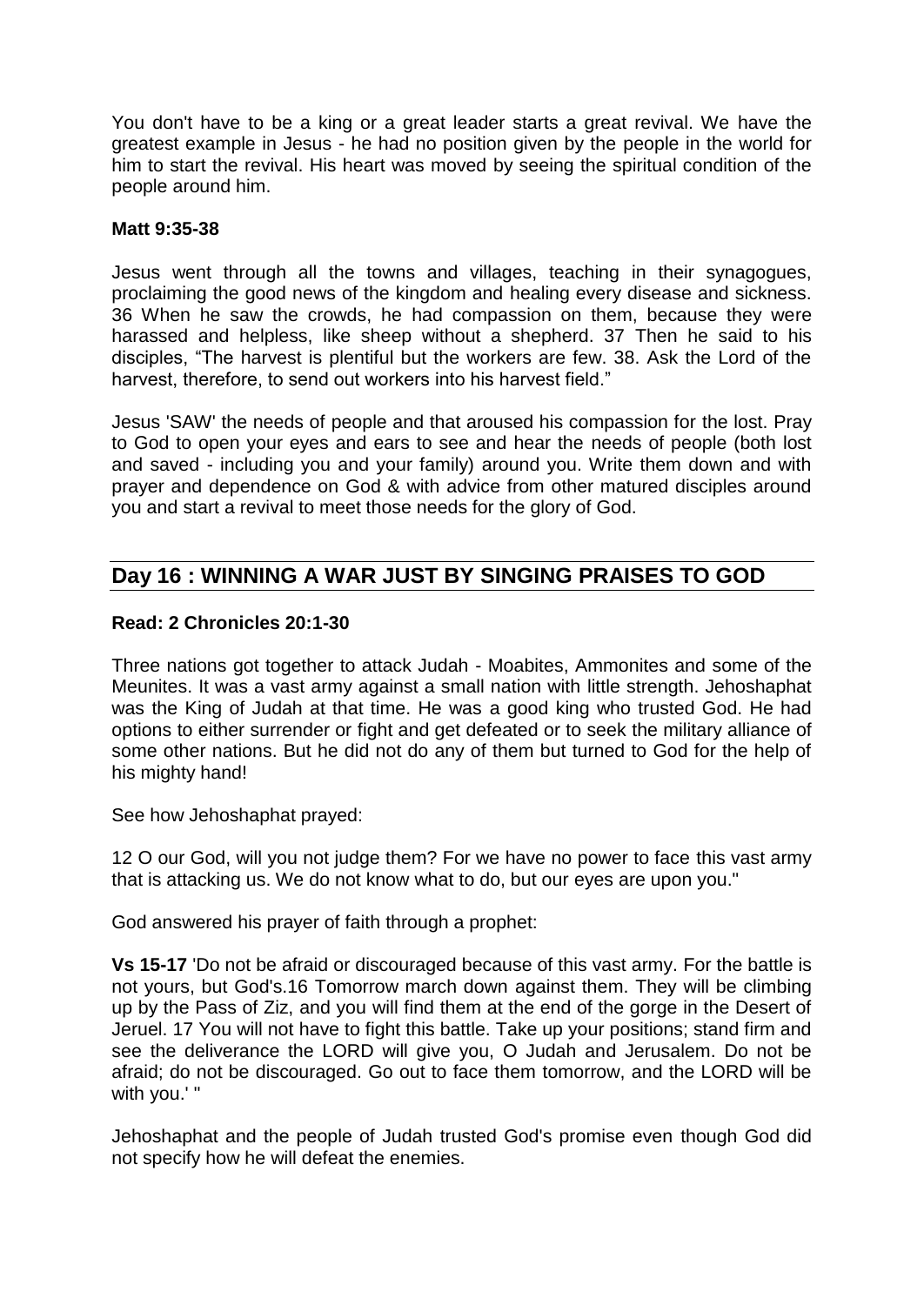Because they trusted the promise of God - even though a vast army was near them the first thing they did was to worship God and sing praises to him.

See what military guidance that Jehoshaphat gave his army that went out against the invading vast army:

Vs.21-23 After consulting the people, Jehoshaphat appointed men to sing to the LORD and to praise him for the splendor of his holiness as they went out at the head of the army, saying: "Give thanks to the LORD, for his love endures forever." 22 As they began to sing and praise, the LORD set ambushes against the men of Ammon and Moab and Mount Seir who were invading Judah, and they were defeated. 23 The men of Ammon and Moab rose up against the men from Mount Seir to destroy and annihilate them. After they finished slaughtering the men from Seir, they helped to destroy one another.

See how they won the war! Only thing they did was to sing praises go God. As they began to sing and praise, the LORD set ambushes against the men of Ammon and Moab and Mount Seir who were invading Judah, and they were defeated. God destroyed them by throwing them into confusion and they killed each other!

What do you do when you face crises? Worrying or praising? Even if you go to God what kind of prayer do you offer? Praying with doubt - "God if you can...."Or do you fully trust God? Do you remember God's promises in such situations?

Do you trust God's promises? What are some promises you have witnessed being fulfilled?

Next time when you face a crisis, face it with confidence in God's promises and offer songs of praises to God and see how God works powerfully.

## **Day 17 : YOUR STORY - HAND OF GOD IN YOUR LIFE**

#### **Psalm 118**

Many psalms are written from the experiences of the psalmists.

- Write your story how the Hand of God worked in your life How were you saved?
- What are the other miracles God did in your life?
- Write down and see how the unseen hand of God worked in your life; praise God.
- Write down your present burdens and see how the same God delivered you in the past will give you victory over these things as well.
- Praise him for the future victories and live in peace.

**Mark 11:24** Therefore I tell you, whatever you ask for in prayer, believe that you have received it, and it will be yours.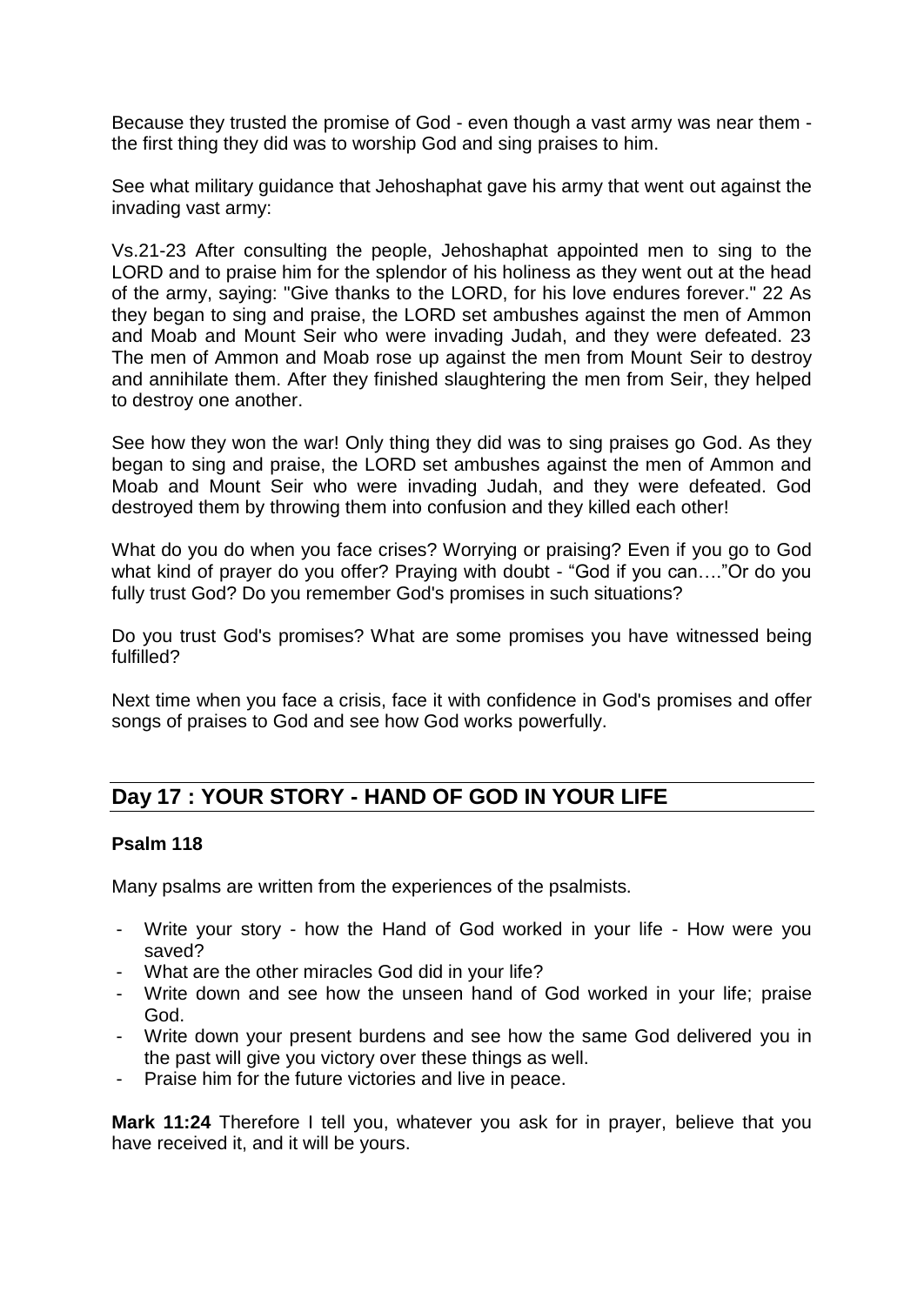## **Day 18 : HAND OF GOD PROVIDES FOR THOSE WHO SERVE HIM**

Many times people hold back from serving God thinking that it takes a lot of sacrifice and while serving God their needs will not be met.

Elijah was a great servant of God. He had to live and do his ministry in one of the most hostile nation - Israel! This is the time of kings. Israel was divided into two nations - Northern kingdom Israel and the southern kingdom Judah.

From the beginning of forming the kingdom, Israel turned away from God and started worshipping idols (starting with calf idols in Bethel & Dan set up by the first king Jeroboam).

Ahab was one of the worst kings who rule Israel guided by his wife Jezebel who was probably the wicked woman mentioned in the Bible!

Jezebel was leading Israel to worship Baal and she was bent on killing God's prophets!

Elijah was sent by God to such a godless nation at such a terrible time to bring them back to God.

Deuteronomy 32 talks about what God would do to the nation if it forsakes God and worships idols. One of the punishment predicted is that he will afflict the land with famine!

**1 Kings 17:1-6** Now Elijah the Tishbite, from Tishbe in Gilead, said to Ahab, "As the LORD, the God of Israel, lives, whom I serve, and there will be neither dew nor rain in the next few years except at my word." 2 Then the word of the LORD came to Elijah: 3 "Leave here, turn eastward and hide in the Kerith Ravine, east of the Jordan. 4 You will drink from the brook, and I have ordered the ravens to feed you there." 5 So he did what the LORD had told him. He went to the Kerith Ravine, east of the Jordan, and stayed there. 6 The ravens brought him bread and meat in the morning and bread and meat in the evening, and he drank from the brook.

As God was angered by the idol worship of his people, he told Elijah there will be no rain for 3 years!

Will God punish the righteous and unrighteous together?

Well God had a plan to take care of Elijah - it was an unprecedented plan. He led him to a brook so that he can drink water from the brook and God sent ravens with bread and meat in the morning and evening!

Who cooked them and from where the ravens brought them? We don't know - but the hand of God that brought punishment on the wicked brought blessings to those who followed God! Our God is just – he will take care of those who serve him faithfully.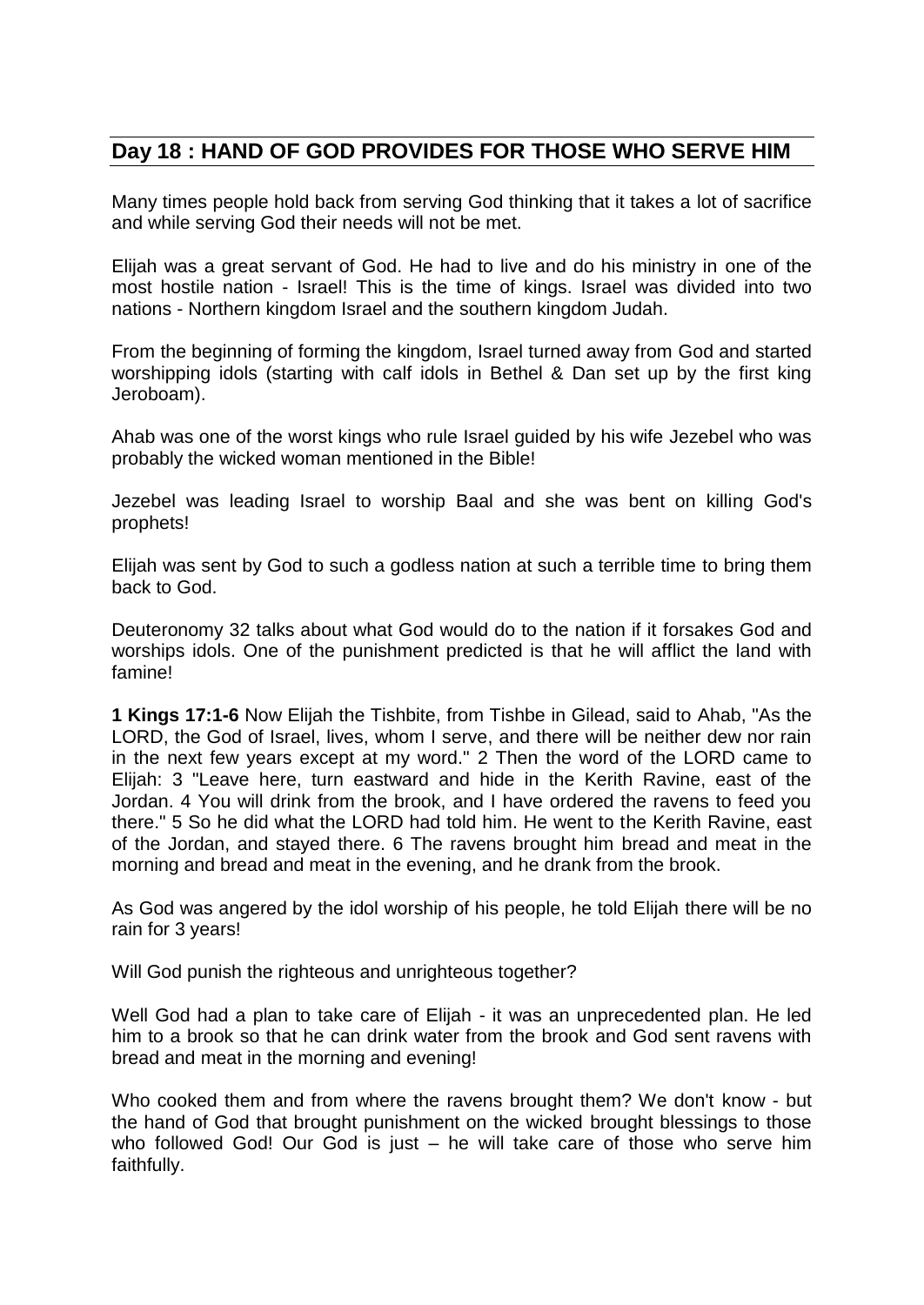It was not only Elijah that God took care during this time but also all other prophets and the righteous in Israel.

**1 Kings 18:4** While Jezebel was killing off the LORD's prophets, Obadiah had taken a hundred prophets and hidden them in two caves, fifty in each, and had supplied them with food and water.

Is there any reason that you should hold back from serving God?

Are you willing to trust God the Almighty that he will take care of you as you serve Him?

## **Day 19 : HAND OF GOD WORKS POWERFULLY FOR THOSE WHO GIVE FIRST TO GOD**

#### **1 Kings 17:7-24**

As we studied before this, in the time of drought, God provided Elijah with water from the brook and bread and meat brought by ravens.

After some time the brook dried up and God told him in vs 9"Go at once to Zarephath of Sidon and stay there. I have commanded a widow in that place to supply you with food."

As usual Elijah obeyed God and went to Zarephath looking for the widow God has planned to provide him with food.

Her life situation shows what people were going through all over in Israel. Because of them rejecting God and worshipping idols, God had brought famine upon the land that was once flowing with milk and honey.

People must have started dying. Even this widow and her only son were planning to bake the last bread and she had no hope that they will survive. From her words in vs.12 we see that she and her son were expecting nothing but death soon after she has this last meal with her son.

That is when Elijah appears the scene and requests her to give him a jar of water to drink. When she goes ahead to get the drink, he also makes another request - "And bring me, please, a piece of bread."(Vs.11b). That is when she reveals her plight we discussed before.

Then Elijah prophesies : 13 Elijah said to her, "Don't be afraid. Go home and do as you have said. But first make a small cake of bread for me from what you have and bring it to me, and then make something for yourself and your son. 14 For this is what the LORD, the God of Israel, says: 'The jar of flour will not be used up and the jug of oil will not run dry until the day the LORD gives rain on the land.' "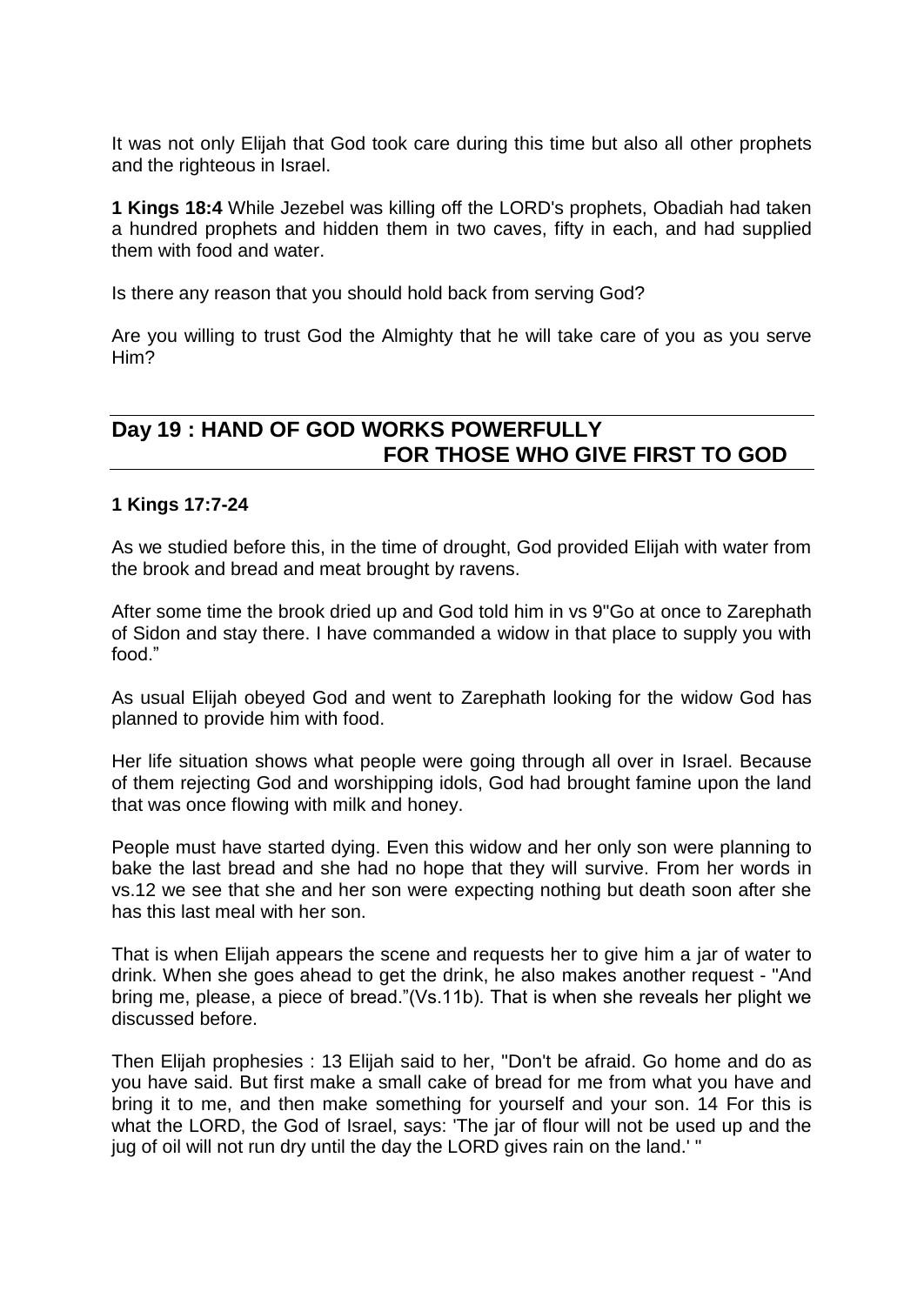What will be your response if someone says like this when you are in her situation? I may think: "This must be someone who has come to trick me"or "what if this doesn't happen as he predicts? What if the flour and oil gets over when I bake bread for him? Then what will be our plight? "or "Let me bake a bread for my son first and then if the flour and oil remains I will bake one for this man."

These are all thoughts out of insecurity fear and lack of trust in God!

But let us see how this widow responded: Vs.15,16 She went away and did as Elijah had told her. So there was food every day for Elijah and for the woman and her family. 16 For the jar of flour was not used up and the jug of oil did not run dry, in keeping with the word of the LORD spoken by Elijah.

This poor widow had so much trust in God that she obeyed the instructions of Elijah and so God blessed her and her son to be well taken care till the famine ended.

- How are your faith and trust in God tested?
- What is your response when you are tested?
- Do you doubt or trust?
- How about giving contribution/offering to God? Is that your 1<sup>st</sup> priority after you receive your income? Or do you consider what are your expenses first and consider giving to God later or from the 'left over'?

Satan always want to keep us insecure and worried about our future making us feel like 'you need to take of yourself'' no one else will care for you'' God and the Church are selfish - they are demanding more from you' etc.

This widow could have thought about the prophet like this 'what a selfish man he is see what he says "But first make a small cake of bread for me from what you have and bring it to me, and then make something for yourself and your son." He wants the first portion - he is not telling - bake and eat first portion and then give me the rest!

Is God wrong in expecting you to give the first and best to HIM? He is not selfish and he can exist without you giving him anything. He was there fully taken care even before you ever existed. But he is expecting you to give first to him for your wellbeing. Because he knows that your whole life till eternity depends on you loving him

with all your heart and giving him the first priority.

Also notice another miracle happened in the same period of Elijah's stay with this widow's family. Her only son became ill and died bringing terrible grief.

Elijah felt the same grief for the loss of this boy and he took the boy into his upper room and cried out to God three times and God brought the boy back to life. Through this she was convinced that Elijah was truly the prophet of God and that he speaks the word of God!

Study Jeremiah 17:5-9 See the blessings and curses from God depends on where we put our trust!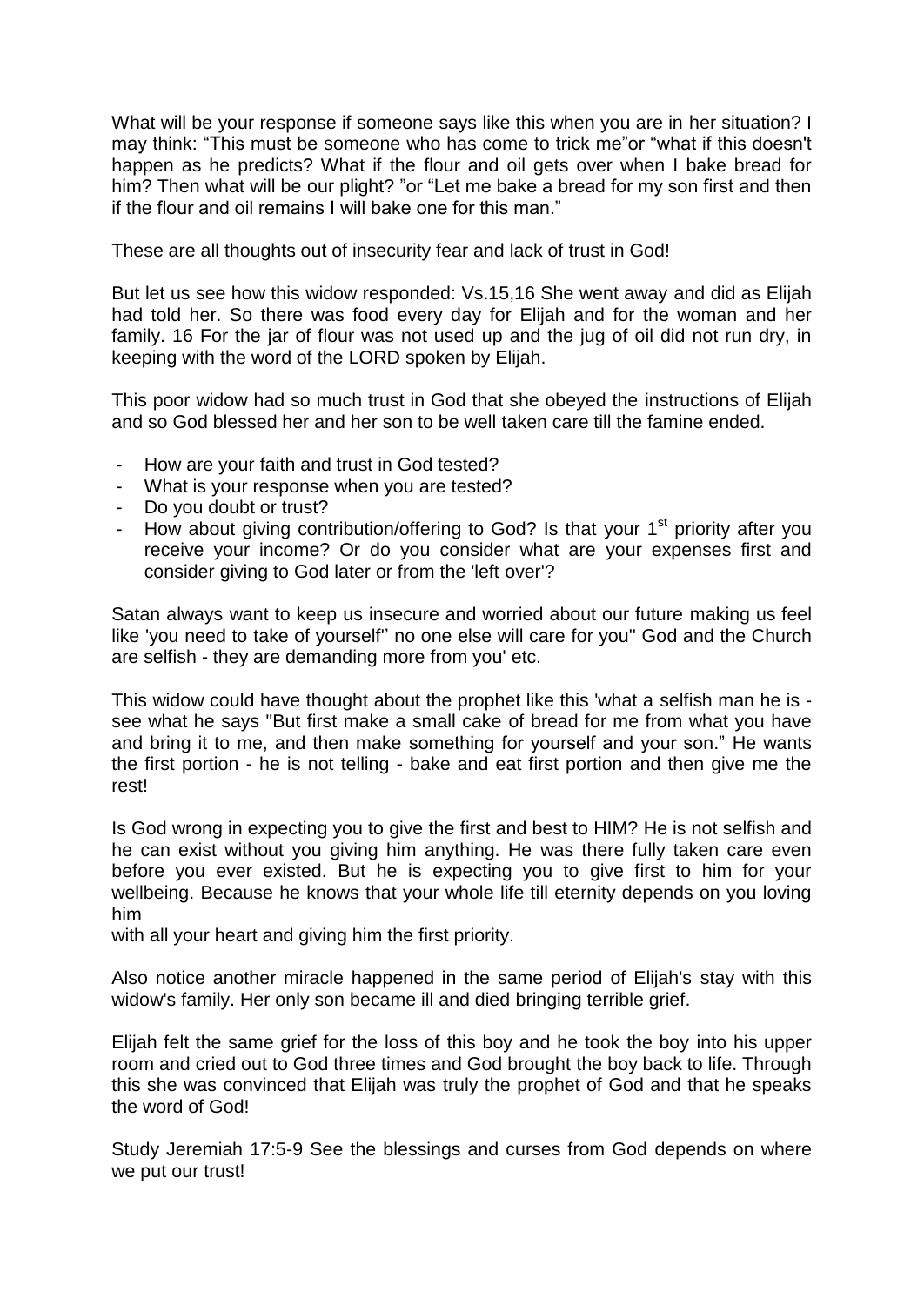- Are you giving first priority to God?
- What excuses do you make when you compromise and not give first priority to him?
- Do you give the best and first from your income to God?
- Will you do that even if you come across challenging times in your life?

Remember none of us may face the crisis this widow faced and yet she chose to give first to God (by giving to the prophet of God)!

Have you experienced God's faithfulness by way of God taking care of your needs?

Write down those experiences and praise God.

Make a commitment that you will never compromise in giving first to God.

## **Day 20 : HAND OF GOD THAT TURNED THE NATION TO TRUE GOD**

#### **1 Kings 18:16-46**

Israel was at its lowest position spiritually when Ahab & Jezebel were ruling it.

God sent Elijah the prophet to turn the nation to God.

Jezebel had succeeded in turning the whole nation to worship pagan Gods of Cananites Baal & Asherah. Jezebel had four hundred and fifty prophets of Baal and the four hundred prophets of Asherah eating at her table!

Elijah was fed up seeing that they have abandoned the LORD. He challenges the nation in vs.21 Elijah went before the people and said, "How long will you waver between two opinions? If the LORD is God, follow him; but if Baal is God, follow him."

Elijah's proposal for this was to have both the prophets of pagan gods & Elijah to bring an offering to their god and call out their god to accept the offering by fire. Whichever god accepts it by fire then it is proved to be true god. Elijah was sure that their god has no power to bring fire from heaven and he was also sure that the Lord of heaven whom he worships is the true God and he will answer his prayer by fire.

The prophets of false gods spent hours chanting, dancing and cutting themselves but their gods did not answer by fire!

Elijah was bold enough to taunt them: Vs.27,28 At noon Elijah began to taunt them. Shout louder!" he said. "Surely he is a god! Perhaps he is deep in thought, or busy, or traveling. Maybe he is sleeping and must be awakened."28 So they shouted louder and slashed themselves with swords and spears, as was their custom, until their blood flowed.

Finally Elijah repaired the altar of the LORD and placed the offering and he did another amazing thing - he dug a trench that could contain more than 14 litres of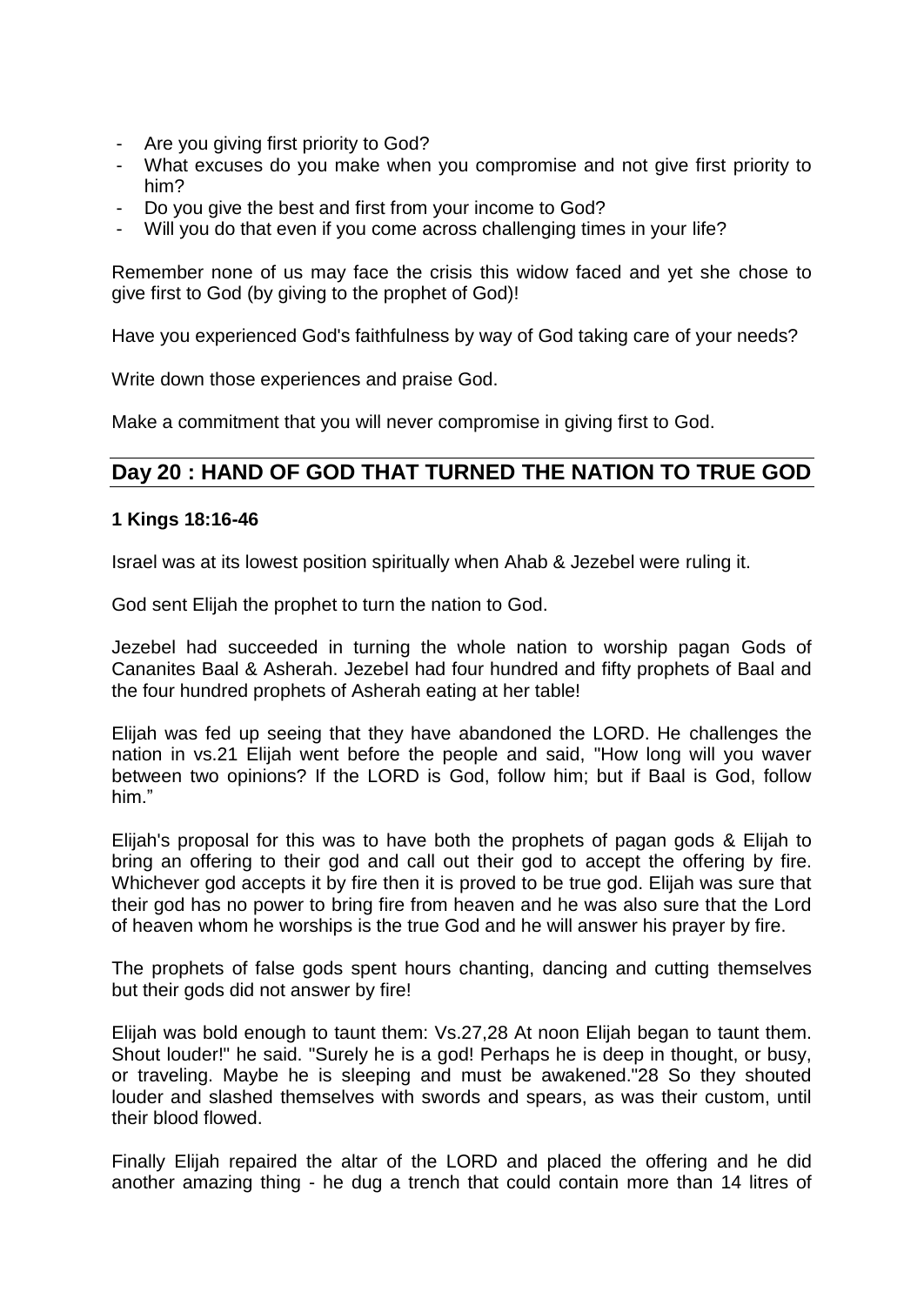water and he got people to pour water on the offering, on the altar and the water even filled the trench. (read:vs.32- 39)

This is unusual because we know if something has to be lit by fire it should not have water! But Elijah was sure of the power of fire that God is going to send that he wanted all the people around to be amazed and turn their hearts to God.

Let us read the most wonderful part of this event: Vs.37-39 Answer me, O LORD, answer me, so these people will know that you, O LORD, are God, and that you are turning their hearts back again."38 Then the fire of the LORD fell and burned up the sacrifice, the wood, the stones and the soil, and also licked up the water in the trench. 39 When all the people saw this, they fell prostrate and cried, "The LORD--he is God! The LORD--he is God!"

People of false gods prayed to their gods for hours but they were not gods that they could not answer their prayer! But here Elijah prays just once in reverence to God and the most amazing thing takes place – fire of the LORD fell and burned up the sacrifice, the wood, the stones and the soil and also licked up the water in the trench!

Close your eyes and visualize this event - it is one of the most dramatic events in the Bible - and see the result - vs.39 says When all the people saw this, they fell prostrate and cried, "The LORD--he is God! The LORD--he is God!"

It was not required for Elijah to give a sermon to challenge them to accept the LORD but by the very sight of this event they all fell prostrate in worship and cried out - "The LORD--he is God! The LORD--he is God!"

Not only that these people who revered the prophets of Baal, listened to the instruction of Elijah and seized them all and brought down to the Kishon Valley and slaughtered there!

See how the hand of God worked so powerfully to turn the hearts of people of the whole nation to God!

What a wonderful God that we are worshipping!

Are you like Elijah with uncompromising faith and trust in the living God or like the people of Israel who are wavering between false gods and true God?

Where do you take refuge in times of difficulties? In the world, wealth, humans, self or on the living God?

Do you love God with all your heart and mind and soul?

If there is in any way your heart is not fully committed to God make the whole hearted commitment to HIM today! Don't let anything to turn you away from God.

## **Day 21 : OUR HARDEST THINGS ARE EASIEST THINGS FOR GOD**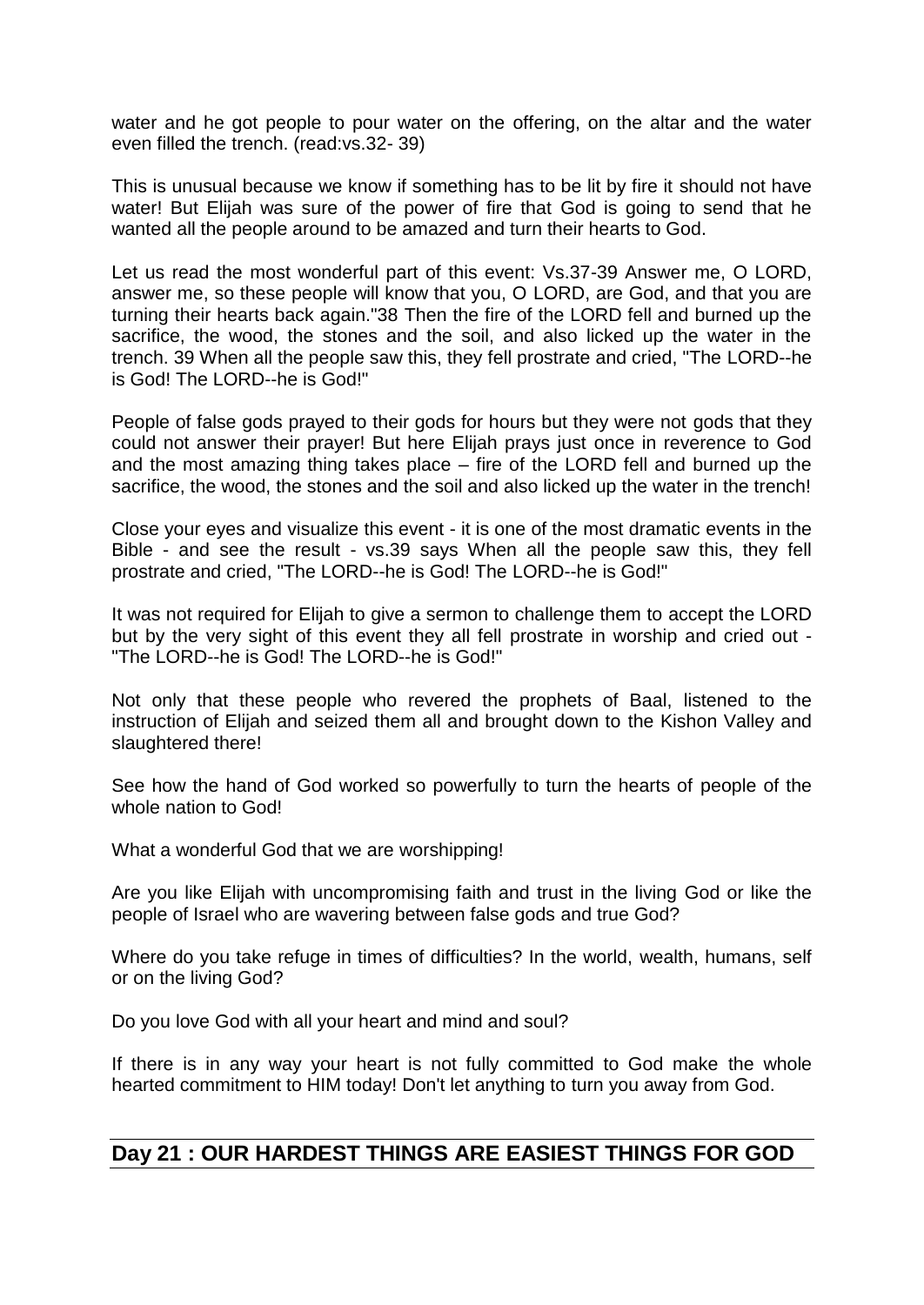### **2 Kings 3**

Israel went to fight against Moab.

Joram king of Israel took the help of Jehoshaphat king of Judah and the king of Edom.

After marching for seven days the army ran out of water and they realised they may perish not by the swords of Moabites but by thirst!

Jehoshaphat being a man trusting the LORD, wanted to seek the guidance and help of God.

Read what happened:

11 But Jehoshaphat asked, "Is there no prophet of the LORD here, through whom we may inquire of the LORD?" An officer of the king of Israel answered, "Elisha son of Shaphat is here. He used to pour water on the hands of Elijah." 12 Jehoshaphat said, "The word of the LORD is with him." So the king of Israel and Jehoshaphat and the king of Edom went down to him.

As we know Israel had rejected God and were worshipping only idols for generations! Even though God sent prophets like Elijah & Elisha they did not fully give up their idol worship! Just because Elisha had respect for Jehoshaphat because he feared the LORD, Elisha offered to inquire of the LORD on their behalf.

So he asked for a harpist to be brought and play the harp.

Vs.16-20 While the harpist was playing, the hand of the LORD came on Elisha 16 and he said, "This is what the LORD says: I will fill this valley with pools of water. 17 For this is what the LORD says: You will see neither wind nor rain, yet this valley will be filled with water, and you, your cattle and your other animals will drink. 18 This is an easy thing in the eyes of the LORD; he will also deliver Moab into your hands. 19 You will overthrow every fortified city and every major town. You will cut down every good tree, stop up all the springs, and ruin every good field with stones." 20 The next morning, about the time for offering the sacrifice, there it was—water flowing from the direction of Edom! And the land was filled with water.

{It is interesting to note that instead of the regular phrase 'Spirit of the LORD came up on the prophet' or 'Word of God came to the prophet' here in Vs15b says 'hand of the LORD came on Elisha'("While the harpist was playing, the hand of the LORD came on Elisha".)}

Then Elisha prophesied that God will fill the valley with pools of water without wind or rain! So that all the soldiers and their animals can quench their thirst. Also vs. 18 says -This is an easy thing in the eyes of the LORD.

It is impossible for us to even imagine such a thing will happen - without rain without any one digging wells, the whole valley being filled with water all of a sudden! But such an unbelievable matter is 'an easy thing in the eyes of the LORD'!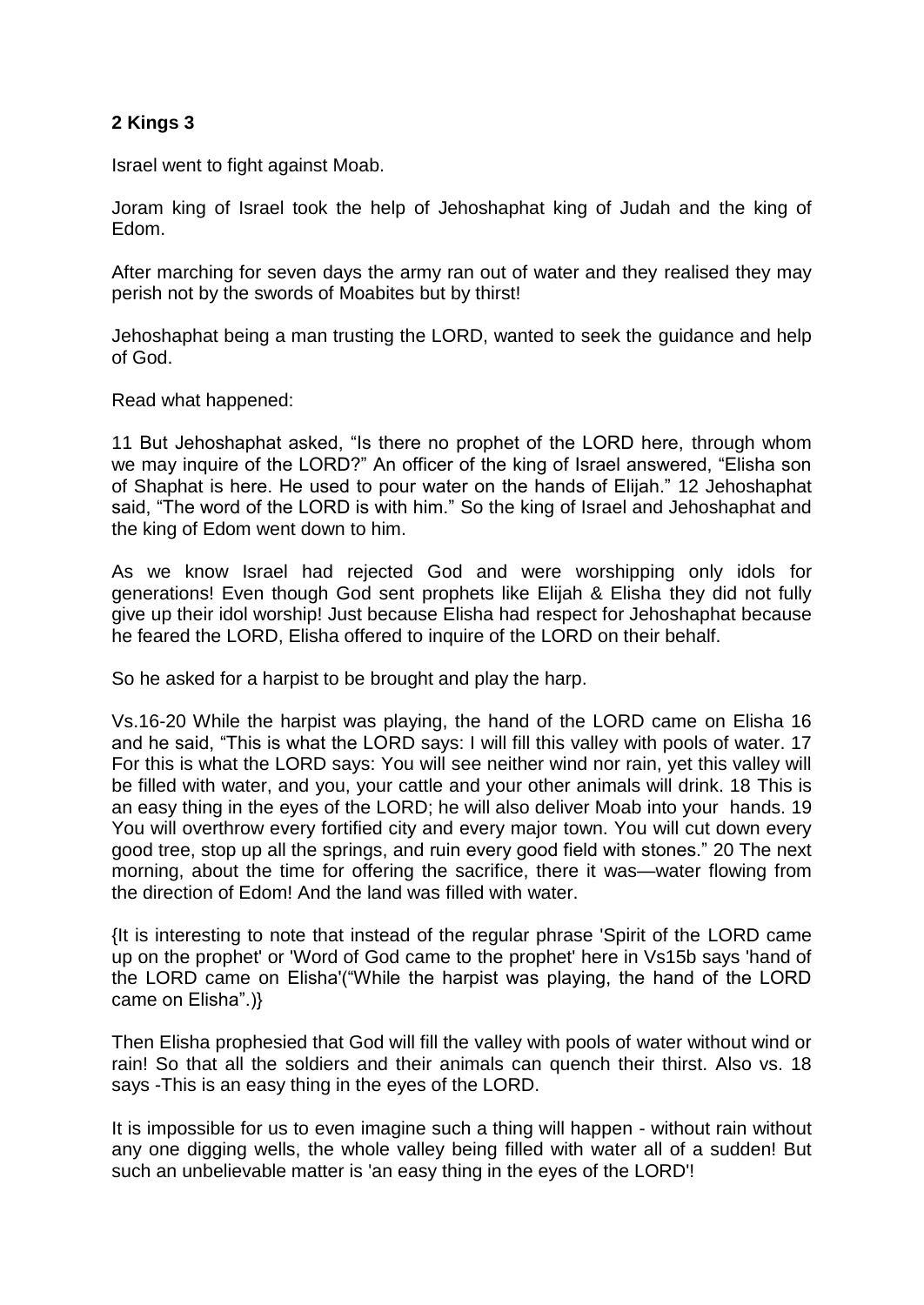God also predicted that he will deliver Moab into their hands.

All what God promised through Elisha happened and the proud army of Moab was defeated!

There is nothing impossible for the Hand of God to accomplish!

- What are some of your godly desires that are not fulfilled?
- Do you think it is hard for God to accomplish them?
- What is the hardest/impossible thing in your sight today?
- Is that too hard for God or do you want to believe 'it is an easy thing for God'?

Make a list of things that are too hard and unimaginable for you and pray that you will have faith to believe that they are too easy for God!

Pray with newly found faith for them to be accomplished by the Hand of God for His Glory! Witness such things being accomplished by God - praise God and share the work of the Hand of God to others.

# **Day 22 : WHEN THE HAND OF GOD WORKS ON THE LITTLE WE HAVE**

**2 Kings 4:1-7** The wife of a man from the company of the prophets cried out to Elisha, "Your servant my husband is dead, and you know that he revered the LORD. But now his creditor is coming to take my two boys as his slaves." 2 Elisha replied to her, "How can I help you? Tell me, what do you have in your house? "Your servant has nothing there at all," she said, "except a little oil." 3 Elisha said "Go around and ask all your neighbors for empty jars. Don't ask for just a few. 4 Then go inside and shut the door behind you and your sons. Pour oil into all the jars, and as each is filled, put it to one side." 5 She left him and afterward shut the door behind her and her sons. They brought the jars to her and she kept pouring. 6 When all the jars were full, she said to her son, "Bring me another one." But he replied, "There is not a jar left." Then the oil stopped flowing. 7 She went and told the man of God, and he said, "Go, sell the oil and pay your debts. You and your sons can live on what is left."

This poor widow of a prophet of God was in deep trouble. Her husband had incurred debts before his death. Now the creditor is coming to take her two boys as slaves!

Such terrible things were common in the land of Israel where people have become godless!

She approaches Prophet Elisha for help.

Elisha asks her Tell me, what do you have in your house? "Your servant has nothing there at all," she said, "except a little oil."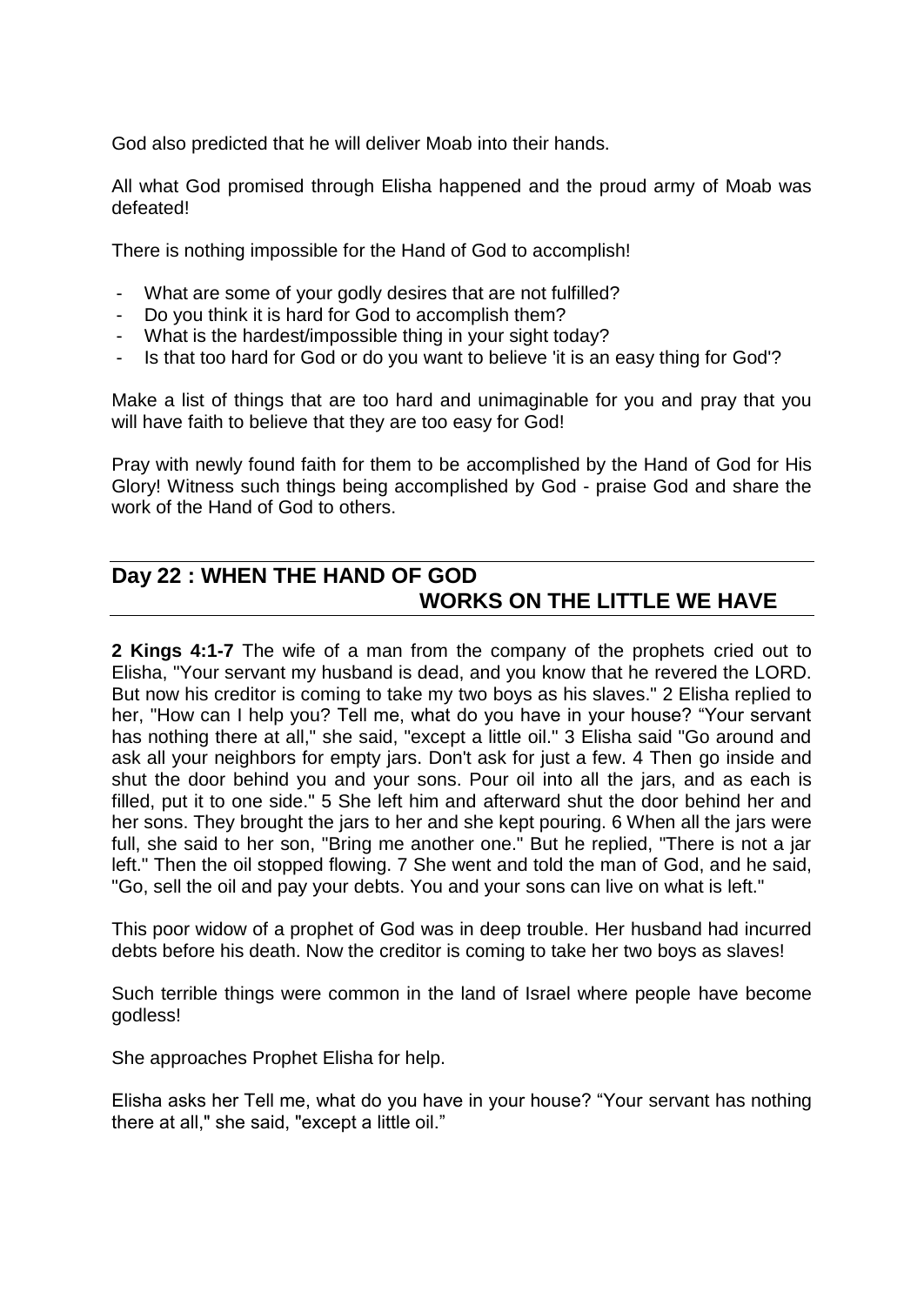By human reasoning what can she do with that little oil that is left in her house? Nothing at all!

But when you give that little oil you have to the hand of God – we never know how much that can become!

Elisha asks her to collect as many jars from all her neighbors and then close the door and pour that little oil into those jars filling them one by one!

She and her sons obeyed it word by word and when they finished pouring the oil into the last jar, the oil stopped flowing.

Amazingly that much oil was enough her to sell and pay back the debts and for the family to live on!

What a faithful and powerful God we have!

- Are we willing to seek advice when we are in trouble?
- Are we willing to follow the advice when someone gives advice that does not match our reasoning?
- Are we willing to entrust God with the little we have?

-

In Nov 2013 my son had his birthday. I asked him what does he want for his birthday. He didn't say anything. Later on with hesitation he came to me and said he would like to get a graphic tablet for drawing. Then I asked how much it will cost. He said it will cost Rs.7, 000/-!

That was too much for me! I said sorry I don't have so much money now but let us pray and when I have enough money I will get it. Then I started wondering - my son does not ask anything much and what kind of father I am if I can't give him something when he asks?

The only option for me was to reduce my contribution and buy him the gift. Then I thought it is not right for me to give less to God to give more for my son!

I resolved to give first to God and wait. In that same week the person who stays in the 1st floor of our house requested me to help him fix a window mesh. When I went to help him I asked him about what type of graphic tablet is good because he being a graphic artist I had seen him using one before.

Immediately he said I have one that I am not using you can take it right now!

Then and there he pulled out his brief case and took the tablet and gave me and I asked how much I should pay him! He said - 'nothing'!

I am not saying that we should give to God in expectation of something from God. But the point is to trust God that he is our father who knows our needs before even we see it and he is concerned about us and so he will meet our needs even if we feel like we have only little. And never hold back in giving to God even when we feel like we have only little!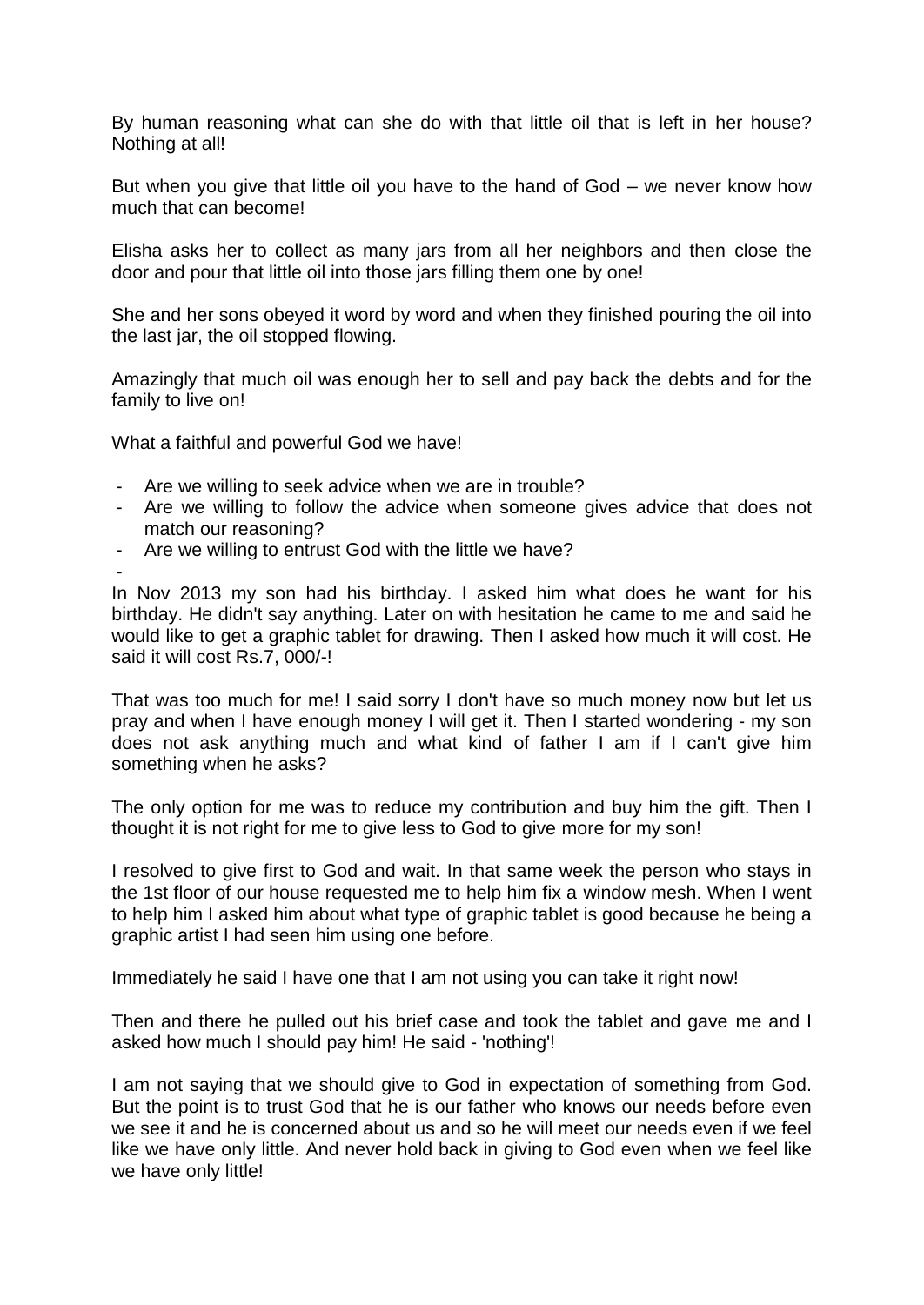Write down the situations you were in dire trouble and how God helped you. Praise God about that and remind yourself every time you face similar situations in the future that God is in control.

Seek advice in every such situation and follow the advice than following your own ways.

## **Day 23 : OPEN YOUR EYES AND SEE THE HAND OF GOD**

#### **2 Kings 6:8-23**

Even though Israel was steeped in idol worship that God hates as adultery, when Israel was in trouble God helped them through his prophet Elisha.

Powerful kingdom of Aram waged war against Israel. But the Hand of God was upon Israel - God who knows the thoughts and attitudes of men revealed the schemes and plans to the king of Israel through Elisha the prophet.

So Israel could have strategic advantage over Arameans. King of Aram was assuming that there are some spies in his camp reporting to the King of Israel. But one of his own officers told the king, "but Elisha, the prophet who is in Israel, tells the king of Israel the very words you speak in your bedroom."

So the King of Aram sent a powerful armed troop to capture Elisha in Dothan. They surrounded the city and in the morning when the servant of Elisha got frightened when he went out and saw the huge army surrounding the city.

But Elisha said: vs.16 "Don't be afraid, those who are with us are more than those who are with them."17 And Elisha prayed, "O LORD, open his eyes so he may see." Then the LORD opened the servant's eyes, and he looked and saw the hills full of horses and chariots of fire all around Elisha.

Do you know there are spiritual forces guarding us? They can't be seen by our physical eyes! Even if an army surrounds us those hordes of angels who are around us to protect are more than those who come against us!

The moment the servant's eyes were opened and as soon as he saw the chariots of fire around him, his fear left and he got so confident!

We may never have that experience but we must have faith that God and his powerful angels are around us fighting the good fight to protect us! When we have that faith we don't panic or fear or worry in any situation. Rather we can be at peace even amidst all turmoil around us. When we trust God like that God helps us with his outstretched arms.

The latter part is interesting - Read again vs 18-23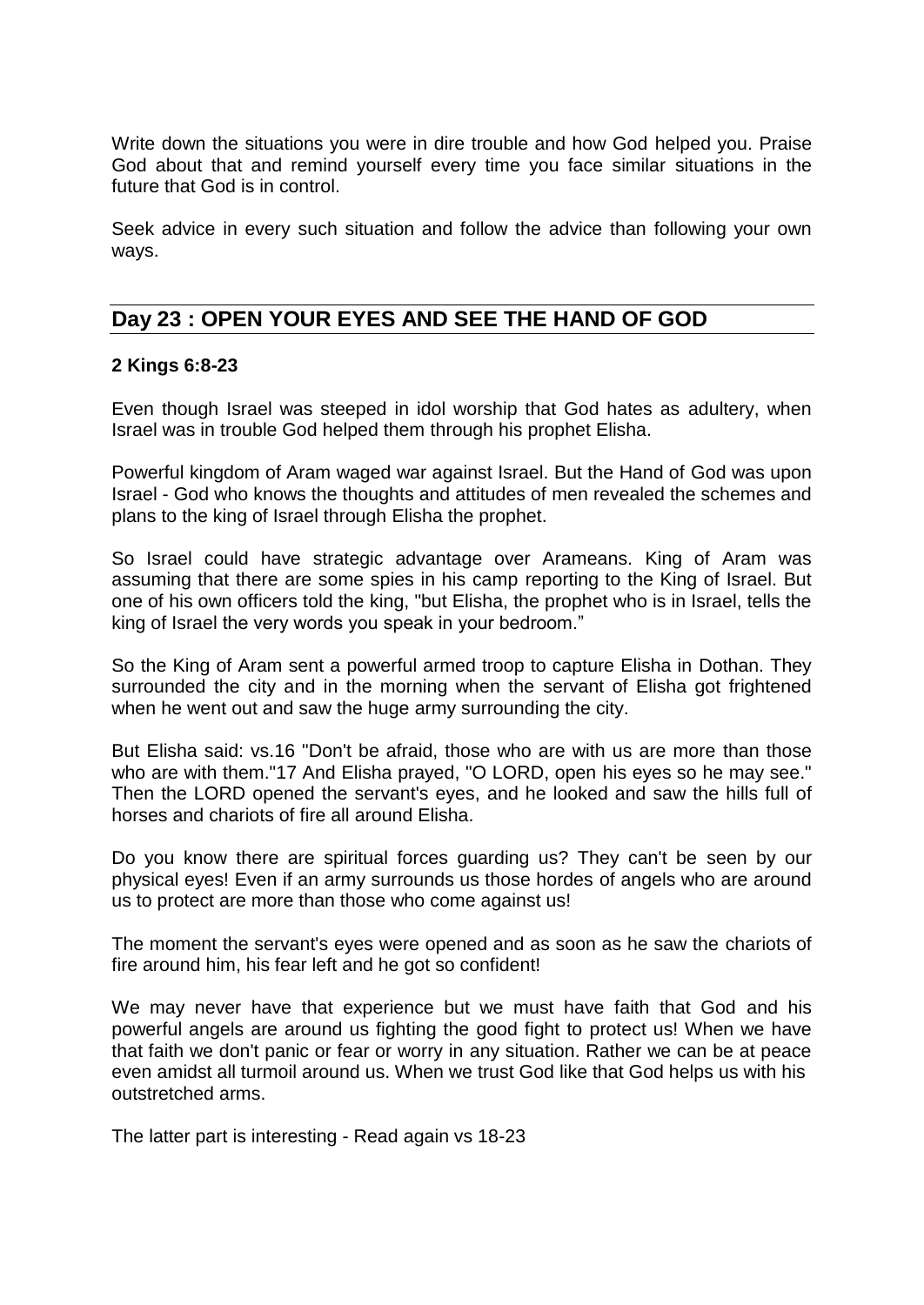Elisha prayed to God to strike the army that came to capture him to be struck with blindness and God acted on it at once! Then he led them to Samaria -the capital city of Israel.

So he trapped them in the walled city of Samaria and surrounded them with forces of Israel. Then he opened their eyes! Now who is frightened?

What the king of Israel or the army of Israel could not achieve was achieved by an unarmed ordinary man with the power of God! Then the king of Israel wanted to kill these enemies who were brought into his lap!

But Elijah commanded them to offer their enemies a feast and send them back unharmed and well fed to their own land!

See how the story ends: Vs.23 So he prepared a great feast for them, and after they had finished eating and drinking, he sent them away, and they returned to their master. So the bands from Aram stopped raiding Israel's territory.

Notice the ways the Hand of God worked powerfully.

Take note of what could have happened if God did not intervene?

How does God expect us to treat even our enemies?

Read Matthew 5:38-48; Luke 6:27-36; Romans 12:9-21

## **Day 24 : HAND OF GOD WORKS FOR THOSE WHO HONOUR GOD**

One of the saddest times of Israel was when they had forsaken the LORD, they were given into the hands of Babylonians.

Nebuchadnezzar's army destroyed the temple, looted it and took many Israelites as slaves to Babylon.

**Read Daniel 1:1-21**(Whole chapter)

Vs.3,4 Then the king ordered Ashpenaz, chief of his court officials, to bring in some of the Israelites from the royal family and the nobility-- 4 young men without any physical defect, handsome, showing aptitude for every kind of learning, well informed, quick to understand, and qualified to serve in the king's palace. He was to teach them the language and literature of the Babylonians.

From the time of Solomon, other nations were aware that God has given superior intelligence to many Israelites (that is evident even today!).

Nebuchadnezzar wanted to make use of the intelligent men for administration of his kingdom.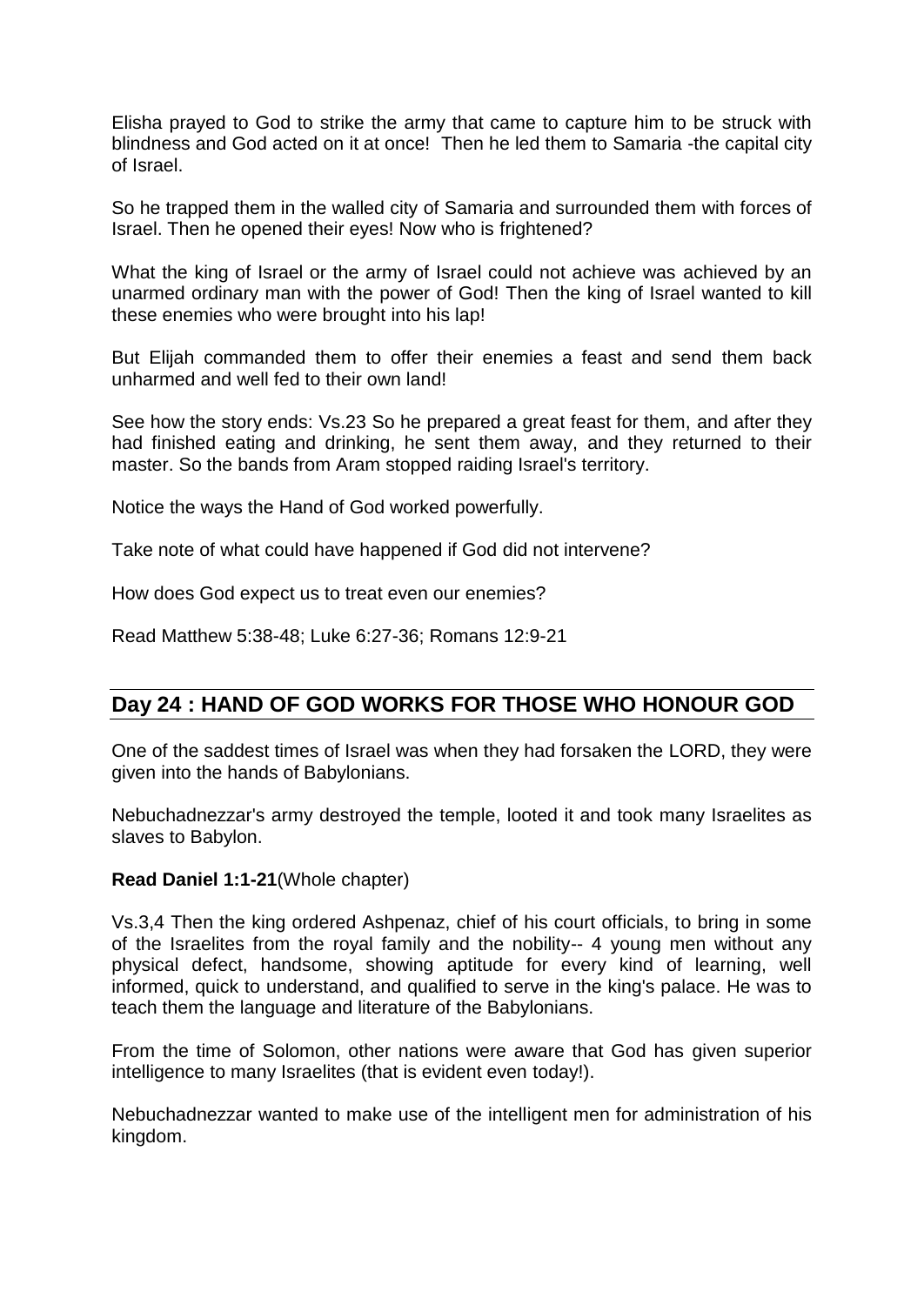Read vs5 The king assigned them a daily amount of food and wine from the king's table. They were to be trained for three years, and after that they were to enter the king's service.

The trainees also had to eat food from the king's table. It seems to be a good deal because these men are brought there as slaves - what can slaves expect? But for Daniel, Hananiah, Mishael and Azariah this was not a blessing but a burden because the Babylonians ate unclean food. These young men knew the Bible and they wanted to hold on to the commands of God even in captivity. Refusing to obey the instruction of the king could even bring death.

But they were willing to risk their life to hold on to the commands of God rather than obeying the commands of an earthly king.

Read again vs.8-16

Vs. 8,9 But Daniel resolved not to defile himself with the royal food and wine, and he asked the chief official for permission not to defile himself this way. 9 Now God had caused the official to show favor and sympathy to Daniel, When anyone wants to honor God, He comes down to help you fulfill that attempt. Here God caused the official to show favor and sympathy to Daniel.

This is very unlikely for a Babylonian official to show favor to a Hebrew slave! But with God nothing is impossible!

See what Daniel spoke to the official in Vs12-15"Please test your servants for ten days: Give us nothing but vegetables to eat and water to drink. 13 Then compare our appearance with that of the young men who eat the royal food, and treat your servants in accordance with what you see."14 So he agreed to this and tested them for ten days. 15 At the end of the ten days they looked healthier and better nourished than any of the young men who ate the royal food.

Is it possible to imagine that these men who ate just vegetarian food looked healthier and better nourished than any other young men who ate the royal food? But that is what God achieved! Because of this the official took away all the royal food from them so that they could peacefully focus on other things.

Story did not end there: read Vs17-19To these four young men God gave knowledge and understanding of all kinds of literature and learning. And Daniel could understand visions and dreams of all kinds. 18 At the end of the time set by the king to bring them in, the chief official presented them to Nebuchadnezzar. 19 The king talked with them, and he found none equal to Daniel, Hananiah, Mishael and Azariah; so they entered the king's service.

God was so pleased with these men who stood up to honor God above any worldly benefits, that he gave them knowledge and understanding of all kinds of literature and learning. To Daniel God gave the ability to understand visions and dreams of all kinds.

After the training they were brought before the king and he 'interviewed' them.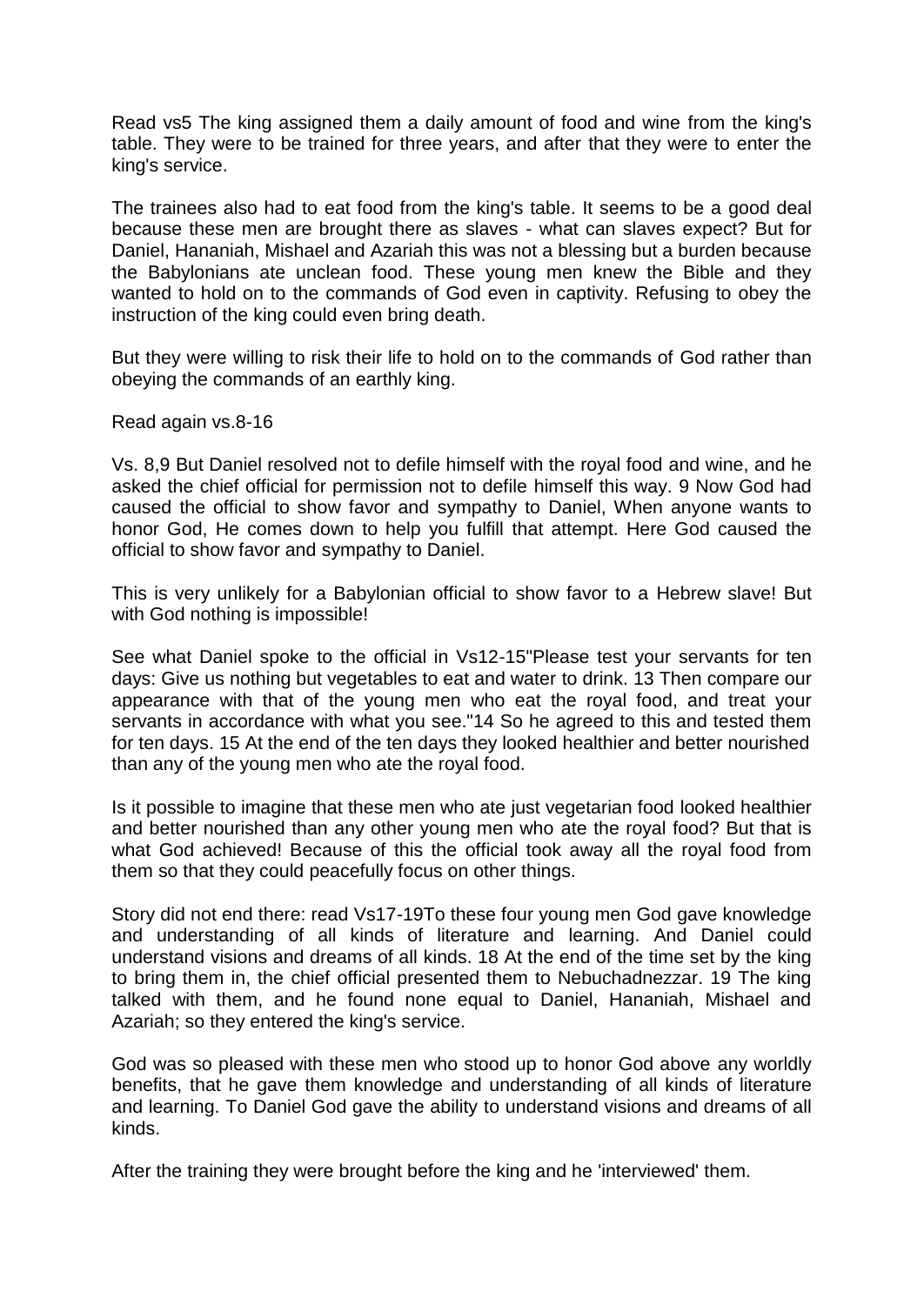Vs.20 In every matter of wisdom and understanding about which the king questioned them, he found them ten times better than all the magicians and enchanters in his whole kingdom.

See how the hand of God worked so powerfully in the lives of these young men? Even though it was a tough time for them - they had to see their houses burned down, families killed and the temple of the God whom they loved and served burned down - yet they put their complete trust in God of heaven and earth and resolved to obey every command of him irrespective of all possible punishments that can fall on them.

- Do you have such convictions?
- Or do you compromise in situations like this?
- Do you join other worldly people for ungodly speech, ungodly parties and the like? Why do you join the crowd and do ungodly things?
- Whom do you fear? God or people around you?
- Do you compromise fearing of losing opportunities, job, position or friendship?
- Do you believe God can work in the same way he worked in Daniel's life?

Why don't you attempt to be have convictions like Daniel.

Write down the areas you had compromised in the past and see the reasons you had at that time.

Also write about possible temptations you may face in the future and how you will respond differently because you trust God like Daniel and his friends.

## **Day 25 : HAND OF GOD BRINGS DOWN THE MIGHTY TO THE KNEES**

Nebuchadnezzar had a dream and he wanted his magicians, enchanters, sorcerers and astrologers to tell him what he had dreamed and its interpretation. But they all expressed their helplessness and said "What the king asks is too difficult. No one can reveal it to the king except the gods, and they do not live among men."

#### **Daniel : 2 Chapter**

Read vs.12 This made the king so angry and furious that he ordered the execution of all the wise men of Babylon.

Daniel and his friends were also in the list of wise men who were to be executed. So Daniel requested the king for time for him to interpret the dream. Then Daniel returned home and requested his friends to plead with God for mercy to reveal the dream and interpretation.

During the same night God revealed the dream and its interpretation to Daniel. This made Daniel to burst out in praises to God.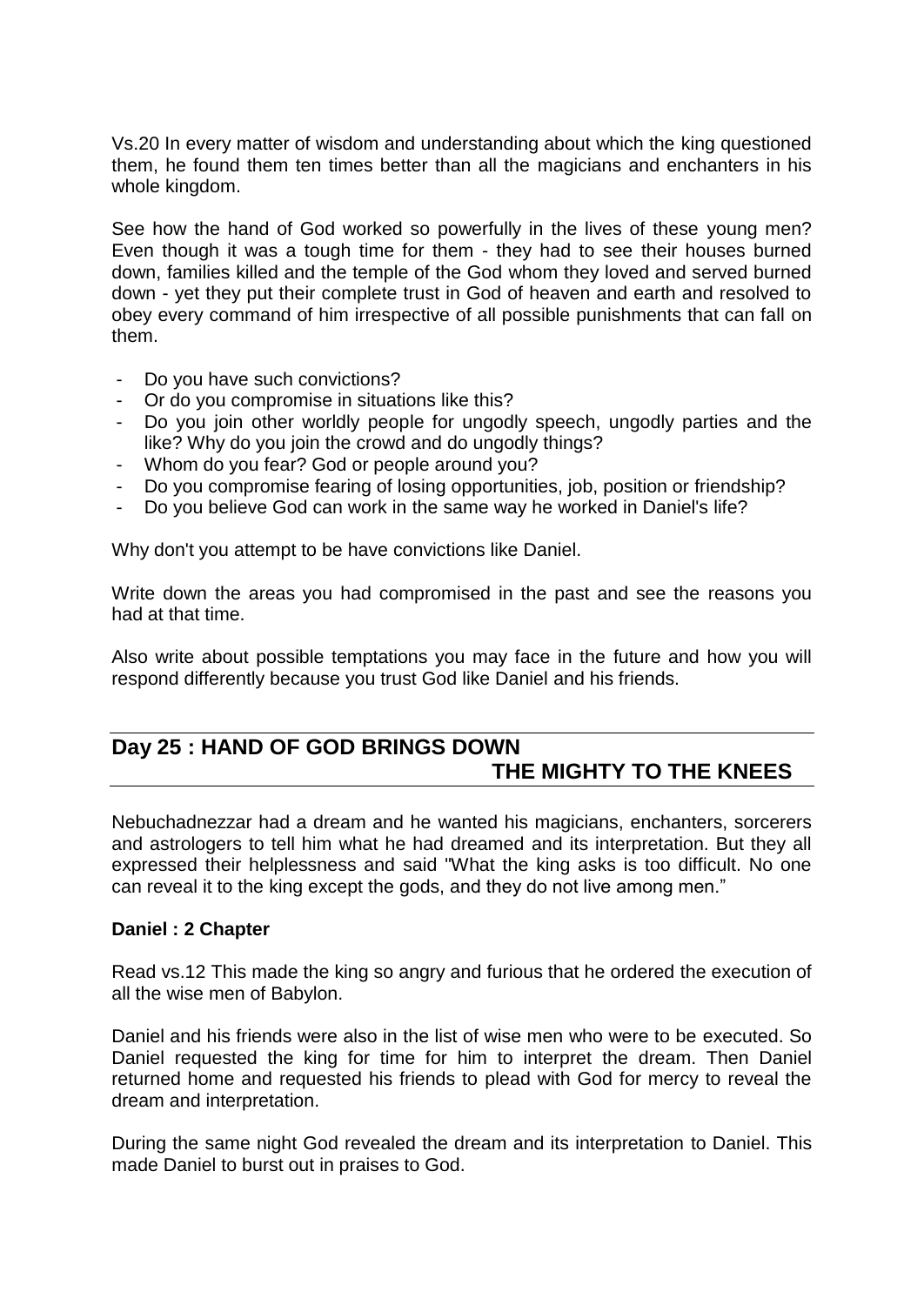Then he went up to the king and explained the dream. But he never took any credit for himself rather he glorified God and made the king understand there is a God in heaven who reveals misters and he alone has revealed this.

First he explains the dream in vs.31-35 and then gives the interpretation from vs 36.

Statue that was in the dream is interpreted as powerful empires that ruled most of the world:

- $-$  Head of gold = Babylon:
- Chest of silver = Media/Persia;
- Belly and Thighs of bronze = Greece;
- Legs or iron  $=$  Rome.

Most important part of the dream which was an amazing prophesy about the future of the world was this: during the times of the last empire, that is Rome, the God of heaven will set up a kingdom that will never be destroyed, nor will it be left to another people. It will crush all those kingdoms and bring them to an end, but it will itself endure forever. (Vs 44)

This is one of the most wonderful prophesy about the coming of Jesus and his kingdom that he will establish which will spread all around the world, which happened around 500 years after Daniel lived (Daniel must have been alive at least till 536BC.

King responded to the interpretation of his dream by Daniel with paying great respect for Daniel and more that that he revered God of heaven whom Daniel worshipped and who revealed these mysteries.

Read Vs46-49 Then King Nebuchadnezzar fell prostrate before Daniel and paid him honor and ordered that an offering and incense be presented to him. 47 The king said to Daniel, "Surely your God is the God of gods and the Lord of kings and a revealer of mysteries, for you were able to reveal this mystery."48 Then the king placed Daniel in a high position and lavished many gifts on him. He made him ruler over the entire province of Babylon and placed him in charge of all its wise men. 49 Moreover, at Daniel's request the king appointed Shadrach, Meshach and Abednego administrators over the province of Babylon, while Daniel himself remained at the royal court.

Most wonderful effect of Daniel seeking the help of God and interpreting this dream was that God could bring understanding of God to the mighty emperor Nebuchadnezzar. In vs. 47 the emperor acknowledges that: Vs. 47 The king said to Daniel, "Surely your God is the God of gods and the Lord of kings and a revealer of mysteries, for you were able to reveal this mystery."

What does God want the most? 1 **Tim 2:3,4** This is good, and pleases God our Savior, 4 who wants all men to be saved and to come to a knowledge of the truth.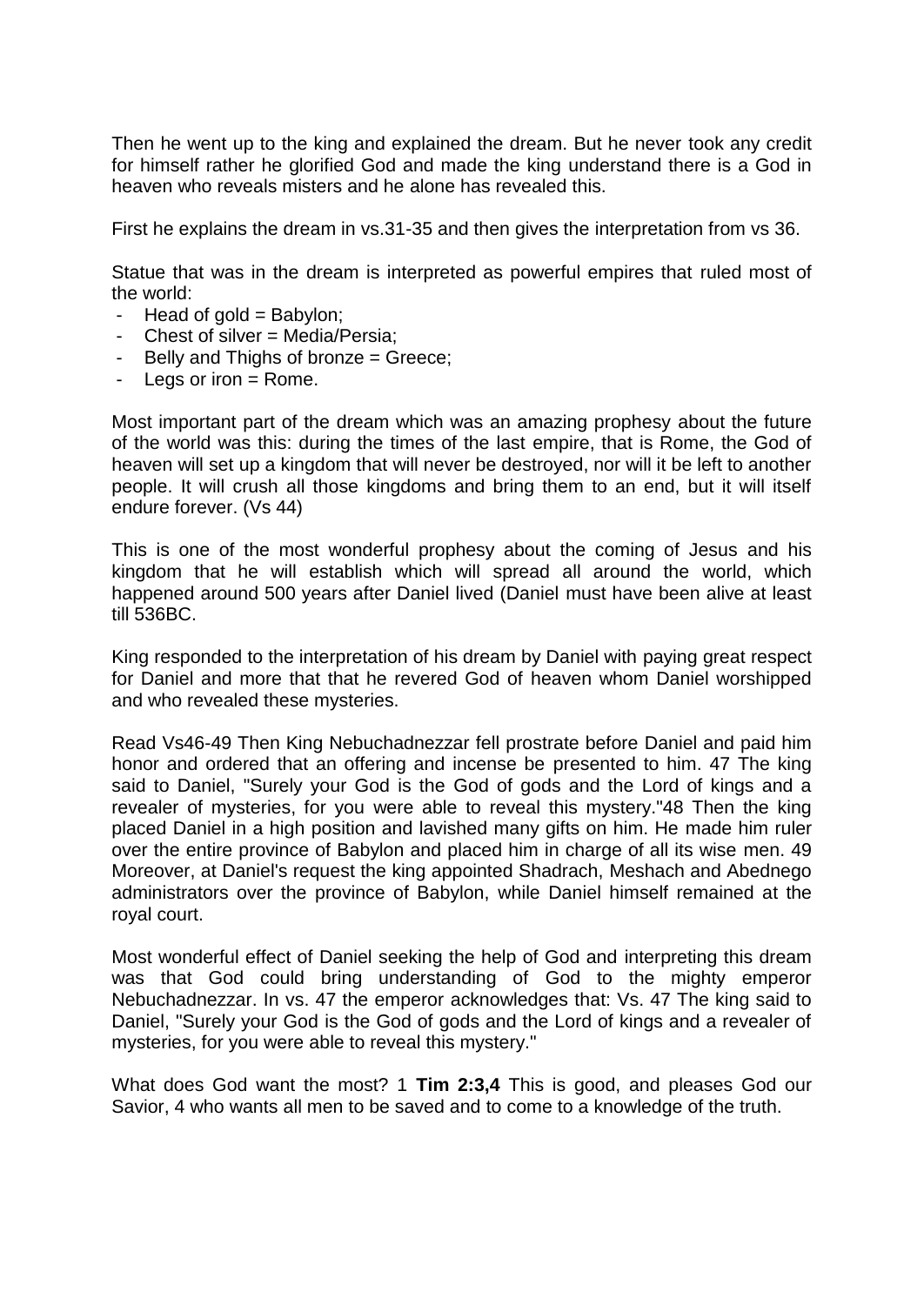**John 4:23** Yet a time is coming and has now come when the true worshipers will worship the Father in spirit and truth, for they are the kind of worshipers the Father seeks.

God wants all men - high and low - to be saved and to come to a knowledge of the truth. Also he is always seeking true worshipers who will worship the Father in spirit and truth.

But how does he achieve that? His mighty hand works through people like Daniel and today through you and me!

Today we saw how the hand of God worked powerfully through Daniel to bring a mighty emperor to confess the goodness of God and bring him down on his knees to worship the true God. (As you read ahead in Daniel we see that Nebuchadnezzar did not whole heartedly follow God and so he was not saved - but remember God and Daniel did not fail to do their part well.)

God wants to use you too in doing such things at this time. Are you like Daniel seeking God's mercy to empower you to reveal the greatness of God to your family, colleagues, authorities and neighbors? Do you believe it is possible?

#### {Samuel's Story}

Samuel came from Bidar to Bangalore several years ago to get a job. His family had much financial challenges. He is an artist. Initially Samuel could not get any jobs. He used to sleep in a park and used to take bath using the water for watering plants in the government park. But he was from a Methodist Christian background and was eagerly seeking God.

One Sunday he was determined to find a Church to worship God. So he started walking from the place he was staying, praying that he will find a great Church to join worship. After walking more than 7Kms, he saw a banner 'Indian Church of Christ - All are welcome'. So he walked into the hall where our Church in Bangalore was worshipping.

Soon after the service brothers started studying the Bible and he responded to the Scriptures and got baptized. Ever since he got baptized, he wanted to reach out to his family members from his village that is 700Kms away.

God blessed him to get a job and soon he started his own business making advertisement boards etc. The business picked up well and he started bringing his relatives one by one from the village to Bangalore and helped them to find job and also introduced the Gospel to many and many of his relatives including 2 of his own brothers became disciples.

Then he kept requesting the leadership to send a mission team to Bidar. No one in Bangalore Church was planning to send a mission team to Bidar.

Initially no one took his requests seriously as the place is so far away from Bangalore and there were plans for planting other churches in the state. As Samuel kept persevering and praying some of us leaders decided to go with him and visit his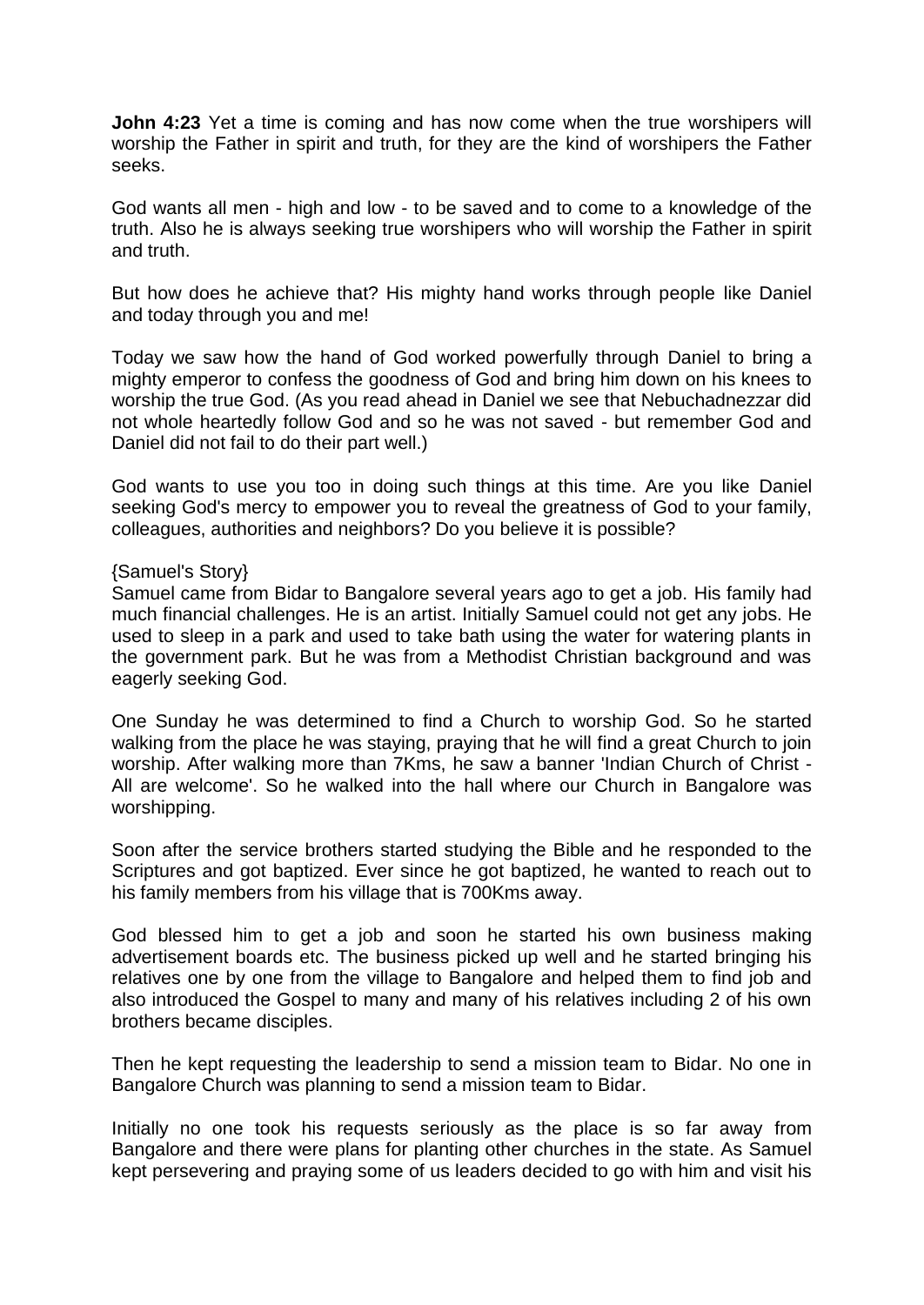village. So in 2006 we visited his village and he arranged meetings in the Methodist Church and we addressed their congregation and taught Discipleship etc.

The response was great. Also they arranged an open air meeting where 100s of visitors came and again the response was amazing. We visited many villages and even though we just walked in to those places without any notice, when someone realised these people came to preach, they informed their families and neighbours and in half an hour 30-60 people would gather together in one place with Bibles in their hands with amazing eagerness to hear the gospel.

This amazing interest among the people made us compelled to remember the very words Jesus spoke in Matthew 9: 36 When he saw the crowds, he had compassion on them, because they were harassed and helpless, like sheep without a shepherd. 37 Then he said to his disciples, "The harvest is plentiful but the workers are few. 38 Ask the Lord of the harvest, therefore, to send out workers into his harvest field."

So we started praying and came back and reported what we experienced to the Church in Bangalore.

All the disciples were excited about the plan to send the mission team to Bidar. That year end we organized a Christmas Carnival to raise funds to support the mission team and the Church raised up around Indian Rs.3,50,000/-

By then we were praying for God to raise up people who can go on the mission team. 4 of them came forward from Bangalore and another 4 from Hyderabad.

Mission team was sent in April 2007. Philip & Pramila who were singles at that time led the team. David & Monica went with the team and trained them for couple of weeks. In 30 days the team with the amazing help of God baptized 8 people and so the group literally doubled in a month's time. One of them who got baptized in the first month was Samuel's brother Santhosh. Soon his mother also got saved.

In just few months a house church was started in Samuel's house in the village called Anadur.

In the first year (April 2007 to Dec 2007) they had 20 baptisms and the Church membership was 25 by the end of 2007.

In 2008 also God blessed the Church with 20 souls being added even though some of the mission team members went back to the mother Churches.

In 2009, 13 souls got saved and the membership reached 50.

Now the Church has 123 members. In that 15 are campus students (by July 2014).

Write down names of people whom you feel difficult to approach and

Share your faith and pray with faith for the hand of God to work powerfully to give you opportunity, courage and wisdom to share the gospel to them and have their hearts to be opened to accept the gospel.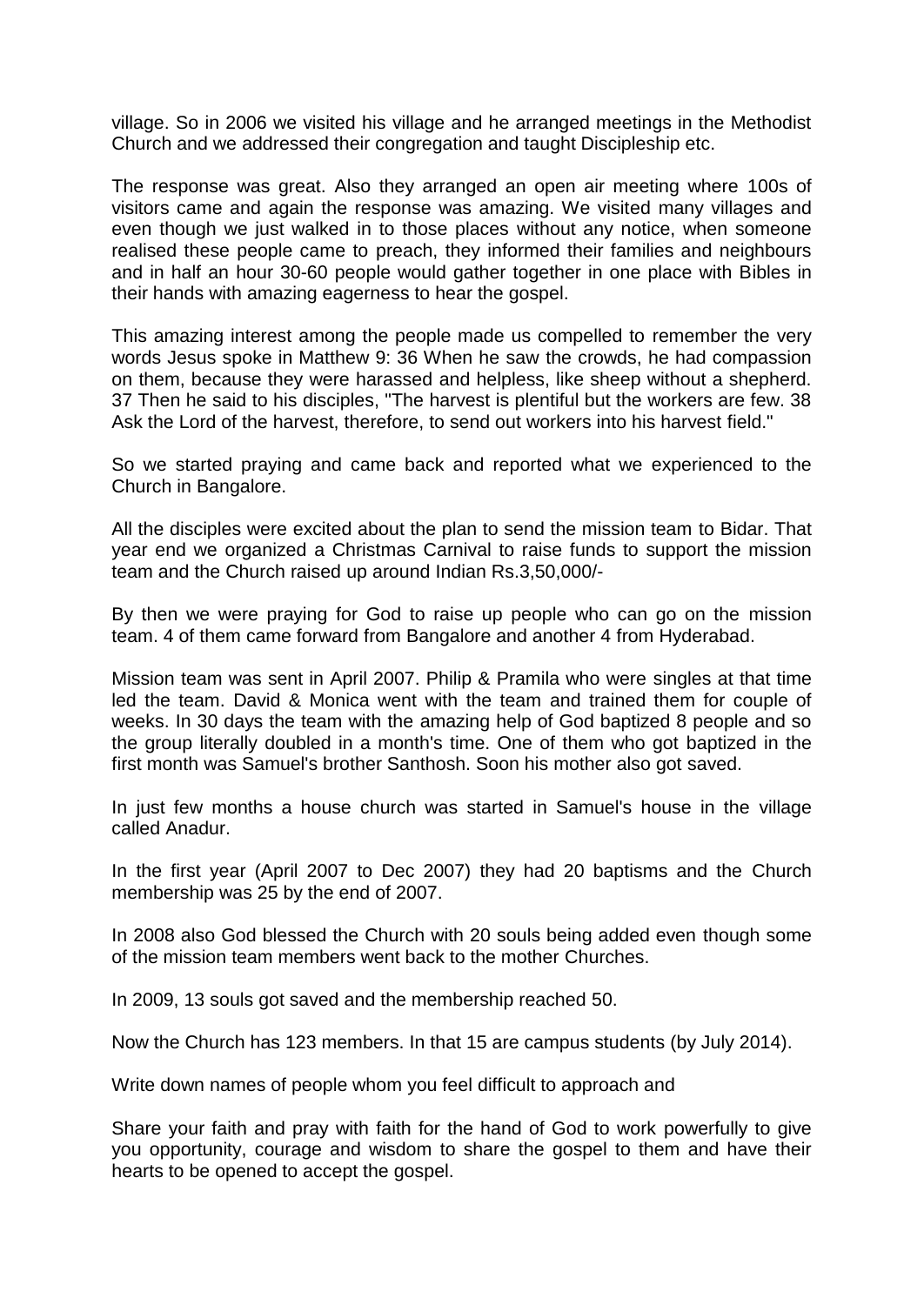By faith make great attempts. May the God of Daniel give you also victory.

Great missionary William Carey who came and spread the Gospel in Bengal said this: "Expect great things from God. Attempt great things for God."

Let us do the same & experience the hand of God working powerfully in our life time.

## **Day 26 : HAND OF GOD THAT SAVES YOU FROM FIRE**

Book of Daniel is a great book in the Bible to study to deepen our convictions.

Hope you have been making great attempts to bring glory to God after studying the 2nd chapter.

Read Daniel 3

King Nebuchadnezzar of Babylon made a gigantic image of gold. A decree was issued to all the people in Babylon that everyone must bow down to it as the music is played. Whoever does not fall down and worship will immediately be thrown into a blazing furnace. Then they found out Shadrach, Meshach and Abednego who were Jews and companions of Daniel did not obey king's command!

Furious king summoned them and questioned them. He gave them another chance to save their lives by bowing down to the idol!

He also told them if they do not worship it, they will be thrown immediately into a blazing furnace. He asked them "what god will be able to rescue you from my hand?"Read Vs.16-18 Shadrach, Meshach and Abednego replied to the king, "O Nebuchadnezzar, we do not need to defend ourselves before you in this matter. 17 If we are thrown into the blazing furnace, the God we serve is able to save us from it, and he will rescue us from your hand, O king. 18 But even if he does not, we want you to know, O king that we will not serve your gods or worship the image of gold you have set up.

These men knew the Ten Commandments and the first command was that we should not worship any idols and even in a foreign land were they had been brought in as slaves they would not disobey God. They have witnessed how powerful the King of Babylon is as he attacked and conquered their nation of Judah!

Now they are serving as high officials in Babylon and were personally known to the king and the king himself was impressed with their abilities and wisdom. Now they are losing all that they had including their lives if they made a choice to obey God rather than men!

- What kind of choice you would have made if you were in their place?
- What situations have you been tempted to compromise?
- How have you been disobeying God because you fear men rather than God?
- Have you disobeyed God because of the desire to get favors from men?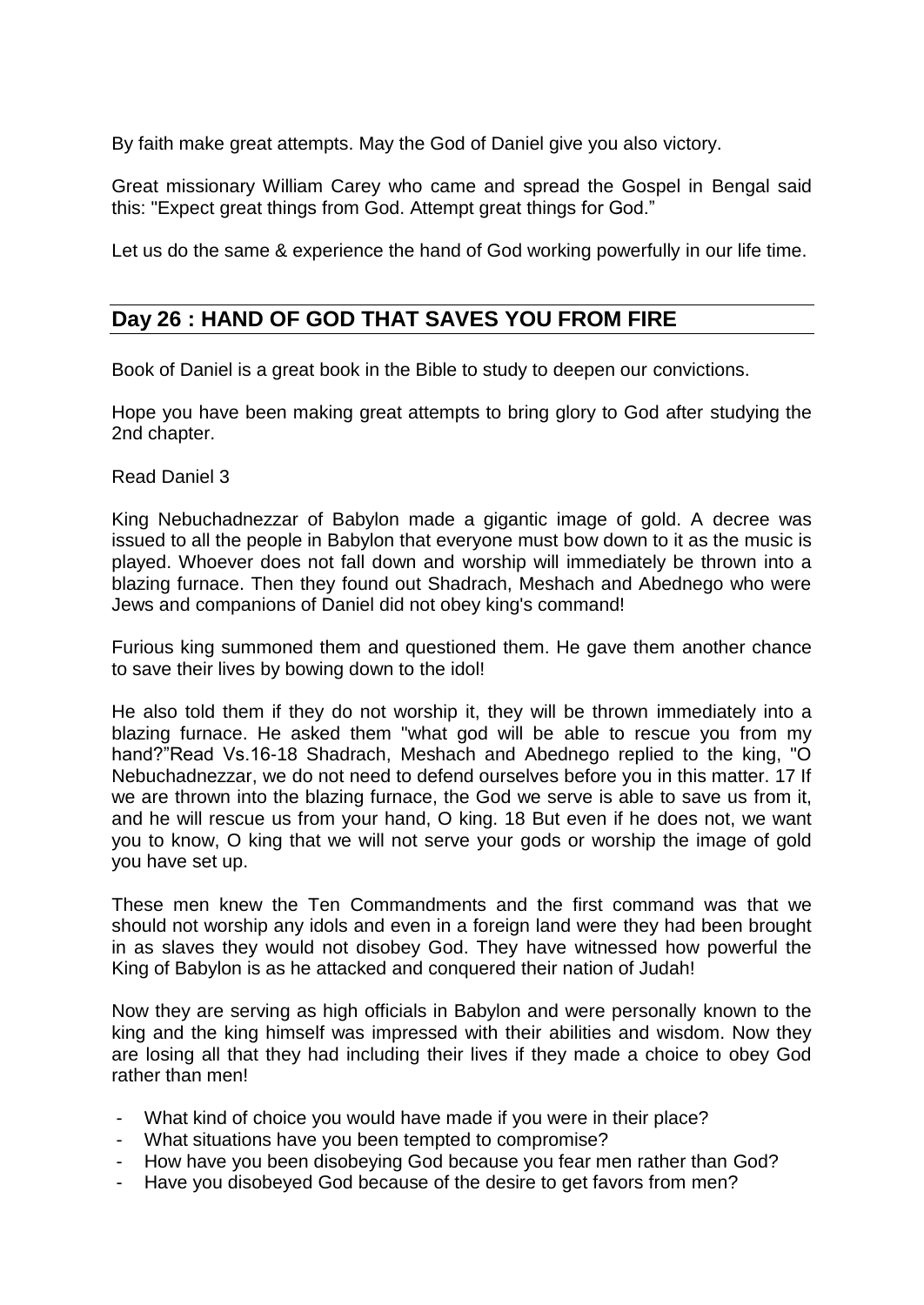- What are you afraid to lose? Is it your job, promotion, favor of your boss or family, property share from your parents, friendships?
- Are you afraid to share about Jesus to your colleagues?

- Not many of us are threatened to be thrown into fiery furnace! Yet you see how easy it is for us to compromise!

See the convictions they had -

- 1. They believed God is powerful enough to save them from the fire.
- 2. Even if God does not save them, they were not willing to disobey God.

What gave them this conviction?

- 1. They trusted the power of God.
- 2. They loved God more than their very lives.

3. They also wanted to share their faith in God with deep convictions to the pagans knowing that only the faith in true living God can bring salvation for these pagans.

How powerful is God according to you?

What if he does not stretch his arms to save you from troubles, will you still trust and obey God?

Read again vs.19-30 and see the outcome of them standing up with deep convictions! Even though the furnace was heated 7 times, when these men were thrown into that blazing furnace they were unharmed - flames of that fire killed those strong soldiers who threw our brothers into the furnace. But these 3 men of God were well protected in the blazing fire. King was amazed to see now there are 4 men in the furnace and all of them were walking around in the fire unbound and unharmed. The fourth person looked like a son of the gods to the king.

May be it was an angel or Jesus himself came into the fire to encourage and fellowship with these truly courageous men of God!

When they were pulled out from the furnace and examined they found out that the fire had not harmed their bodies, nor was a hair of their heads singed; their robes were not scorched, and there was no smell of fire on them.

This made the king to change his mind and accept his mistake and realize the God these men worshipped is truly powerful God and he praised the God of heaven. Read vs.28-30 Then Nebuchadnezzar said, "Praise be to the God of Shadrach, Meshach and Abednego, who has sent his angel and rescued his servants! They trusted in him and defied the king's command and were willing to give up their lives rather than serve or worship any god except their own God. 29 Therefore I decree that the people of any nation or language who say anything against the God of Shadrach, Meshach and Abednego be cut into pieces and their houses be turned into piles of rubble, for no other god can save in this way."30 Then the king promoted Shadrach, Meshach and Abednego in the province of Babylon.

See how his attitude changed from anger to amazement! Now he is appreciating them for willing to give up their lives rather than serve or worship any god except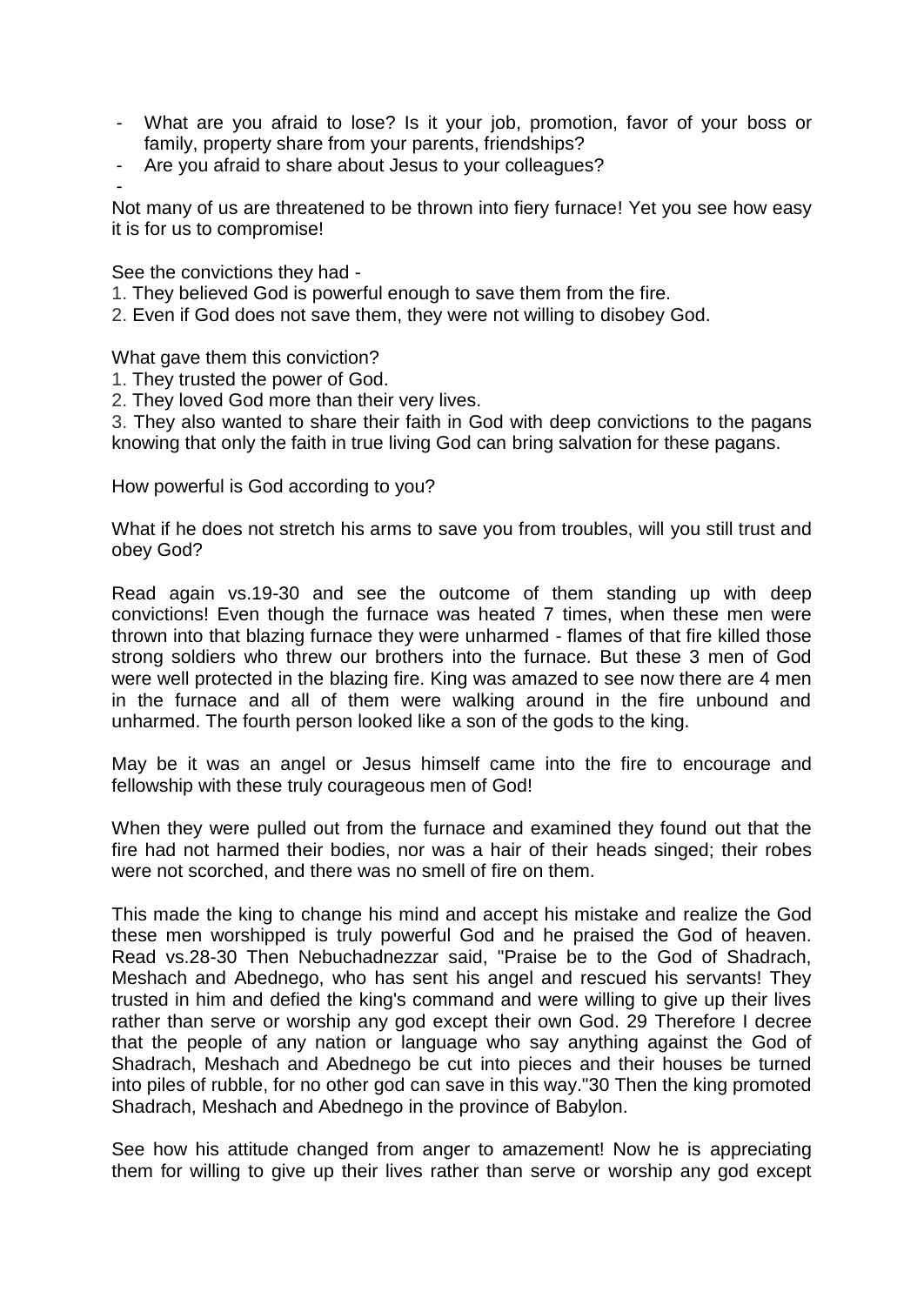their own God! The king was so impressed with them and he promoted them and issued another order through out his kingdom that serious punishment will be meted out to anyone who say anything against the God of Shadrach, Meshach and Abednego.

- Are you willing to take risks to show your love and faithfulness to God?
- Are you willing to trust God and let go of the job if that stops you from being a committed disciple?

Singles - are you willing to marry a disciple? What if you don't find some one suitable soon? Will you compromise and think of marrying someone who is not a disciple? Or will you stand up against the pressure from families or from your own sinful desires and say – my God is capable of giving me a disciple to marry me and even if he does not give I will still be a zealous Christian for rest of my life?

Let us love and serve our God with all our hearts willing to give up everything we have, knowing that he was willing to give up even the precious life of his only son to save us.

## **Day 27 : HAND OF GOD THAT VINDICATES THE INNOCENT**

#### **Read Daniel 6**

While Daniel & his friends were in Babylon, Medes and Persians defeated Babylonians and took over the entire empire. Even the new king Darius the Mede was also so impressed with Daniel & his friends and appointed them as rulers. But Daniel stood out among all the Satraps - see vs.3"Now Daniel so distinguished himself among the administrators and the satraps by his exceptional qualities that the king planned to set him over the whole kingdom."

How do you feel when your colleague is going to be promoted to be over you? Unless you are godly, you can be filled with jealousy & envy!

Other satraps who served the king with Daniel were filled with envy.

They wanted to get rid of Daniel. But remember anyone in such position can be ousted only if he is found to be corrupt. They watched every step of Daniel to find fault with him so that they can get the king to oust him.

Vs.4b They could find no corruption in him, because he was trustworthy and neither corrupt nor negligent.

Will the people around you be able to say that about you? This is the real test of our integrity as followers of God.

Remember Jesus asking people around him: John 8:46"Can any of you prove me guilty of sin?"No one could find fault with him even though they were always making every effort to trap him!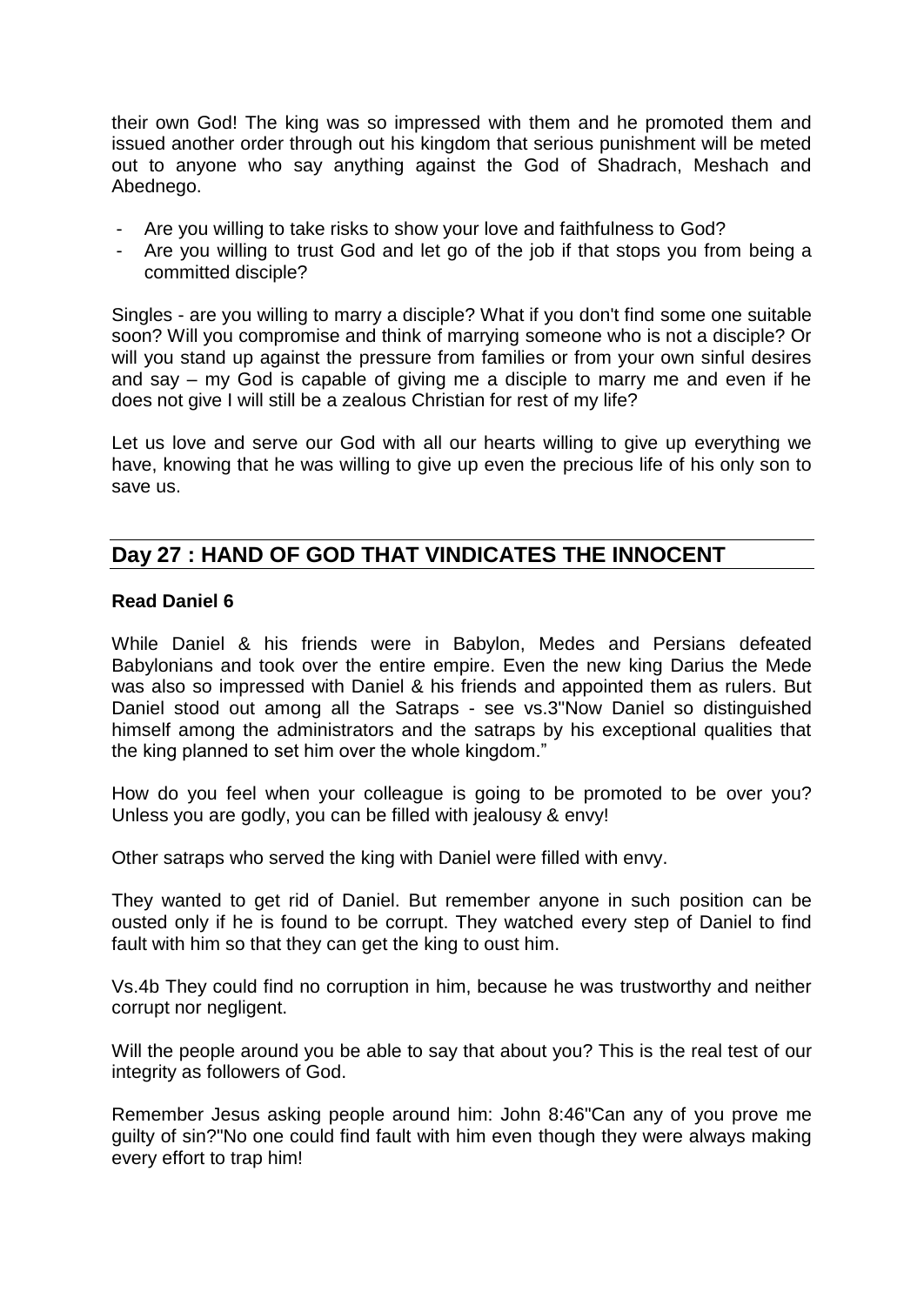Realizing that they can find no fault with Daniel in his work they decided to change their tactics - they knew that he will never compromise his devotion to God. So they compelled the king that he should issue an edict and enforce the decree that anyone who prays to any god or human being during the next thirty days, except to the king, shall be thrown into the lions' den(vs.7).

King agreed and issued the edict. Soon they found Daniel praying to God three times a day as was his practice. He did not worry about losing his life but was unwilling to compromise his devotion to God even when his life was threatened. Will God intervene and help such a person! Well God is always pleased with such people and comes down to help them with his mighty hand.

Daniel was thrown into the lion's den. King felt so sad about it that he could not eat or drink or sleep the whole night. Early in the morning the king rushed to the lion's den and found that Daniel was safe!

Hear what Daniel spoke to the king from the lion's den: Vs.22 "My God sent his angel and he shut the mouths of the lions. They have not hurt me, because I was found innocent in his sight. Nor have I ever done any wrong before you, Your Majesty."

See how the hand of God works - God stretches out his mighty hand to save those who are found innocent in his sight even when the powerful forces are against them.

- Have you ever doubted God and compromised?
- How do you want to lead your life ahead?

Write down the situations similar (may not be of same magnitude) to what Daniel faced that you may face in the future.

Write down how you will trust God and take similar steps in such situations.

Teach and train others who may also face similar situations in life to be like Daniel & Jesus.

## **Day 28 : HAND OF GOD THAT DISCIPLINES AND RESTORES**

#### **Read Jeremiah 25**

People of Judah sinned against God even after many warnings. They forsook God who saved them from the slavery in Egypt and established them in the Promised Land where milk & honey was flowing. After forsaking the LORD they started worshipping pagan gods. God sent many prophets including Major Prophets like Isaiah and Jeremiah to turn them away from the wickedness and bring them back to God. Even though they spent several years pleading with them to repent they did not heed the warnings.

As the people refused to return to the LORD God pronounced judgment on them. God predicted that they will be taken into exile by Babylonians. Prophecy of Isaiah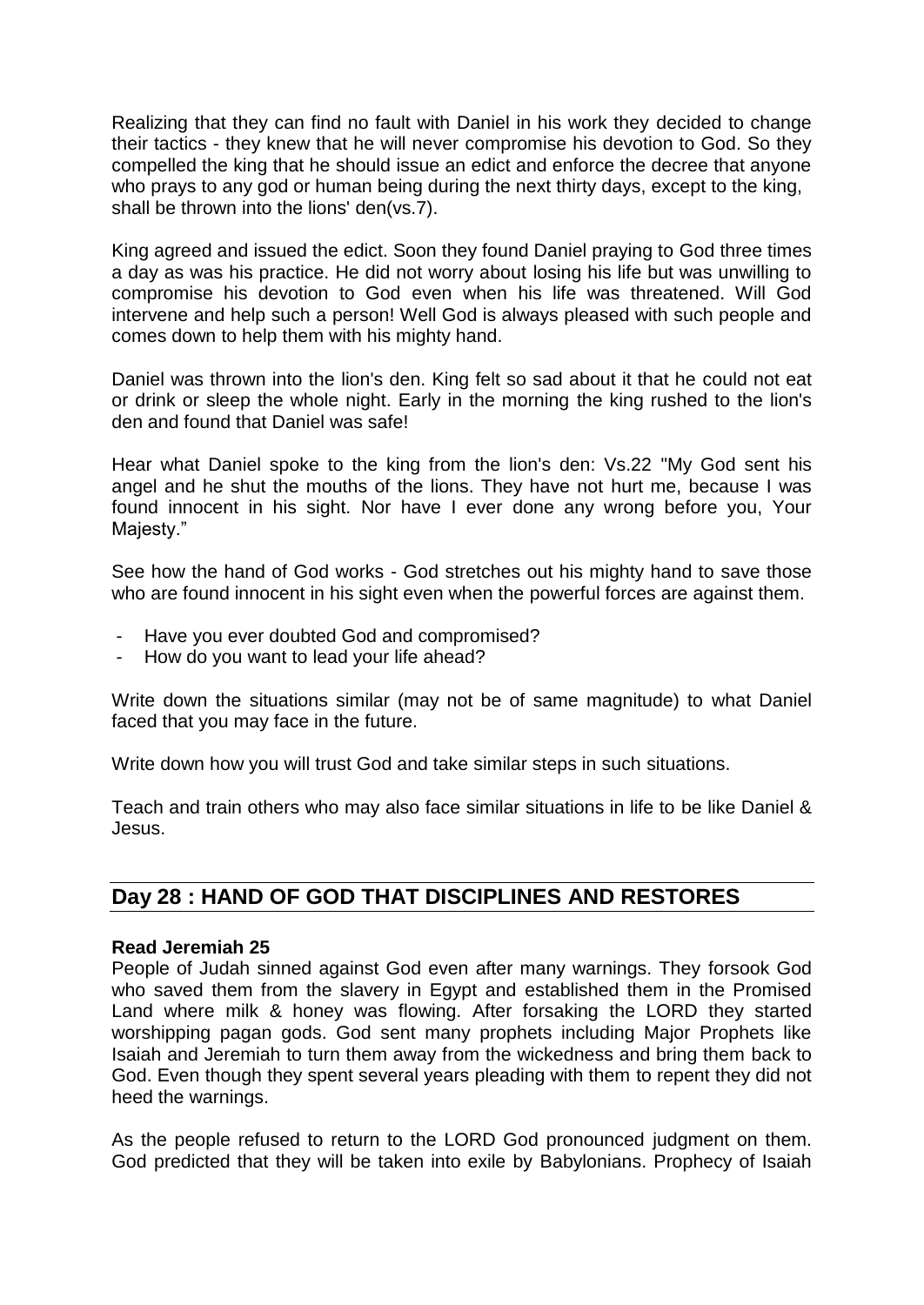and Jeremiah was fulfilled and in BC586 Babylonians destroyed the Temple and Jerusalem, killed many and took many as captives to Babylon.

God is patient, merciful but he is also God of justice. He had to bring just punishment upon them. But his punishment was for disciplining them and to get their hearts to turn to God. So he also predicted the restoration of Judah after 70years of captivity.

Jer 25:11This whole country will become a desolate wasteland, and these nations will serve the king of Babylon seventy years.

Remember Jeremiah prophesied for around 40 years (approximately BC 626-BC 586).

God also laid out plans of restoration and informed people well in advance. Isaiah prophesied such events by around BC 700 (Isaiah began his prophecy by BC 740s and he continued to prophecy for around 64 years) and they were fulfilled by BC 536.

**Isaiah 44:28** who says of Cyrus, 'He is my shepherd and will accomplish all that I please; he will say of Jerusalem, "Let it be rebuilt," and of the temple, "Let its foundations be laid." '

**Isaiah 45:13** I will raise up Cyrus in my righteousness: I will make all his ways straight. He will rebuild my city and set my exiles free, but not for a price or reward, says the LORD Almighty."

Prophet Jeremiah also prophesied the return of exiles in 70 years.

**Jeremiah 29:10-14** This is what the LORD says: "When seventy years are completed for Babylon, I will come to you and fulfill my gracious promise to bring you back to this place. 11 For I know the plans I have for you," declares the LORD, "plans to prosper you and not to harm you, plans to give you hope and a future. 12 Then you will call upon me and come and pray to me, and I will listen to you. 13 You will seek me and find me when you seek me with all your heart. 14 I will be found by you," declares the LORD, "and will bring you back from captivity. I will gather you from all the nations and places where I have banished you," declares the LORD, "and will bring you back to the place from which I carried you into exile."

Read Ezra 1 to see how Cyrus the king sent back the exiles to rebuild the temple of God in Jerusalem after 70 years of captivity. (70 years is calculated from the time first captives were taken in to Babylon – these captives included Daniel and his friends. This occurred in BC 605 and the captives returned with Ezra by BC 536)

See how the hand of God disciplines his people when they sin but also restores them out of his incredible love and grace. We also see how mighty and sovereign is our God - he rules all nations and so he uses them to accomplish his plans of discipline and restoration. Also we see how God is so faithful to his promises - no power can stop him from fulfilling his promises.

- Do you like discipline? How is your response to God's discipline?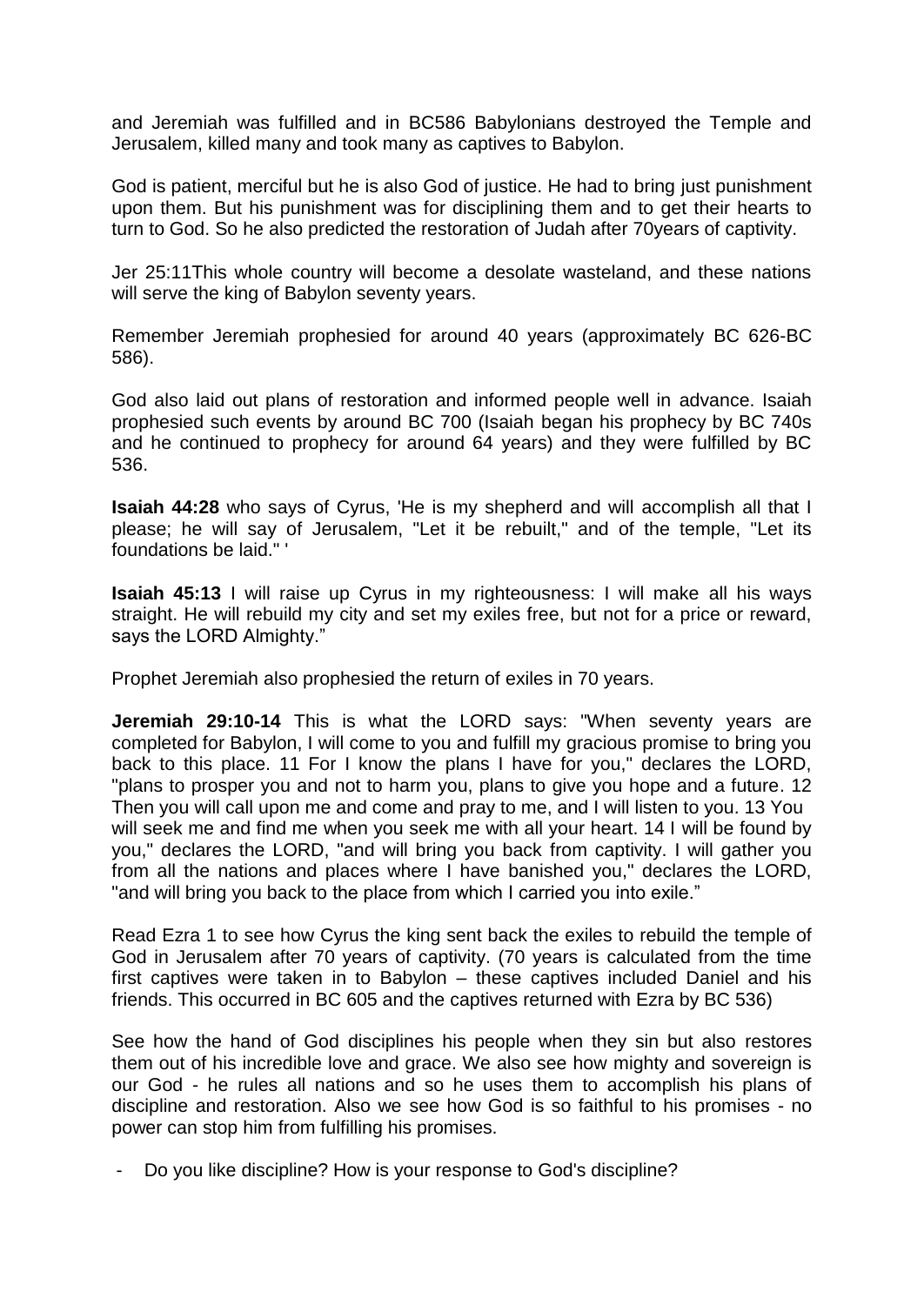- How have you faced God's discipline in the past?
- How did God restore you in such times?

## **Day 29 : HAND OF GOD THAT BUILT THE WALL IN 52 DAYS**

#### **Read Nehemiah chapter 1 & 2**

Ezra had already been in Jerusalem with Zerubbabel and Joshua to rebuild the Temple. Years later in BC 445 Nehemiah was serving as a cup bearer for the Persian king Artaxerxes.

Those were the days the enemies of kings would poison the king through food or wine. Cup bearer is someone whom the king personally chooses as he is a truly trustworthy person.

In chapter 2 we read: One day as he brought wine to the king, he noticed Nehemiah is very sad so he asked "Why does your face look so sad when you are not ill? This can be nothing but sadness of heart.

"Nehemiah was very much afraid, but he said to the king, "May the king live forever! Why should my face not look sad when the city where my fathers are buried lies in ruins, and its gates have been destroyed by fire?" Then king wanted to know what Nehemiah desires to do for his home town. In this passage we notice that every time Nehemiah prayed and he expressed his desire to go to Jerusalem and rebuild the walls of Jerusalem.

Such a request can be considered even as treason by the kings and they can even execute the cup bearer accusing of treason! It was a very risky step Nehemiah took by asking permission to go and rebuild the walls. Even though he had fear he kept praying for God to work and move the heart of the king.

Nehemiah did not stop there - he asked for letters to the governors of Trans-Euphrates, so that they will provide him safe-conduct until he arrive in Judah. Also he asked for a letter to Asaph, keeper of the king's forest, so he will give him timber to make beams for the gates of the citadel by the temple and for the city wall and for the residence he will occupy.

Read vs.8b and because the gracious hand of my God was upon me, the king granted my requests.

Story did not end here - the king was so concerned about the wellbeing of his humble cup bearer that he also sent army officers and cavalry with Nehemiah for his protection.

Can you imagine how far a king of an empire like Persia has gone this far to help one of his servants? If the hand of God is upon us there is nothing impossible! But think why the hand of God was upon Nehemiah? I believe that it was because he was concerned about what was concerned about - the glory and honor of God.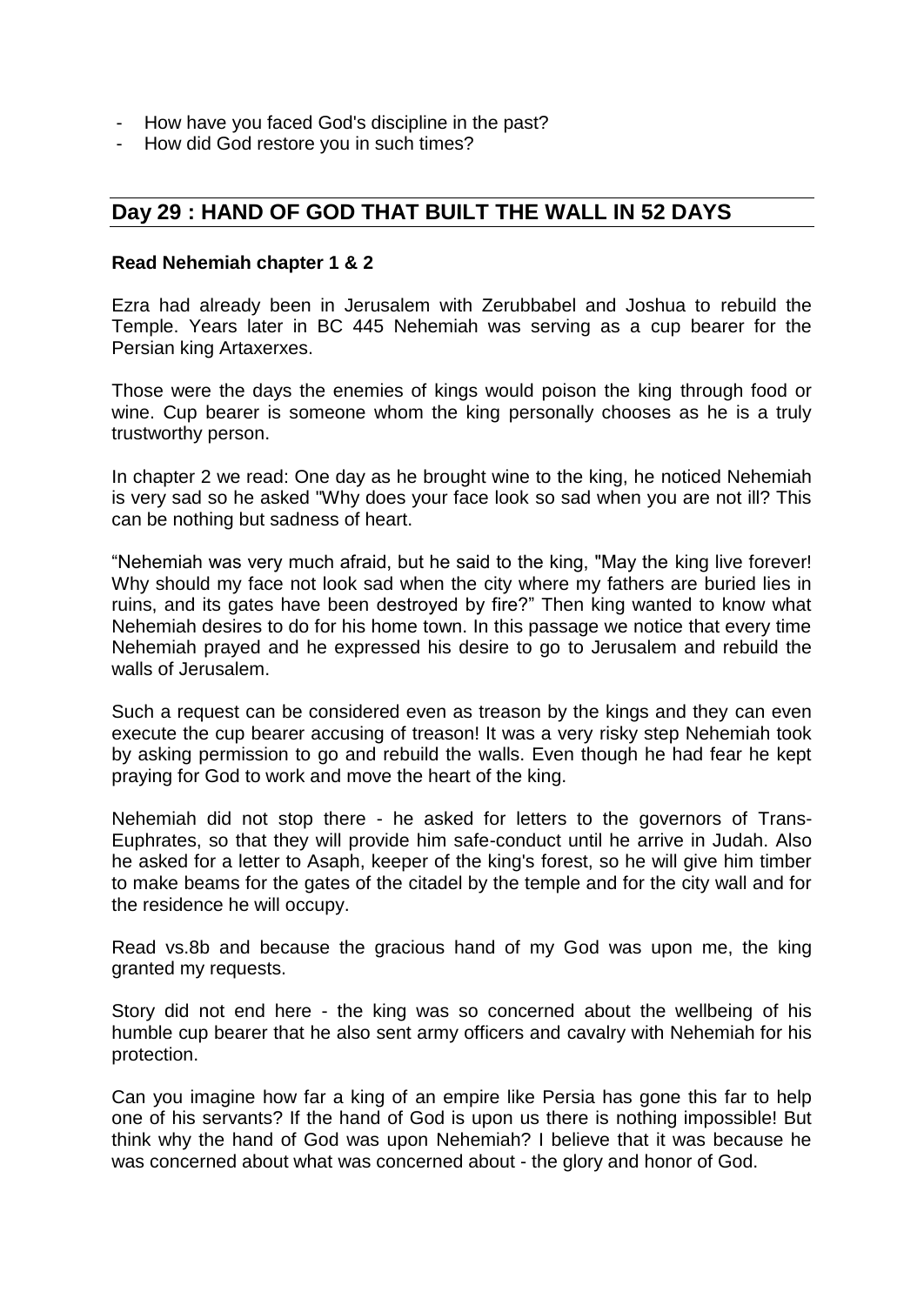Whenever we set our heart to glorify God he will do everything with his mighty hand to accomplish it. Bible is full of such amazing stories.

From chapter 3 we read about how Nehemiah planned well and executed the work even when he and his people faced serious threats and opposition. Work was really extensive, he did not have expert builders to do the job but he employed men of different professions and families for each location of the wall to be rebuilt.

Let us see the conclusion in Nehemiah 6: 15,16 So the wall was completed on the twenty-fifth of Elul, in fifty-two days. 16 When all our enemies heard about this, all the surrounding nations were afraid and lost their self-confidence, because they realized that this work had been done with the help of our God.

It was humanly impossible to rebuild the walls of such size in such a short time - 52 days! Even his enemies realized that this work had been done with the help of God of Israel. See how this work – work that seems to be menial - brought honor and glory to God! People in surrounding places understood that God of heaven is helping the people of Israel all over again. So they lived in fear!

This is what happened when Israel came from Egypt and occupied the Promised Land - the land of Canaan several centuries ago. All the people heard how the hand of God worked in opening the red sea, breaking down the walls of Jericho and they realized that no giants can stand against such a God who works hand in hand with this nation! Same fear of God is reestablished by the rebuilding of the walls of Jerusalem.

How do you respond when you hear of a situation where God's name is dishonored or despised? Do you have sadness and indignation? If not you don't love God or honor him!

Do you want to glorify God? What do you do about it? Do you pray for God's mighty hand to help you accomplish it? How?

In 2011 New York church set an amazing plan to glorify God. They set a goal to baptize and restore 100 people in 100 days. God blessed their faith the church was able to baptize 87 people and restore 16 people and so altogether 103 people saved in 103 days!

Trichy Church in Tamil Nadu does not have full time workers for years. Andrew & Rachel moved in there and Andrew has a strenuous business to take care for his living. Yet they took the leadership of the Church seriously and by faith. Membership of the church was around 50. They prayed that God will make the Church grow beyond the membership of 100 for the glory of God. Now the membership is 120 and is still growing without any full time workers! They even have a campus ministry with disciples from prominent institution like NIT!

Do you want to see the mighty hand of God working in your life and ministry? Set specific goals to bring glory to God, write them down and pray for God's mighty hand to accomplish them.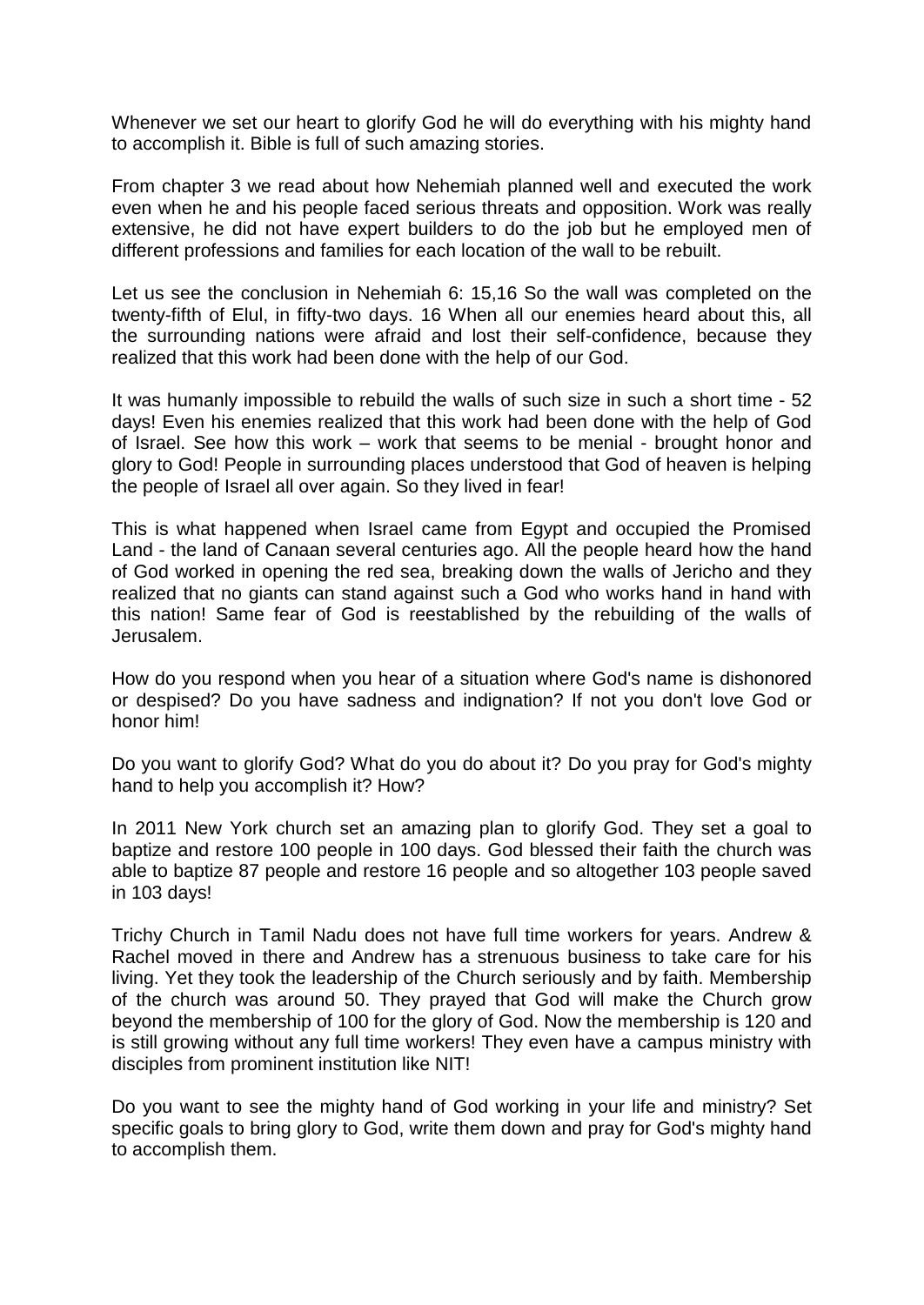Like Nehemiah - share with others what the hand of God has accomplished so that others can also gain faith.

## **Day 30 : ARM OF GOD - JESUS OUR SAVIOUR**

**Deuteronomy 5:15** Remember that you were slaves in Egypt and that the LORD your God brought you out of there with a mighty hand and an outstretched arm.

Out of amazing compassion God saved the Israelites out of slavery from Egypt with his outstretched arm. This happened 1000s of years ago. Our God's heart is still the same. His heart melts when he see his people suffer. Like a father stretching out his arm to rescue a child, our father in heaven stretches out his arm to rescue us in our times of troubles. That act was a sign of what he will do in the future for the entire mankind.

Mankind became slaves of sin! This slavery is much more painful than the slavery in Egypt. This slavery leads us to eternal suffering in hell. Even though it was our because of our fault, our merciful and gracious father could not sit there and leave us to suffer. God sent messengers or prophets to tell the mankind his plan of saving them from the slavery of sins. Isaiah was one of those prophets who brought the message of God's love.

Read Isaiah 52 & 53 (2 chapters)

Prophet Isaiah speaks of the arm of the Lord. These are some passages in Isaiah mentions arm of God - the arm will rule for God

(Is. 40:10); Arm will bring justice to the nations (Gentiles) (Is. 51:4,5); the arm will redeem (Is. 51:9,10); and the arm will provide salvation (Is. 52:10).

Isa 52:10 The Lord will lay bare his holy arm in the sight of all the nations, and all the ends of the earth will see the salvation of our God.

Isa 52 & 53 describes the 'arm of God' as the Messiah who will come. (John 12:37,38)

Many years ago I fell off from a canoe while crossing a river and I was drowning because I had no idea about swimming. As I was going down to the depth of the river, I saw an outstretched hand approaching me and I did not know whose hand it was but suddenly grabbed that hand knowing that this is the last resort. Only after getting back to the canoe I realized it was the hand of my cousin who had quickly jumped into the river to save me. I am so grateful that God reached out to me through the hand of my cousin to save my life.

Prophet Isaiah is painting a beautiful picture of God of heaven stretching out his mighty arm and revealing it to us and rescuing us when we were drowning in our sins. That mighty and loving arm is our savior Jesus Christ. Isaiah prophesied these incredible facts about our savior around 700 years before Jesus was born. As we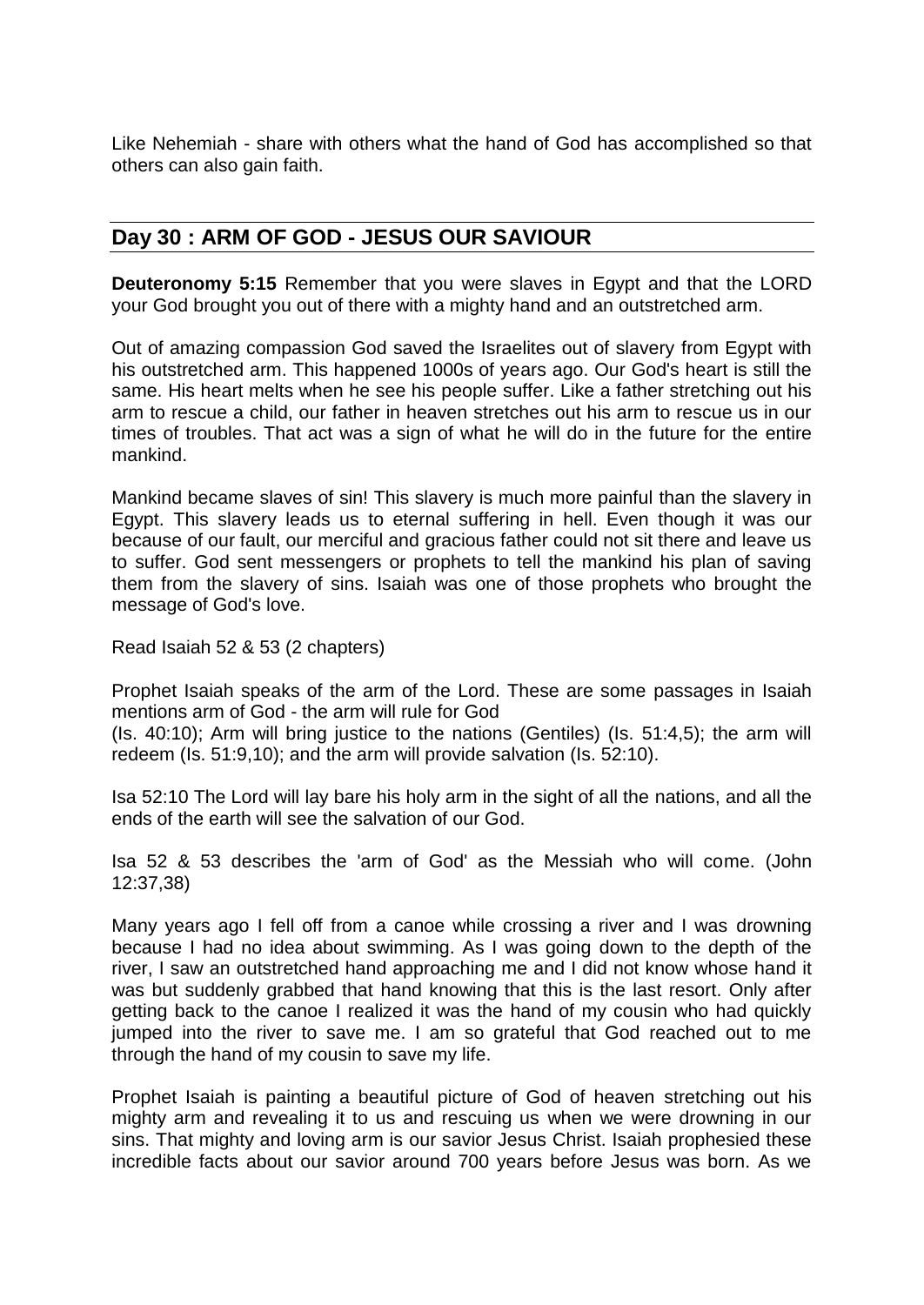read chapter 53 we see how this 'arm of God' Jesus had to go through so much of suffering to save each one of us.

Vs.4 Surely he took up our pain and bore our suffering, yet we considered him punished by God, stricken by him, and afflicted. 5 But he was pierced for our transgressions, he was crushed for our iniquities; the punishment that brought us peace was on him, and by his wounds we are healed. 6 We all, like sheep, have gone astray, each of us has turned to our own way; and the LORD has laid on him the iniquity of us all.

- Do you see Jesus as the arm of God that is stretched out to save you through his incredible suffering and sacrifice?
- Are you grateful for the outstretched arm of God -Jesus Christ going through all that sufferings to save you?

Meditate on the verses of these 2 chapters and pray through them experience the love of God and rejoice in it.

Share with a non-Christian friend today about how the arm of God reached out to you.

# **Day 31 : HAND OF GOD THAT PLACES THE CROWN OF RIGHTEOUSNESS**

#### **Read Acts 9:1-31**

Saul of Tarsus was a persecutor of the Church. But Jesus appeared to him and turned his heart to him. Once when he understood that Jesus is the Messiah that all the prophets spoke about, Paul started preaching boldly about Christ whom he hated before. God used him to be a great Apostle and missionary in many nations to turn the hearts of 1000s of Jews and Gentiles.

He explained what made him to live such a life in **2 Cor 5:14,15** For Christ's love compels us, because we are convinced that one died for all, and therefore all died. 15And he died for all, that those who live should no longer live for themselves but for him who died for them and was raised again.

As we understood from the last lesson, Paul was so convinced compelled by the love of Christ. That sacrificial love made him stop living for himself but to live only for Jesus his Lord who laid down his life for all of us.

How is your life today? Are you compelled by the love of Christ? How do you know that?

One way to know is to see if in any way you are still living for yourself! Those who are convinced by the love of Christ will live only with one goal in life - 'pleasing God' - **(2 Cor 5:9** So we make it our goal to please him, whether we are at home in the body or away from it.)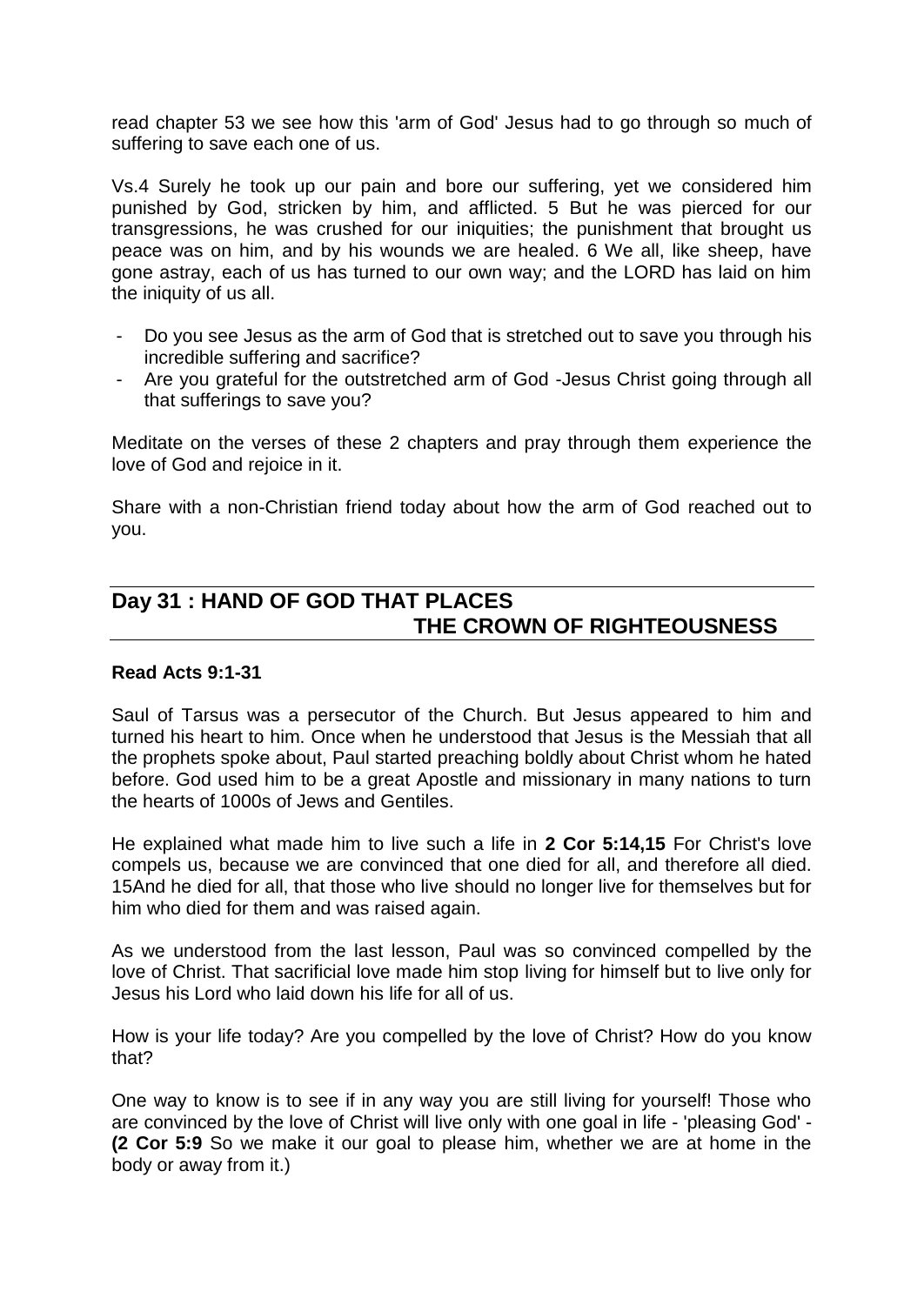Almost towards the end of his life he writes to Timothy his son in faith.

**2 Tim 4:6-8** For I am already being poured out like a drink offering, and the time for my departure is near. 7I have fought the good fight, I have finished the race, I have kept the faith. 8Now there is in store for me the crown of righteousness, which the Lord, the righteous Judge, will award to me on that day—and not only to me, but also to all who have longed for his appearing.

These few words describes how Paul lived for Jesus and what was he looking forward to.

In the last lesson we saw how our Savior poured out his life for us. All of us who are following Jesus must have the same attitude to imitate him and pour out our lives for Jesus by serving one another.

Here Paul says that he poured out his life as a drink offering. In the Old Testament times when the priests used to pour the drink offering on the altar they took the vessel that contained the offering and poured it out fully till nothing was left in the vessel. That is the picture in Paul's mind when he writes these words here.

Jesus poured out his life for all of us even though we lived as his enemies! Pal poured out his life for others in response to the love of Christ.

Most people's favorite Scripture that they memorize is this verse in the Bible - John 3:16 "For God so loved the world that he gave his one and only Son, that whoever believes in him shall not perish but have eternal life."

Truly this is a great Scripture to memorize and trust. This Scripture reminds us of what Jesus has done for us and gives us hope that we can be saved. But what is our response to that love and gift of eternal life?

John the Apostle writes again in his letter how we should respond to that love: 1 John 3:16 This is how we know what love is: Jesus Christ laid down his life for us. And we ought to lay down our lives for one another.

Is this your favorite Scripture? Is this the way you live your life? Do you remember how you learnt and experienced real love? Isn't from Jesus and his very sacrifice? What was the message of the Cross? Just as Christ sacrificed his life to bring salvation for us, we must lay down our lives for others. This is how all the Apostles lived. They were willing to go anywhere do anything and give up everything in their lives out of love for Christ & others.

How are you living now? Are you pouring your life out like a drink offering? How was your evangelism this month? Have you given your best? How do you want to live the rest of this year and life ahead?

Or do you make excuses why you don't have time to share your faith or disciple someone or care for another disciple or serve the Church?